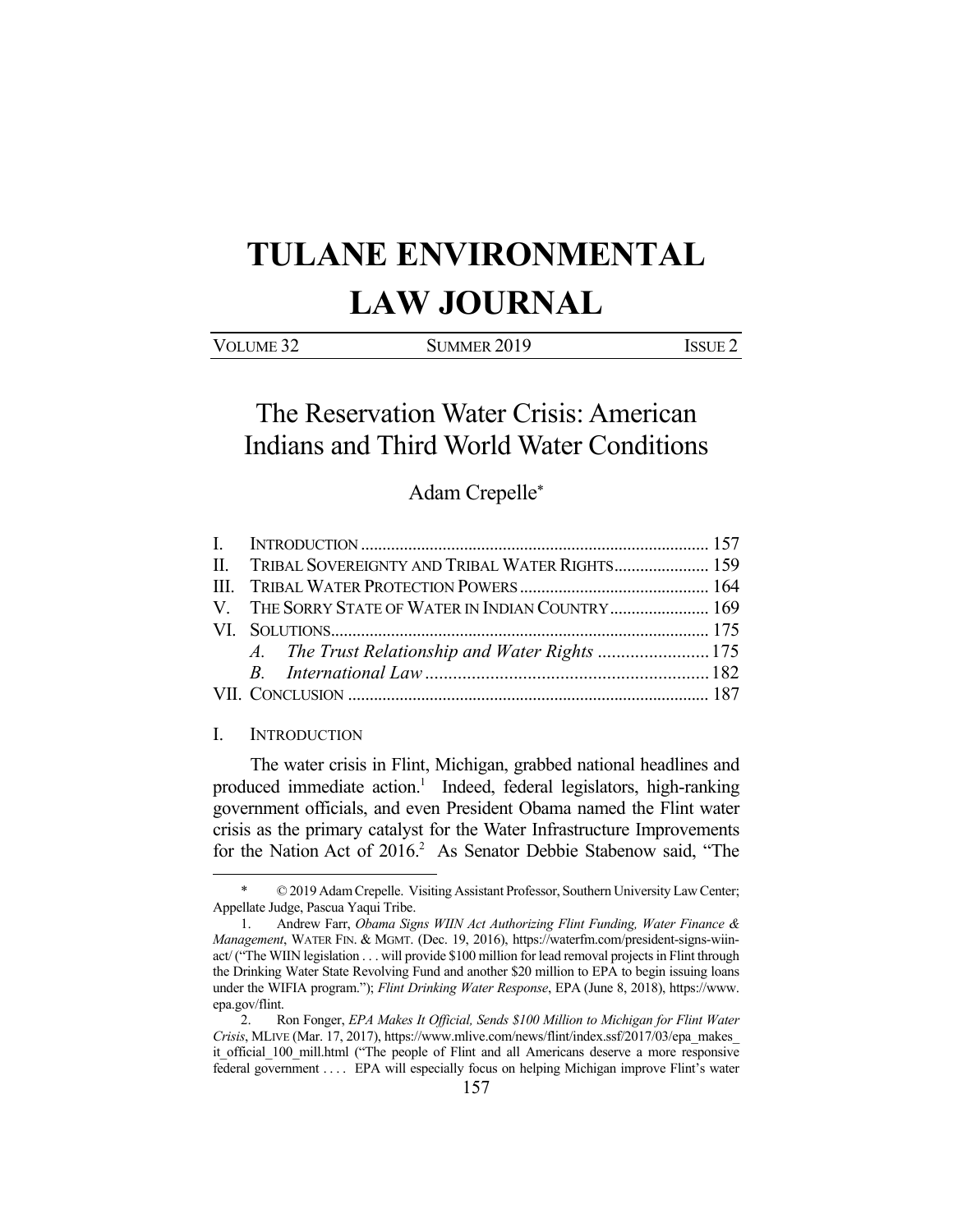people of Flint have waited far too long for their water system to be fixed so they can have confidence that their water is safe!"<sup>3</sup> However, American Indian<sup>4</sup> communities have waited even longer for safe water.

 Though oil pipelines have recently brought attention to tribal water supplies,<sup>5</sup> Indian country water supplies have been insufficient and polluted for generations.<sup>6</sup> For example, government officials knew the Navajo Nation's drinking water supply contained toxic levels of uranium for well over a decade, yet the Navajo Nation was not notified. In contrast

infrastructure as part of our larger goal of improving America's water infrastructure." (quoting EPA Administrator Scott Pruitt)); Press Release, Congressman Dan Kildee, House Passes \$170 Million Flint Aid Package Championed by Congressman Dan Kildee (Dec. 8, 2016), https://dankildee. house.gov/media/press-releases/house-passes-170-million-flint-aid-package-championed-congress man-dan-kildee; Press Release, U.S. Senate Comm. on Env't & Pub. Works, Inhofe Applauds Final Passage of WIIN Act (Dec. 9, 2016), https://www.epw.senate.gov/public/index.cfm/2016/ 12/inhofe-applauds-final-passage-of-wiin-act ("This water infrastructure bill is important to our country's economic vitality while also serving as a lifeline for disadvantaged communities like Flint, Michigan." (quoting Senator Jim Inhofe)); President Barrack Obama, Statement by the President on the Water Infrastructure Improvements for the Nation (WIIN) Act (Dec. 16, 2016) https://obamawhitehouse.archives.gov/the-press-office/2016/12/16/statement-president-waterinfrastructure-improvements-nation-wiin-act (stating "help for Flint is a priority for this Administration").

 <sup>3.</sup> Press Release, Congressman Dan Kildee, House Passes \$170 Million Flint Aid Package Championed by Congressman Dan Kildee (Dec. 8, 2016), https://dankildee.house.gov/ media/press-releases/house-passes-170-million-flint-aid-package-championed-congressman-dankildee.

 <sup>4.</sup> This Article uses the term "Indian" rather than "Native American" to denote the indigenous peoples of the United States—Native Hawaiians excepted. "Indian" is used because it is the proper legal term (*see, e.g.,* 25 U.S.C. § 25 (2018)), and "Indian" is the preferred term of Indians themselves. *See, e.g.*, MISS. BAND CHOCTAW INDIANS, http://www.choctaw.org/ (last visited Feb. 4, 2019); POARCH BAND CREEK INDIANS, http://pci-nsn.gov/westminster/index.html (last visited Feb. 4, 2019); SOUTHERN UTE INDIAN TRIBE, https://www.southernute-nsn.gov/ (last visited Feb. 4, 2019); SALT RIVER PIMA-MARICOPA INDIAN COMMUNITY, https://www.srpmicnsn.gov/ (last visited Feb. 4, 2019).

 <sup>5.</sup> Adam Crepelle, *Standing Rock in the Swamp: Oil, the Environment, and the United Houma Nation's Struggle for Federal Recognition*, 64 LOYOLA L. REV. 141, 183 (2018) [hereinafter Crepelle, *Standing Rock*] ("Furthermore, the Bayou Bridge Pipeline will pass beneath the Bayou Lafourche, which is a major source of drinking water for the Houma."); Vanessa Romo, *Native American Tribes File Lawsuit Seeking to Invalidate Keystone CXL Pipeline Permit*, NPR (Sep. 10, 2018), https://www.npr.org/2018/09/10/646523140/native-american-tribes-file-lawsuitseeking-to-invalidate-keystone-xl-pipeline-p ("The Fort Belknap Indian Community of Montana and the Rosebud Sioux Tribe of South Dakota contend there was no effort to study how the 1,200 mile pipeline project through their respective territories would affect their water systems and sacred lands."); Chris Jordan-Bloch, *U.S. Tribes Applaud Court Decision Rejecting Trans Mountain Pipeline*, EARTH JUST. (Aug. 30, 2018), https://earthjustice.org/news/press/2018/u-s-tribesapplaud-court-decision-rejecting-transmountain-pipeline; Andy Balaskovitz, *Michigan Tribes Say Line 5 Pipeline Tunnel Plan Ignores Treaty Rights*, BRIDGE MAG. (Nov. 2, 2018), https://www. bridgemi.com/michigan-environment-watch/michigan-tribes-say-line-5-pipeline-tunnel-planignores-treaty-rights;.

 <sup>6. 18</sup> U.S.C. § 1151 (2018).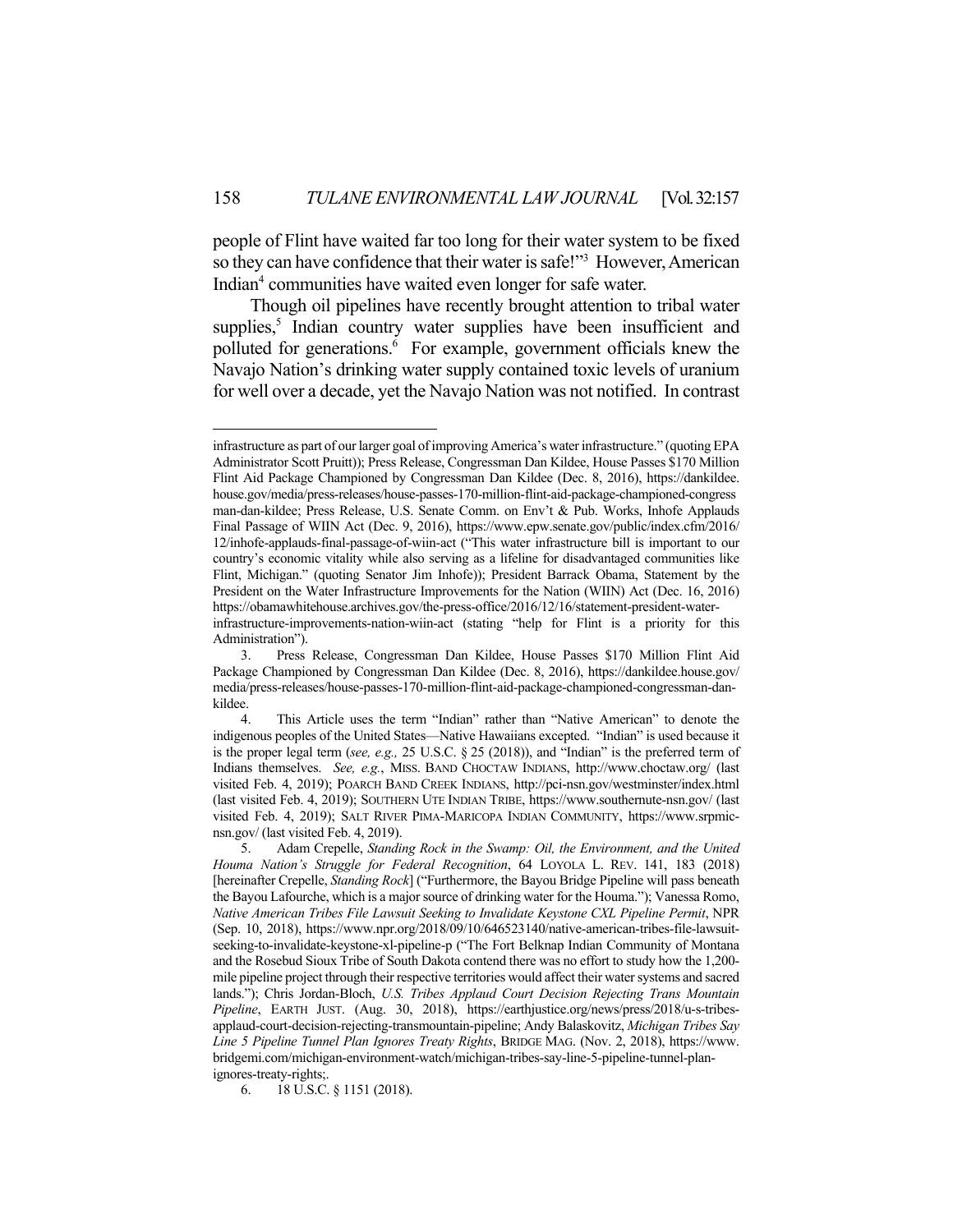to Flint, no federal resources were directed to the aid of the Navajo nor was there any national outrage.<sup>7</sup> Sadly, the Navajo Nation is far from being the only tribe with water problems. Houses on many reservations lack running water and basic sanitation facilities like sinks, and many Indian country residents do not have access to safe drinking water.<sup>8</sup>

 The remainder of this Article proceeds as follows: Part II discusses the relationship between tribal sovereignty and tribal water rights; Part III provides an overview of environmental law as it pertains to Indian tribes; Part IV examines tribal authority under the Clean Water Act and the Safe Drinking Water Act; Part V provides an overview of water quality in Indian country today; and Part VI offers two paths to improve water quality and access on Indian reservations.

#### II. TRIBAL SOVEREIGNTY AND TRIBAL WATER RIGHTS

1

 Indian tribes possess a sovereignty that predates the formation of the United States,<sup>9</sup> and tribes operated as full sovereigns well after its

 <sup>7.</sup> Johnnye Lewis, Joseph Hoover & Debra MacKenzie, *Mining and Environmental Health Disparities in Native American Communities*, 4 CURRENT ENVTL. HEALTH REP. 130, 133- 34 (2017), https://www.ncbi.nlm.nih.gov/pmc/articles/PMC5429369/pdf/40572\_2017\_Article\_ 140.pdf.

 <sup>8.</sup> Tom Risen, *Left Behind: For Some Native American Communities Facing Water Problems, Hope Circles the Drain,* U.S. NEWS & WORLD REP. (June 16, 2016), https://www. usnews.com/news/articles/2016-06-16/some-native-americans-lack-access-to-safe-clean-water ("Many homes on rural Native American reservations and in Alaskan Native villages lack access to clean water or sanitation . . . ."); Lauren Kaljur & Macee Beheler, *Native American Tribes Fight for Clean Water and More Money*, TROUBLED WATER (Aug. 14, 2017), https://troubledwater. news21.com/native-american-tribes-fight-for-clean-water-and-more-money/ [hereinafter Kaljur & Beheler, *Native American Tribes Fight for Clean Water*]; *2009: Many Reservation Homes Lack Clean Drinking Water*, U.S. NAT'L LIBR. MED., https://www.nlm.nih.gov/nativevoices/timeline/ 616.html (last visited Feb. 3, 2019) ("Safe drinking water and sanitary sewage disposal are unavailable in 13 percent of American Indian/Alaska Native homes on reservations, compared with 1 percent of the U.S. population.").

 <sup>9.</sup> Santa Clara Pueblo v. Martinez, 436 U.S. 49, 56 (1978) ("As separate sovereigns preexisting the Constitution, tribes have historically been regarded as unconstrained by those constitutional provisions framed specifically as limitations on federal or state authority."); United States v. Wheeler, 435 U.S. 313, 322-23 (1978) (noting that tribes were sovereigns prior to the arrival of Europeans); McClanahan v. Ariz. Tax Comm'n, 411 U.S. 164, 172-73 (1973) ("It must always be remembered that the various Indian tribes were once independent and sovereign nations, and that their claim to sovereignty long predates that of our own Government."); Hilary B. Miller, *The Future of Tribal Lending Under the Consumer Financial Protection Bureau*, BUS. L. TODAY (Mar. 2013), http://www.american bar.org/publications/blt/2013/03/04\_miller.html ("Indian tribes were sovereign nations prior to the founding of the United States."); Nathalie Martin & Joshua Schwartz, *The Alliance Between Payday Lenders and Tribes: Are Both Tribal Sovereignty and Consumer Protection at Risk?*, 69 WASH. & LEE L. REV. 751, 768 (2012) ("Indian governments have inherent sovereignty which is not derived from any other government but rather from the people themselves.").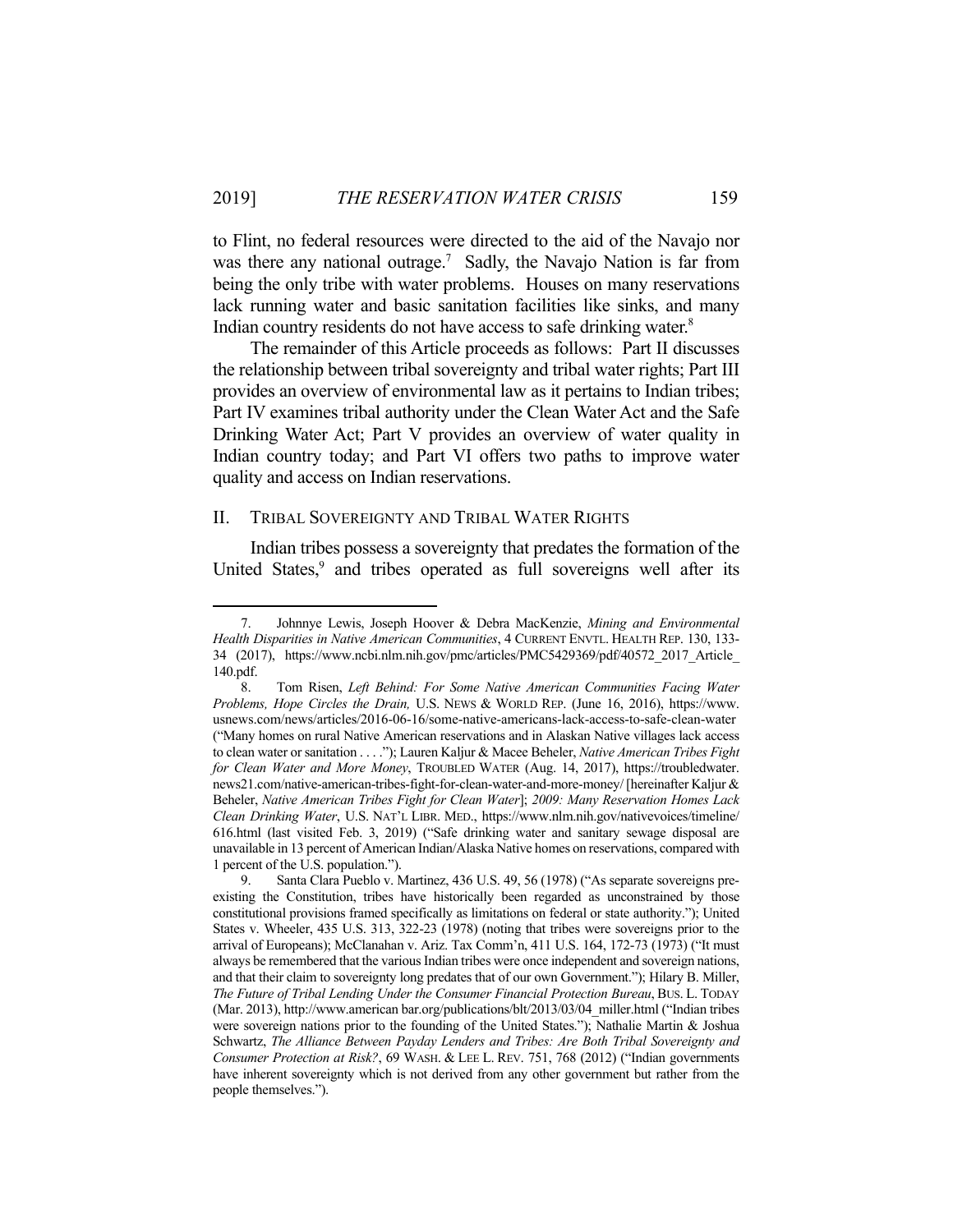founding.10 Euro-American contact, through disease and vast numerical superiority, diminished tribal power.<sup>11</sup> Nevertheless, the United States continued to recognize tribes as nations.12 Tribes maintained their national character when they agreed to be relocated to reservations. Water rights are a core aspect of tribal sovereignty.<sup>13</sup>

 Reservations were intended to serve as permanent homes for Indian tribes,14 and human habitation is impossible without water. Though not

<u>.</u>

 12. Cherokee Nation v. Georgia, 30 U.S. 1 (1831); Cherokee Tobacco, 78 U.S. 616, 621 (1870) ("Treaties with Indian nations within the jurisdiction of the United States, whatever considerations of humanity and good faith may be involved and require their faithful observance, cannot be more obligatory."); Kansas Indians, 72 U.S. 737, 756 (1867) ("Ever since this their tribal organization has remained as it was before. They have elective chiefs and an elective council; meeting at stated periods; keeping a record of their proceedings; with powers regulated by custom; by which they punish offences, adjust differences, and exercise a general oversight over the affairs of the nation. This people have their own customs and laws by which they are governed.").

 13. City of Albuquerque v. Browner, 97 F.3d 415, 418 (10th Cir. 1996) ("Through the amendment Congress merged two of the four critical elements necessary for tribal sovereignty water rights and government jurisdiction—by granting tribes jurisdiction to regulate their water resources in the same manner as states."); Paula Goodman Maccabee, *Tribal Authority to Protect Water Resources and Reserved Rights Under Clean Water Act Section 401*, 41 WM. MITCHELL L. REV. 618, 622-23 (2015) ("[A]pplication of tribal Clean Water Act authority to all reservation waters has been widely recognized as critical to the political integrity, economic security, health, and welfare of tribes.").

 14. *See* United States v. Shoshone Tribe, 304 U.S. 111, 113 (1938) ("The Indians agreed that they would make the reservation their permanent home."); Treaty of Fort Laramie, U.S.-Sioux, Apr. 29, 1868, art. XV ("The Indians herein named agree that when the agency house or other buildings shall be constructed on the reservation named, they will regard said reservation their permanent home, and they will make no permanent settlement elsewhere . . . ."); Treaty of Fort Sumner, U.S.-Nav., June 1, 1868, art. XIII ("The tribe herein named, by their representatives, parties to this treaty, agree to make the reservation herein described their permanent home . . . .");

 <sup>10.</sup> For example, the United States recognized tribal authority to prosecute American citizens. Treaty with the Delawares, U.S.-Del., Sept. 17, 1778, art. IV; Treaty of Hopewell, U.S.- Choc., Jan. 3, 1786, art. IV. Moreover, the United States entreating with tribes affirmed their status as nations because treaties are agreements between nations. *See, e.g.*, Worcester v. Georgia, 31 U.S. 515, 540 (1832) ("That the treaties, subsisting between the United States, and the Cherokees, acknowledge their right as a sovereign nation to govern themselves and all persons who have settled within their territory, free from any right of legislative interference by the several states composing the United States of America.").

 <sup>11.</sup> *The Story of . . . Smallpox—and Other Deadly Eurasian Germs*, PBS, https://www. pbs.org/gunsgermssteel/variables/smallpox.html (last visited Feb. 3, 2019) ("They [American Indians] had never experienced smallpox, measles or flu before, and the viruses tore through the continent, killing an estimated 90% of Native Americans."); *The Impact of European Diseases on Native Americans*, ENCYCLOPEDIA.COM, https://www.encyclopedia.com/science/encyclopediasalmanacs-transcripts-and-maps/impact-european-diseases-native-americans (last visited Feb. 3, 2019) ("Between 1492 and 1650 the Native American population may have declined by as much as 90% as the result of virgin-soil epidemics (outbreaks among populations that have not previously encountered the disease), compound epidemics, crop failures and food shortages."); John W. Kincheloe, III, *American Indians at European Contact*, NCPEDIA, https://www.ncpedia.org/ history/early/contact (last visited Feb. 3, 2019) ("Experts believe that as much as 90 percent of the American Indian population may have died from illnesses introduced to America by Europeans.").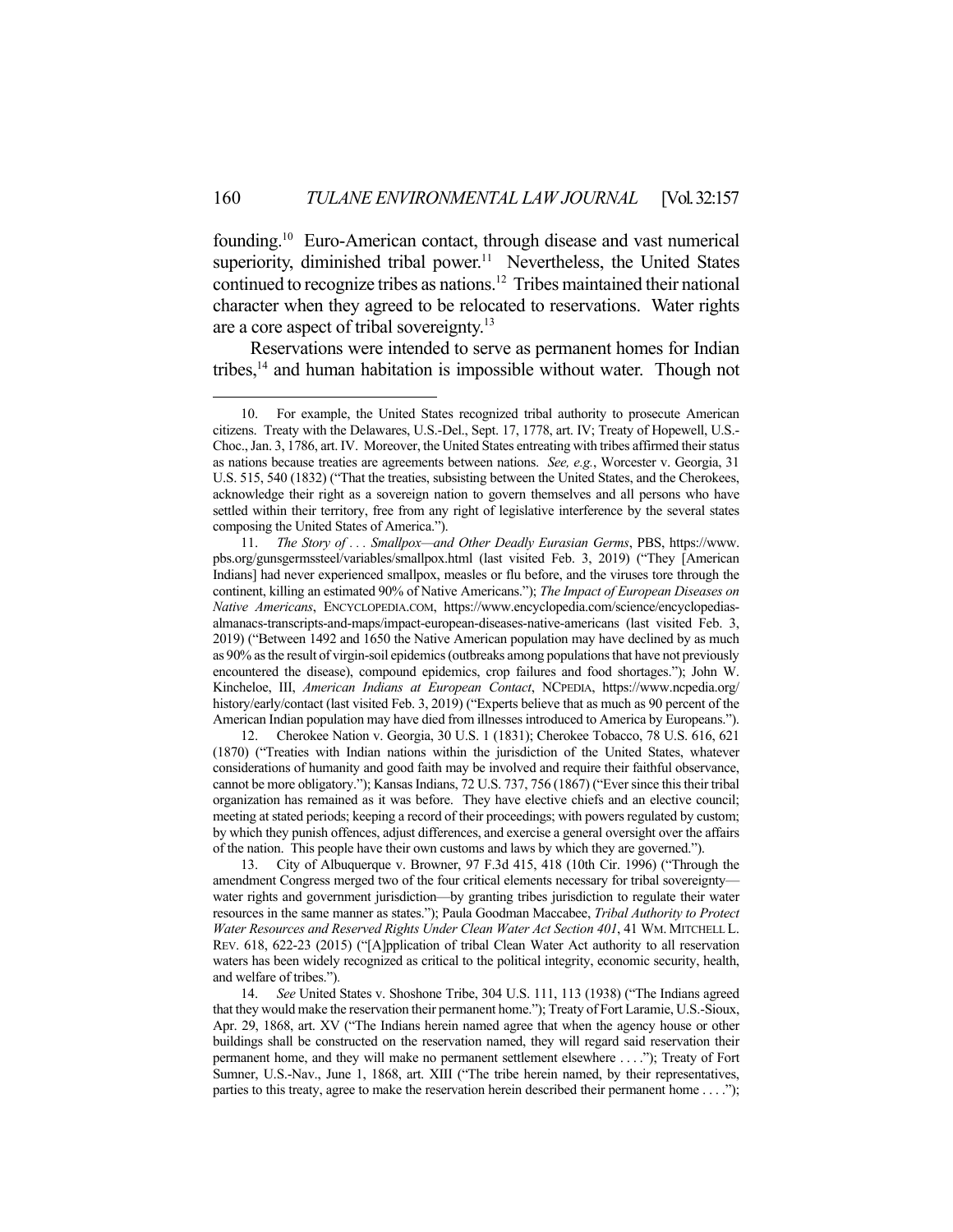explicitly mentioned in the treaties that created reservations, the Supreme Court has held that water rights were reserved for Indian tribes on the date a tribe's reservation was created.<sup>15</sup> The rationale behind the Court's ruling is that the purpose of reservations was to convert Indians into farmers; thus, tribes need water rights to irrigate crops grown on barren reservation lands.<sup>16</sup> Tribes having water rights commensurate with the creation of their reservation is extremely significant because most western states apportion water rights based on the doctrine of prior appropriation, meaning the initial water user has priority use of water and subsequent users have junior priority.<sup>17</sup> Indian reservations were often the original water users in their area translating to high priority;<sup>18</sup> indeed, tribal water rights can even "carry a priority date of time immemorial."<sup>19</sup>

16. *Id.* at 576-577.

1

 19. Klamath Water Users Protective Ass'n v. Patterson, 204 F.3d 1206, 1214 (9th Cir. 1999), *opinion amended on denial of reh'g*, 203 F.3d 1175 (9th Cir. 2000); TRIBAL WATER WORKING GRP., WATER IN INDIAN COUNTRY: CHALLENGES AND OPPORTUNITIES 7 (2012), http://uttoncenter.unm.edu/pdfs/2012White\_Paper.pdf [hereinafter WATER IN INDIAN COUNTRY]

Save the Valley, LLC, v. Santa Ynez Band of Chumash Indians, CV 15-02463-RGK, 2015 WL 12552060, at \*1 (C.D. Cal. July 2, 2015) ("[I]n the 1938 quitclaim deed Plaintiff attached to its Complaint, the Church transferred the Parcel to the Secretary of the Interior of the United States for the express purpose of 'the establishment of a permanent Indian Reservation for the perpetual use and occupancy of the Santa Ynez band of Mission Indians . . . .'").

 <sup>15.</sup> Winters v. United States, 207 U.S. 564, 577 (1908) ("That the government did reserve them we have decided, and for a use which would be necessarily continued through years. This was done May 1, 1888, and it would be extreme to believe that within a year Congress destroyed the reservation and took from the Indians the consideration of their grant, leaving them a barren waste,—took from them the means of continuing their old habits, yet did not leave them the power to change to new ones.").

 <sup>17.</sup> Colorado v. New Mexico, 459 U.S. 176, 179 n.4 (1982) ("Under the prior appropriation doctrine, recognized in most of the western states, water rights are acquired by diverting water and applying it for a beneficial purpose. A distinctive feature of the prior appropriation doctrine is the *rule of priority*, under which the relative rights of water users are ranked in the order of their seniority."); 78 AM. JUR. 2D *Waters* § 372 (Jan. 2019) ("Under the doctrine, as between persons claiming water by appropriation, the first person to divert unappropriated water and to apply it to a beneficial use has a water right superior to subsequent appropriators from the same water resource, or in other words, the person first in time is first in right.").

 <sup>18.</sup> Justin Nyberg, *The Promise of Indian Water Leasing: An Examination of One Tribe's Success at Brokering Its Surplus Water Rights*, 55 NAT.RESOURCES J. 181, 184 (2015) [hereinafter Nyberg, *The Promise*] ("[B]ecause the priority dates of these reserved rights were based on the date Congress created each reservation, these Indian water rights were often senior to all other users in the system."); DEMOCRATIC STAFF OF THE HOUSE COMM. ON NAT. RES., WATER DELAYED IS WATER DENIED: HOW CONGRESS HAS BLOCKED ACCESS TO WATER FOR NATIVE FAMILIES 8 (Oct. 10, 2016), http://blackfeetnation.com/wp-content/uploads/2016/10/House-NRC-Water-Report-Minority-10-10-16.pdf [hereinafter DEMOCRATIC STAFF, WATER DELAYED] ("In the West, this often means that tribes have the most senior water rights."); Robert T. Anderson, *Water Rights, Water Quality, and Regulatory Jurisdiction in Indian Country*, 34 STAN. ENVTL. L.J. 195, 204 (2015) ("[T]ribal water rights generally are senior in priority to non-Indian uses established under state prior appropriation law as such rights are ranked by date of first use.").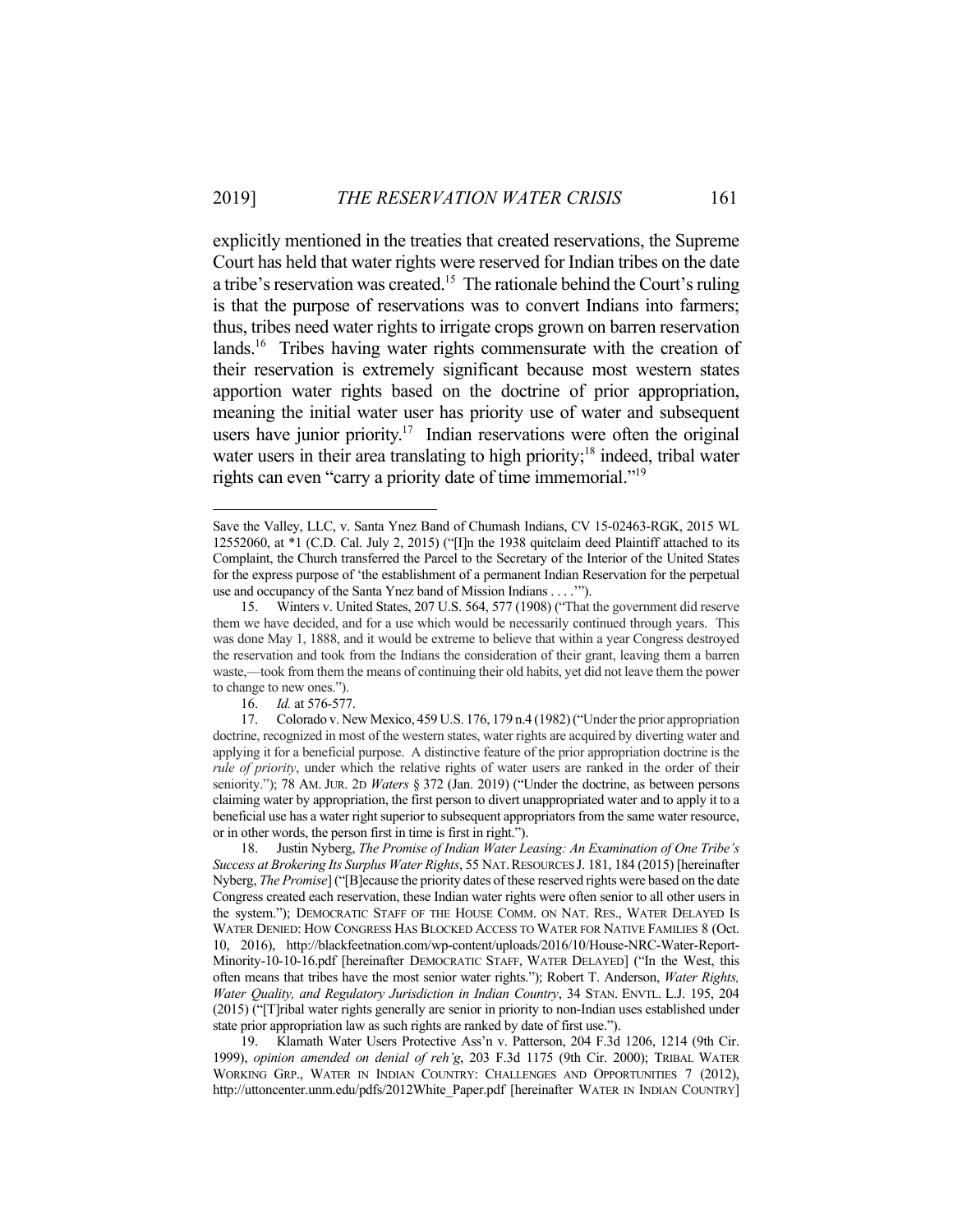Regarding water quantity, the Supreme Court has held that tribes are entitled to sufficient water "to irrigate all the practicably irrigable acreage on the reservations."<sup>20</sup> Tribes also retain water rights for fishing<sup>21</sup> and other purposes.22 The quantity of water is not based on the tribe's current

1

 21. Alaska Pac. Fisheries Co. v. United States, 248 U.S. 78, 89 (1918) ("The Indians could not sustain themselves from the use of the upland alone. The use of the adjacent fishing grounds was equally essential. Without this the colony could not prosper in that location. The Indians naturally looked on the fishing grounds as part of the islands and proceeded on that theory in soliciting the reservation. They had done much for themselves and were striving to do more. Evidently Congress intended to conform its action to their situation and needs. It did not reserve merely the site of their village, or the island on which they were dwelling, but the whole of what is known as Annette Islands, and referred to it as a single body of lands."); Pyramid Lake Paiute Tribe of Indians v. Morton, 354 F. Supp. 252, 254 (D.D.C. 1972), *supplemented*, 360 F. Supp. 669 (D.D.C. 1973), *rev'd*, 499 F.2d 1095 (D.C. Cir. 1974) ("This Lake has been the Tribe's principal source of livelihood. Members of the Tribe have always lived on its shores and have fished its waters for food. Following directives of the Department of Interior in 1859, which were confirmed by Executive Order signed by President Grant in 1874, the Lake, together with land surrounding the Lake and the immediate valley of the Truckee River which feeds into the Lake, have been reserved for the Tribe and set aside from the public domain."); Colville Confederated Tribes v. Walton, 647 F.2d 42, 48 (9th Cir. 1981) ("We agree with the district court that preservation of the tribe's access to fishing grounds was one purpose for the creation of the Colville Reservation. Under the circumstances, we find an implied reservation of water from No Name Creek for the development and maintenance of replacement fishing grounds.").

 22. Arizona v. California, 439 U.S. 419, 422, 99 S. Ct. 995, 996, 58 L. Ed. 2d 627 (1979), *amended*, 466 U.S. 144 (1984) (noting the allocation of a quantity of water rights "shall not constitute a restriction of the usage of them to irrigation or other agricultural application"); *Walton*, 647 F.2d at 49 ("Finally, we note that permitting the Indians to determine how to use reserved water is consistent with the general purpose for the creation of an Indian reservation providing a homeland for the survival and growth of the Indians and their way of life."); State of New Mexico, Santa Fe County and City of Santa Fe's Joint Memorandum in Support of Settlement at 24, New Mexico v. R. Lee Aamodt, No. CV-66-6639 (Nov. 6, 2014), http://www.ose.state.nm.us/Legal/ Adjudication/Aamodt/2014/11-November/9913%2011-06-14%20STATE%20OF%20NEW%20 MEXICO%20SANTA%20FE%20COUNTY%20AND%20CITY%20OF%20SANTA%20FE'S %20JOINT%20MEMORANDUM%20IN%20SUPPORT%20OF%20SETTLEMENT.pdf ("The only Federal Reserved or Winters rights proposed by the settlement are 4.82 AFY for San Ildefonso with a 1939 priority for grazing purposes on the San Ildefonso Eastern Reservation . . . ." (citations omitted)); *In re* General Adjudication of All Rights, 35 P.3d 68, 76 (Ariz. 2001) ("Just as the nation's economy has evolved, nothing should prevent tribes from diversifying their economies if they so choose and are reasonably able to do so. The permanent homeland concept allows for this flexibility and practicality."); United States v. Washington, 375 F. Supp. 2d 1050, 1070 (W.D. Wash. 2005), *vacated pursuant to settlement sub nom.* U.S. *ex rel.* Lummi Indian Nation v. Washington, No. C01-0047Z, 2007 WL 4190400 (W.D. Wash. Nov. 20, 2007), *aff'd sub nom.* U.S. *ex rel.* Lummi Nation v. Dawson, 328 F. App'x 462 (9th Cir. 2009) ("Once the water rights of the Lummi have been quantified, the water may be used for any purpose, including domestic, commercial, and industrial purposes."); DEMOCRATIC STAFF, WATER DELAYED, *supra* note 18, at

<sup>(&</sup>quot;Priority is determined not by application of water to a beneficial use, but by the date on which a reservation was established—usually the earliest in the river basins—or on aboriginal occupation, that is occupation prior to the entry of Europeans, which is always first.").

 <sup>20.</sup> Arizona v. California, 373 U.S. 546, 600 (1963), *judgment entered sub nom.* Arizona v. California, 376 U.S. 340 (1964), *amended sub nom.* Arizona v. California, 383 U.S. 268 (1966), *and amended sub nom.* Arizona v. California, 466 U.S. 144 (1984).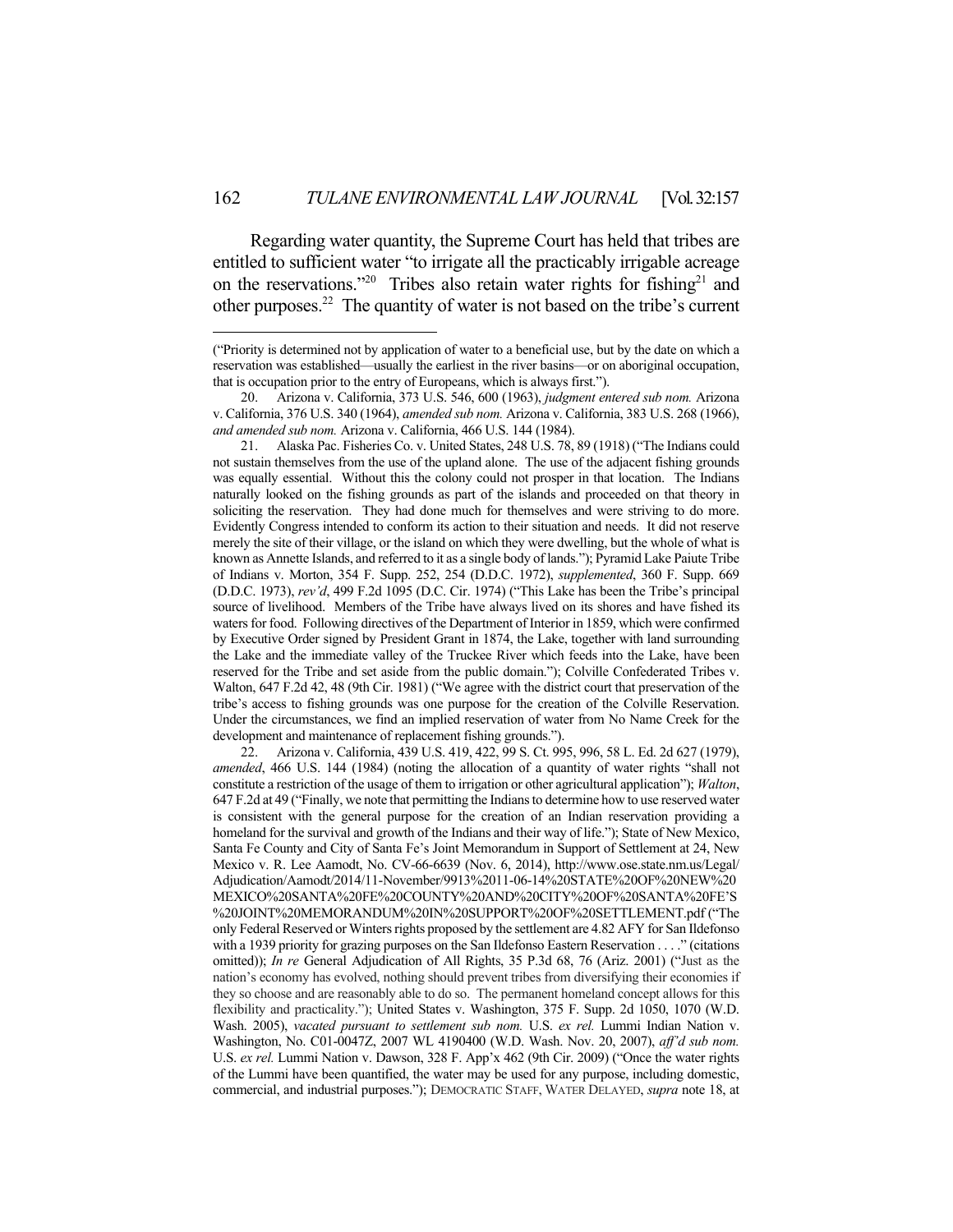1

needs; rather, the Court has noted tribes have the right to enough water to meet their future needs as well.<sup>23</sup> Nevertheless, most tribes do not use the full amount of water they are entitled to, $^{24}$  but tribal water rights are not diminished by nonuse—that is, tribal water rights are not "use it or lose it."25 Tribes may not use all of their water rights for a variety of reasons, such as a lack of infrastructure; $26$  consequently, some tribes lease their water rights.<sup>27</sup> As Justin Nyberg notes, tribes that lease their water rights

<sup>8 (&</sup>quot;Some of those same tribes also reserved their lands to maintain fisheries or other waterdependent species, such as wild rice or other plants. Those reservations require sufficient water to maintain those resources.").

 <sup>23.</sup> *See* cases cited *supra* note 20 ("We also agree with the Master's conclusion as to the quantity of water intended to be reserved. He found that the water was intended to satisfy the future as well as the present needs of the Indian Reservations and ruled that enough water was reserved to irrigate all the practicably irrigable acreage on the reservations.").

 <sup>24.</sup> Matter of Beneficial Water Use Permit Numbers 66459-76L, Ciotti; 64988-G76L, Starner, 278 Mont. 50, 57, (1996), *as amended on denial of reh'g* (Sept. 24, 1996) ("Most reservations have used only a fraction of their reserved water."); Nyberg, *The Promise*, *supra* note 18, at 186 ("Even if tribes complete the adjudication process, they may not have the capital necessary to realize any benefit from their newly quantified rights given the immense costs to build water delivery and storage infrastructure and the historic reluctance of the federal government to provide financial assistance."); Kaljur & Beheler, *Native American Tribes Fight for Clean Water*, *supra* note 8 ("The federal government carved reservations in remote and confined pockets of the U.S., making it difficult to provide reliable infrastructure. They often lack the money to improve their water systems themselves, which means they have to navigate a complicated puzzle of government agencies to shore up funding.").

 <sup>25.</sup> DEMOCRATIC STAFF, WATER DELAYED, *supra* note 18, at 9 ("Tribes cannot lose their right to water through non-use, forfeiture, or abandonment."); WILLIAM C. CANBY,JR., AMERICAN INDIAN LAW IN A NUTSHELL 499 (2015) ("Winters rights to water are not lost by non-use."); MATTHEW L.M. FLETCHER, FEDERAL INDIAN LAW 491 [hereinafter FLETCHER, FEDERAL INDIAN LAW] ("But Indian and federal reserved water rights, it appears, cannot be forfeited by abandonment or through other creature of state law.").

 <sup>26.</sup> Nyberg, *The Promise*, *supra* note 18, at 186 ("Even if tribes complete the adjudication process, they may not have the capital necessary to realize any benefit from their newly quantified rights given the immense costs to build water delivery and storage infrastructure and the historic reluctance of the federal government to provide financial assistance."); DEMOCRATIC STAFF, WATER DELAYED, *supra* note 18, executive summary ("Tribes have the option to sue for access to their water. But even when lawsuits are won, tribes are likely to be left with only "paper water" a situation in which a tribe has a legal right to water but does not have the money for the infrastructure to deliver water to their reservation.").

 <sup>27.</sup> Erin Agee, *In the Federal Government We Trust? Federal Funding for Tribal Water Rights Settlements and the Taos Pueblo Indian Water Rights*, 21 CORNELL J.L. & PUB. POL'Y 201, 212 (2011) [hereinafter Agee, *In the Federal Government*] (noting that some tribes "market water off-reservation"); Lee Herold Storey, *Leasing Indian Water Off the Reservation: A Use Consistent with the Reservation's Purpose*, 76 CAL. L. REV. 179 (1988); U.S. DEP'T OF THE INTERIOR, OFFICE OF THE SOLICITOR, M-36982, ENTITLEMENTS TO WATER UNDER THE SOUTHERN ARIZONA WATER RIGHTS SETTLEMENT ACT (SAWRSA), 1995 WL 18241763, at \*5 (Mar. 30, 1995) ("It is also beyond dispute that allottees have the right to lease the water to which they are entitled, at least for use on the allotted land as part of an otherwise authorized lease of that land.").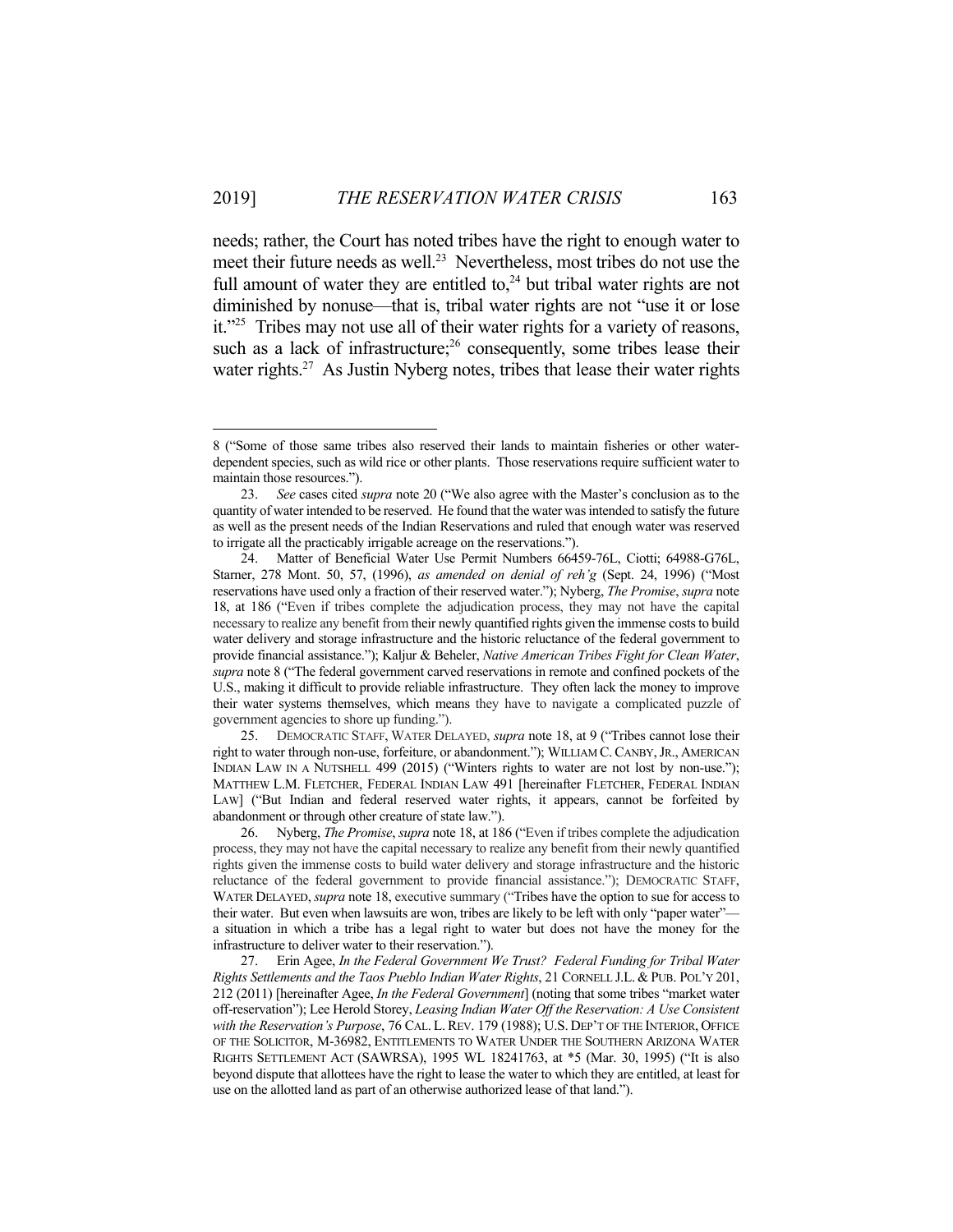"simply get paid to not use water that they would not or could not use anyway."28

 The quantity of water tribes are entitled to says nothing of its quality. The following Part delves into tribal environmental rights, particularly under the Clean Water Act (CWA) and the Safe Drinking Water Act (SDWA).

#### III. TRIBAL WATER PROTECTION POWERS

 During the 1970s, the United States Indian policy shifted from tribal termination<sup>29</sup> to tribal self-determination.<sup>30</sup> Also, during the 1970s, the federal government began enacting comprehensive environmental laws,<sup>31</sup> and the United States Environmental Protection Agency (EPA) was one of the first federal agencies to embrace tribal self-determination.<sup>32</sup> Accordingly, the EPA's policy, to this very day, is to have "meaningful communication and coordination between EPA and tribal officials prior to EPA taking actions or implementing decisions that may affect tribes."<sup>33</sup> Though the EPA consults with tribes, federal environmental laws generally apply to Indian country.34 Nonetheless, federal environmental

<u>.</u>

 <sup>28.</sup> Nyberg, *The Promise*, *supra* note 18, at 190.

 <sup>29.</sup> Indian Relocation Act of 1956, Pub. L. No. 959, 70 Stat. 986 (1956). Public Law 83- 280 was passed in 1953. It transferred federal criminal jurisdiction over Indian reservations in six states to the states themselves without providing any federal funds, making it an unfunded mandate. That is, Public Law 83-280 was designed to reduce federal expenditures. *See* Ada Pecos Melton & Jerry Gardner, *Public Law 280: Issues and Concerns for Victims of Crime in Indian Country*, AM. INDIAN DEV. ASS'N, LLC, http://www.aidainc.net/publications/pl280.htm (last visited Feb. 3, 2019) ("State dissatisfaction has focused upon the failure of the Act to provide federal funding for states assuming authority under Public Law 280. The states were handed jurisdiction, but denied the funds necessary to finance it (in today's language—an 'unfunded mandate')."); Crepelle, *Standing Rock*, *supra* note 5, at 150-51 ("During this abysmal era, the federal government terminated its relationship with over 100 tribes.").

 <sup>30.</sup> Richard Nixon, President, Special Message to the Congress on Indian Affairs (July 8, 1970); Indian Self-Determination and Education Assistance Act of 1975, Pub. L. No. 93-638.

 <sup>31.</sup> *Environmental Law Enacted by the American Federal Government and Applicable in Indian Country—Introduction*, 3 COMP. ENVTL. L. & REG. § 56A:8 ("In short, in one decade [the 1970s], the federal government undertook a substantial role in regulating all types of environmental pollution, including air pollution, water pollution, solid waste, and chemicals.").

 <sup>32.</sup> EPA, POLICY FOR THE ADMINISTRATION OF ENVIRONMENTAL PROGRAMS ON INDIAN RESERVATIONS (1984 INDIAN POLICY), https://www.epa.gov/sites/production/files/2015-04/ documents/indian-policy-84.pdf (last visited Feb. 3, 2019) ("The U.S. Environmental Protection Agency was one of the first federal agencies with a formal policy specifying how it would interact with tribal governments and consider tribal interests in carrying out its programs to protect human health and the environment.").

 <sup>33.</sup> EPA,EPAPOLICY ON CONSULTATION AND COORDINATION WITH INDIAN TRIBES 1 (May 4, 2011).

 <sup>34.</sup> Judith Royster & F.S. Fausett, *Control of the Reservation Environment: Tribal Primacy, Federal Delegation, and the Limits of State Intrusion*, 64 WASH. L. REV. 581, 583 n.4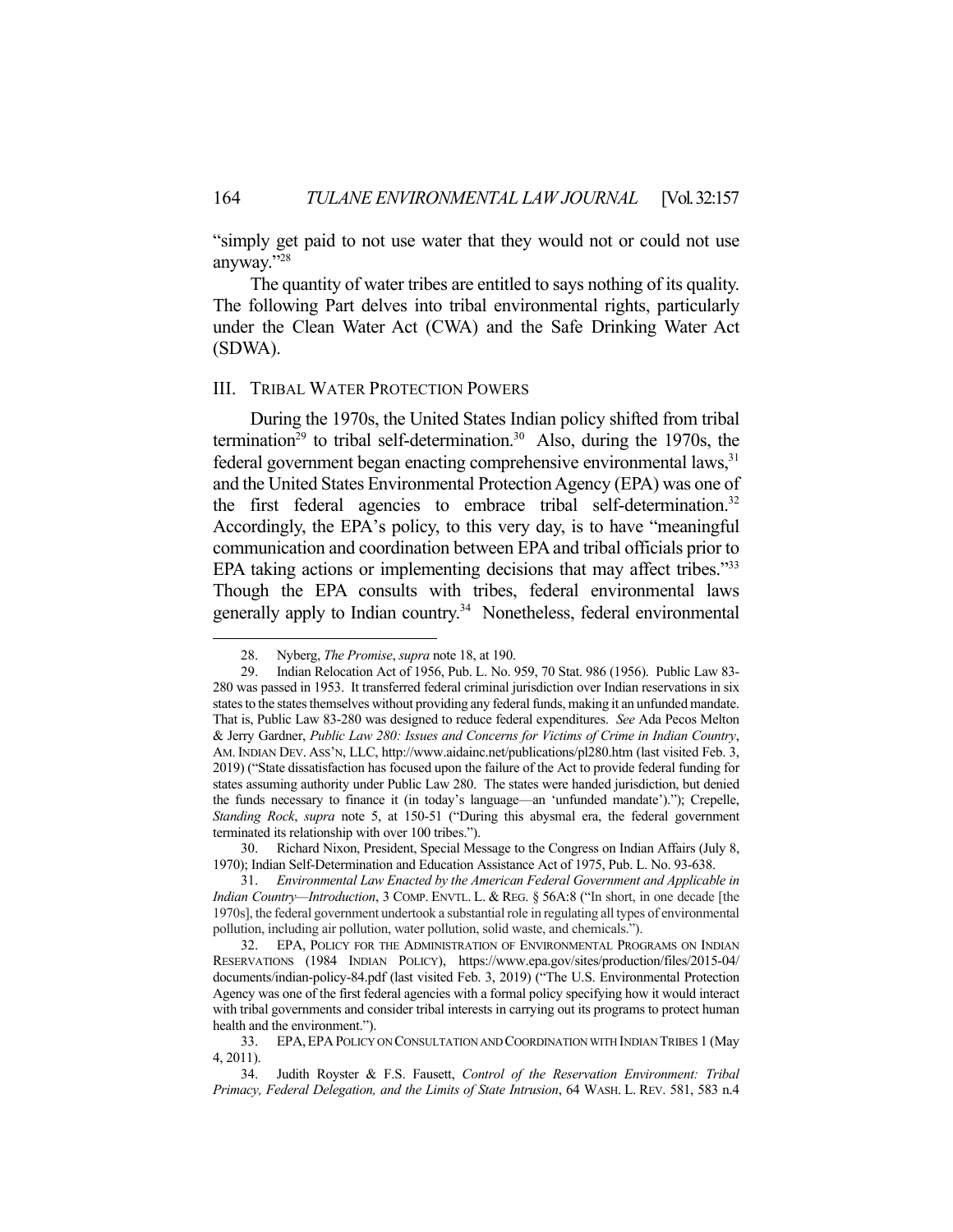laws of general applicability do not apply to Indian country if the law infringes on a tribe's inherent sovereignty, conflicts with a treaty provision or other federal law, or the law in question was not intended to apply to Indian country.35

 Congress followed the EPA's lead and began amending environmental laws to strengthen tribal sovereignty in the 1980s.<sup>36</sup> Accordingly, the Clean Air Act;<sup>37</sup> CWA;<sup>38</sup> Comprehensive Environmental Response, Compensation, and Liability Act;<sup>39</sup> SDWA;<sup>40</sup> and the Surface Mining Control and Reclamation Act<sup>41</sup> expressly treat "tribes as states." Under the Federal Insecticide, Fungicide, and Rodenticide Act, tribes are treated like states for some purposes $42$  but not under the Act's enforcement

<u>.</u>

<sup>(1989) (&</sup>quot;The merits of this issue will not be debated fully here; to facilitate the present discussion only, the authors have accepted that federal environmental laws of general applicability to the United States at large apply with equal force to native governments."); Elizabeth A. Kronk Warner, *Returning to the Tribal Environmental "Laboratory": An Examination of Environmental Enforcement Techniques in Indian Country*, 6 MICH. J. ENVTL. & ADMIN. L. 341, 349 (2017) ("Because federal environmental laws are usually considered to be laws of general application, federal courts have generally found that they apply in Indian country unless their application would directly interfere with tribal sovereignty."); Jana L. Walker & Kevin Gover, *Commercial Solid and Hazardous Waste Disposal Projects on Indian Lands*, 10 YALE J. ON REG. 229, 233 (1993) ("However, because the federal environmental laws can be effective only with uniform application, courts are likely to hold that environmental laws do apply to tribes and Indian country.").

 <sup>35.</sup> Environmental Law Enacted by the American Federal Government and Applicable in Indian Country, *supra* note 31; Solis v. Matheson, 563 F.3d 425, 430 (9th Cir. 2009) ("However, a statute of general applicability that is silent on the issue of applicability to Indian tribes, like the FLSA, does not apply to Indian tribes if: (1) the law touches exclusive rights of self-governance in purely intramural matters; (2) the application of the law to the tribe would abrogate rights guaranteed by Indian treaties; or (3) there is proof by legislative history or some other means that Congress intended the law not to apply to Indians on their reservations. In any of these three situations, Congress must expressly apply a statute to Indians before we will hold that it reaches them."); AMERICAN INDIAN LAW DESKBOOK § 1:6 (2018) ("The Ninth Circuit Court of Appeals, however, followed by other circuits, has adopted an analytical approach that allows an exception to this presumptive rule when the statute contains no express provision for such application and when '(1) the law touches 'exclusive rights of self-governance in purely intramural matters[,]' (2) the application of the law to the tribe would 'abrogate rights guaranteed by Indian treaties[,]' or (3) there is proof 'by legislative history or some other means that Congress intended [the law] not to apply to Indians on their reservations.'").

 <sup>36.</sup> *See, e.g.*, Safe Drinking Water Act (SDWA), 42 U.S.C. §§ 300f-300j-ll (2018); Clean Water Act (CWA), 33 U.S.C.A. §§ 1251-1387 (2018); Clean Air Act (CAA), 42 U.S.C. §§ 7401- 7642 (2018).

 <sup>37. 42</sup> U.S.C. § 7601(d)(A).

 <sup>38. 33</sup> U.S.C. § 1377 (2018).

 <sup>39. 42</sup> U.S.C. § 9626(a).

 <sup>40.</sup> *Id.* § 6903(13).

 <sup>41. 30</sup> U.S.C. § 1235(k) (2018).

 <sup>42. 7</sup> U.S.C. § 136u(a) (2018).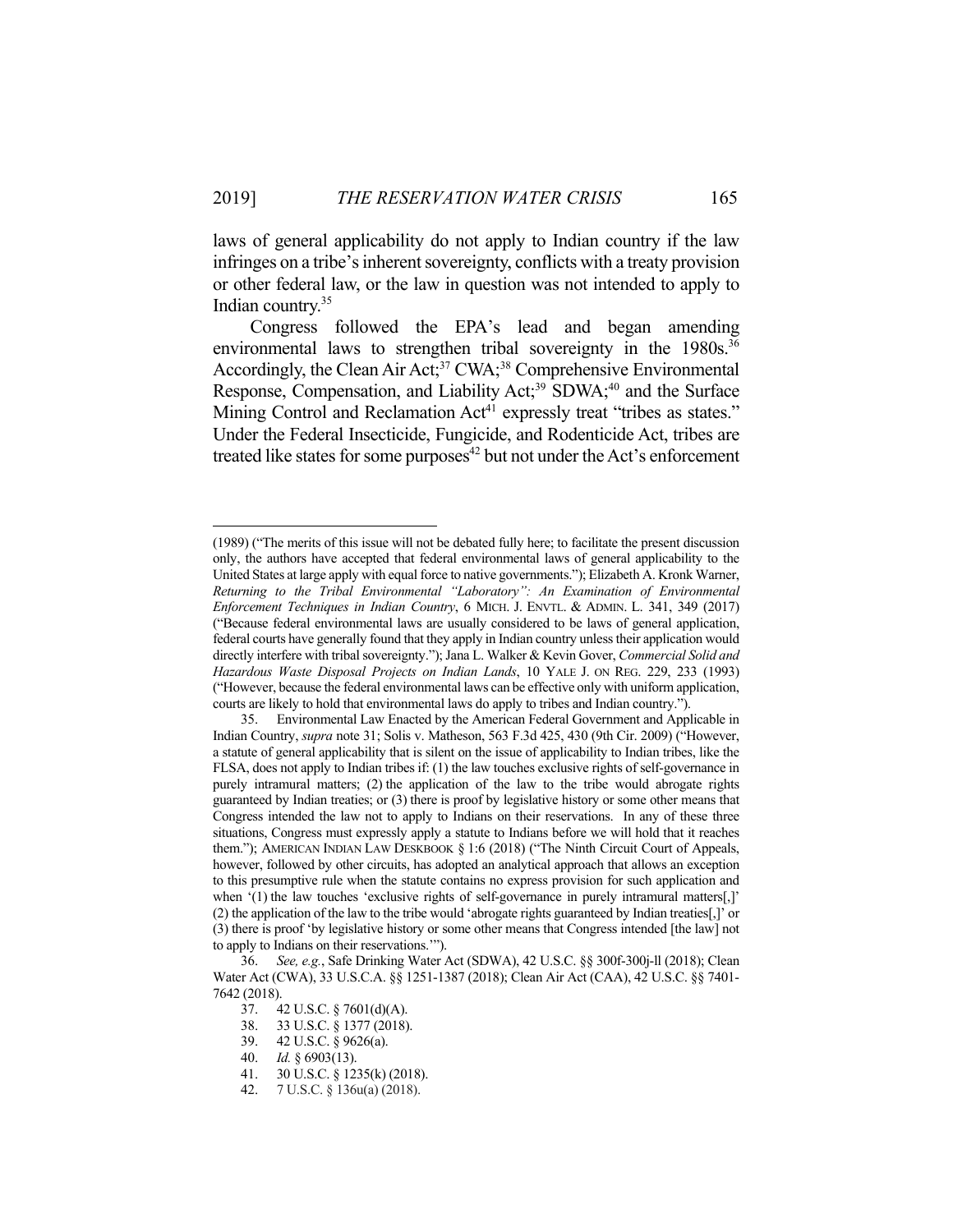provisions.<sup>43</sup> The Resource Conservation and Recovery Act (RCRA) treats tribes as municipalities rather than states;<sup>44</sup> consequently, a federal appellate court has forbidden the EPA to treat tribes as states under the RCRA.<sup>45</sup> Neither the Toxic Substances Control Act<sup>46</sup> nor the Emergency Planning and Community Right-to-Know Act<sup>47</sup> address tribes; however, the EPA treats tribes as states under these Acts.<sup>48</sup> Under environmental tribes-as-states provisions, it is absolutely clear that tribes have the authority to exclude pollutants from their reservations.49

### IV. TRIBAL AUTHORITY TO PROTECT THEIR WATER UNDER THE CWA AND SDWA

 To be treated as states under the CWA and SDWA, tribes must meet four criteria. First, the tribe must be federally recognized;<sup>50</sup> that is, the tribe must have a direct government-to-government relationship with the United States.<sup>51</sup> The tribe's government must be capable of "carrying out"

 <sup>43.</sup> EPA, *Federal Insecticide, Fungicide, and Rodenticide Act (FIFRA) and Federal Facilities*, https://www.epa.gov/enforcement/federal-insecticide-fungicide-and-rodenticide-actfifra-and-federal-facilities#Tribal%20Enforcement (last visited Feb. 3, 2019) ("FIFRA does not specifically address Tribal enforcement of FIFRA regulations. However, under FIFRA, and at the discretion of EPA, a limited Tribal role similar to the State's role may be allowed.").

 <sup>44. 42</sup> U.S.C. § 6903(13)(A).

 <sup>45.</sup> Backcountry Against Dumps v. EPA, 100 F.3d 147, 150 (D.C. Cir. 1996) ("These clear statements of Congressional intent to treat Indian tribes as states stand in marked contrast to RCRA's equally clear requirement that 'states'—not municipalities, and therefore not Indian tribes—must submit permitting plans for EPA's review.").

 <sup>46. 15</sup> U.S.C. §§ 2601-2629 (2018).

 <sup>47. 42</sup> U.S.C. §§ 11101-11050.

 <sup>48.</sup> Environmental Law Enacted by the American Federal Government and Applicable in Indian Country—Introduction, *supra* note 31 ("[A]lthough both the Emergency Planning and Community Right-to-Know Act and lead-based paint program under the Toxic Substance Control Act are silent as to how tribes are to be treated, the EPA treats tribes as states under both programs.").

 <sup>49.</sup> Nance v. EPA, 645 F.2d 701, 715 (9th Cir. 1981) ("[A] tribe may exercise control, in conjunction with the EPA, over the entrance of pollutants onto the reservation. We do not, however, decide whether the Indians would possess independent authority to maintain their air quality."); Brendale v. Confederated Tribes & Bands of Yakima Nation, 492 U.S. 408, 435 (1989) (Steven, J., concurring) ("Even in the absence of a treaty provision expressly granting such authority, Indian tribes maintain the sovereign power of exclusion unless otherwise curtailed.").

 <sup>50. 40</sup> U.S.C. § 131.8(a)(1) (2018); 33 U.S.C. § 1377(h)(2) (2018).

 <sup>51.</sup> Statement, William J. Clinton, President, Government-to-Government Relations with Native American Tribal Governments (Apr. 29, 1994), https://www. justice.gov/archive/otj/ Presidential Statements/presdoc1.htm ("The purpose of these principles is to clarify our responsibility to ensure that the Federal Government operates within a government-to-government relationship with federally recognized Native American tribes."); Barack Obama, Presidential Memorandum on Tribal Consultations (Nov. 5, 2009), https://obama whitehouse.archives.gov/thepress-office/memorandum-tribal-consultation-signedpresident (noting the government-togovernment relationship between tribes and the United States).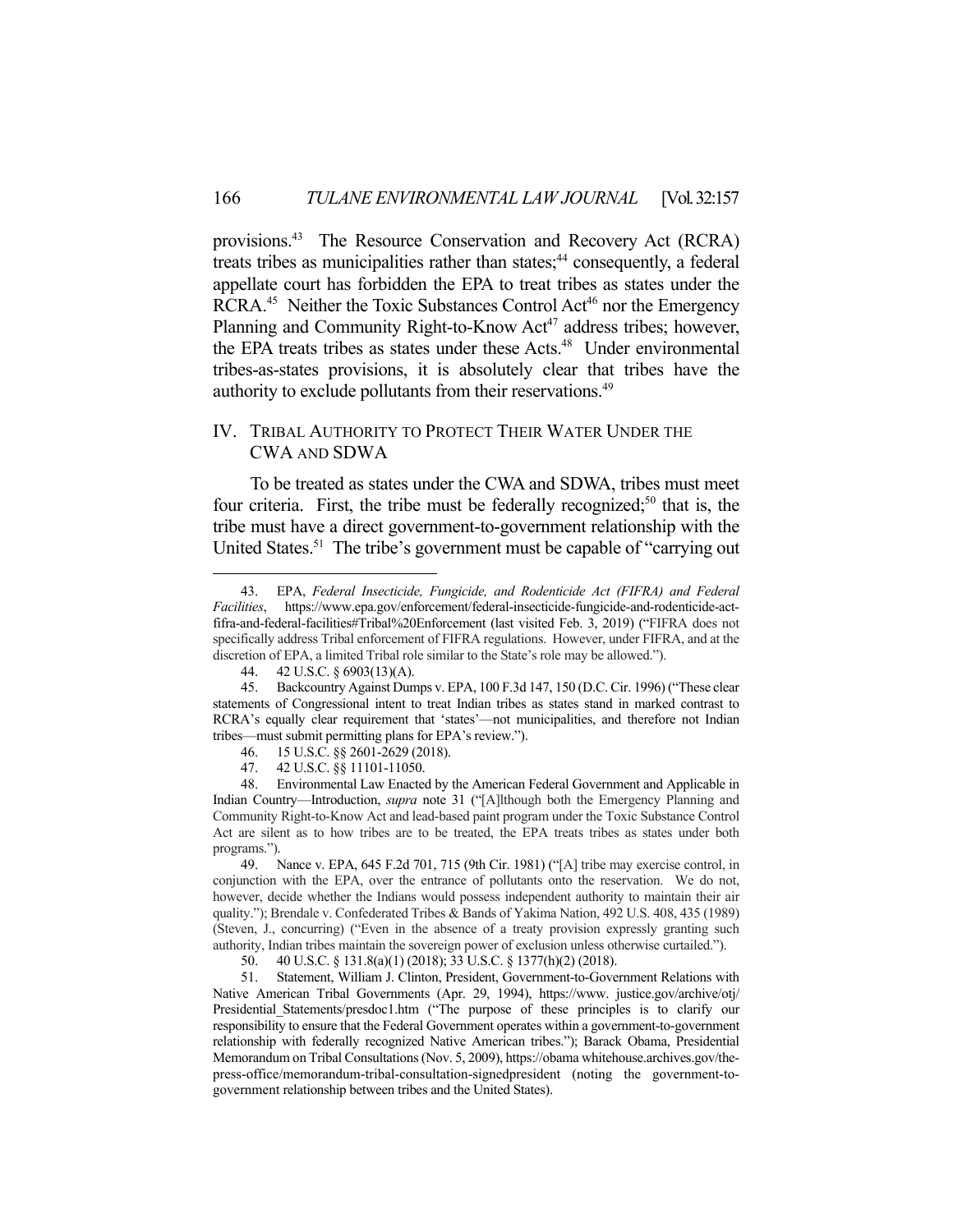substantial governmental duties and power."<sup>52</sup> and the body of water the tribe is regulating must be located within the borders of the tribe's reservation.53 Finally, the EPA Regional Administrator must declare the tribe capable of implementing the water quality standards program consistently with the purposes of the CWA and the SDWA.<sup>54</sup>

 Currently, eighty-five tribes are EPA-approved to exercise regulatory authority under Tribes Approved for Treatment as a State (TAS) provisions of the CWA.<sup>55</sup> The Hualapai Tribe has used the CWA to alter offreservation livestock grazing practices, which has had a positive effect on the tribe's water.<sup>56</sup> The Hoopa Valley Tribe has developed water quality standards as well as different water use designations for on-reservation waterbodies.<sup>57</sup> Hoopa's water quality standards were designed to prevent soil runoff from contaminating reservation streams with the hope of improving the health and number of salmon and other marine animals.<sup>58</sup> The Seminole Tribe of Florida has developed water quality standards for each of its five reservations.<sup>59</sup> The Seminole's water management has reduced the amount of nutrients entering reservation waterbodies; hence, the Seminoles have improved the water quality on their reservations. $60$ The Sokaogon Chippewa Community implemented the CWA not to improve its reservation waters; instead, the tribe has been using the CWA to preserve the pristine quality of the lakes on its reservation in the face of off-reservation pollution threats.<sup>61</sup>

 State and local governments have challenged tribal water quality standards under the CWA, and courts have affirmed tribal water standards. The landmark decision in this regard occurred in *City of Albuquerque v.* 

 <sup>52. 40</sup> U.S.C. § 131.8(a)(2); 33 U.S.C. § 1377(e)(1).

 <sup>53. 40</sup> U.S.C. § 131.8(a)(3); 33 U.S.C. § 1377(e)(2).

 <sup>54. 40.</sup> U.S.C. § 131.8(a)(4); 33 U.S.C. § 1377(e)(3).

 <sup>55.</sup> *Tribes Approved for Treatment as a State (TAS)*, EPA, https://www.epa.gov/tribal/ tribes-approved-treatment-state-tas (last visited Feb. 11, 2019).

 <sup>56.</sup> EPA, EPA-823-R-06-006, CASE STUDIES IN TRIBAL WATER QUALITY STANDARDS PROGRAMS: THE HUALAPAI TRIBE (July 2006), https://www.epa.gov/sites/production/files/2014- 11/documents/casestudy-hualupai.pdf.

 <sup>57.</sup> EPA, EPA-823-R-06-004, CASE STUDIES IN TRIBAL WATER QUALITY STANDARDS PROGRAMS: THE HOOPA VALLEY TRIBE (July 2006), https://www.epa.gov/sites/production/files/ 2014-11/documents/casestudy-hoopa.pdf.

 <sup>58.</sup> *Id*.

 <sup>59.</sup> EPA, CASE STUDY: THE SEMINOLE TRIBE OF FLORIDA USES WATER QUALITY STANDARDS TO SOLVE A NUTRIENT PROBLEM, https://www.epa.gov/sites/production/files/2014- 11/documents/casestudy-seminole.pdf (last visited Feb. 3, 2019).

 <sup>60.</sup> *Id.*

 <sup>61.</sup> EPA, EPA-823-R-06-005, CASE STUDIES IN TRIBAL WATER QUALITY STANDARDS PROGRAMS: THE SOKAOGON CHIPPEWA COMMUNITY (July 2006), https://www.epa.gov/sites/ production/files/2014-11/documents/casestudy-sokaogon.pdf.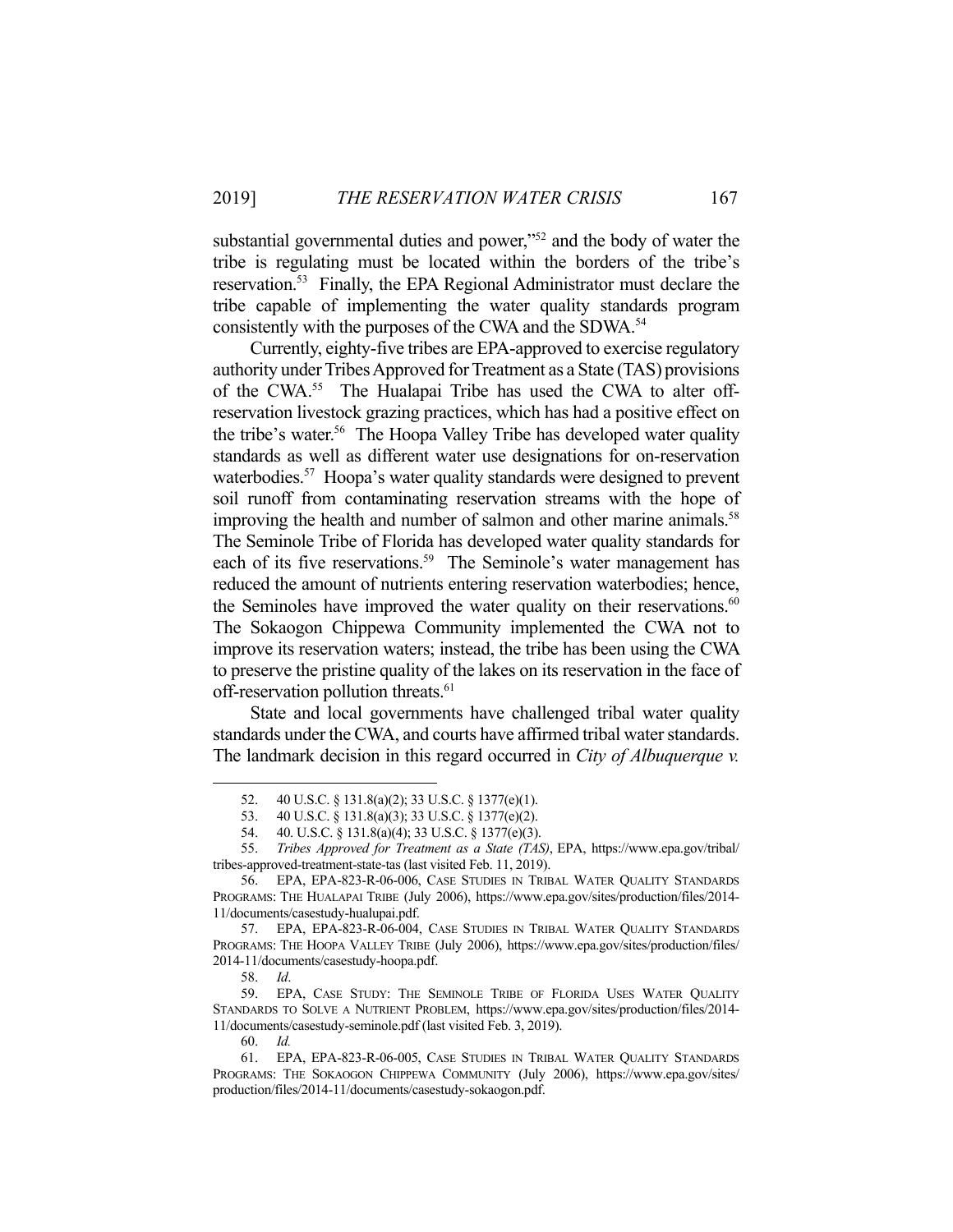*Browner*<sup>62</sup> in 1996. In *Browner*, Albuquerque challenged the EPA's ability to approve the downstream Isleta Pueblo's more stringent water quality standards asserting tribal water quality standards cannot have an impact beyond the reservation's borders.<sup>63</sup> However, the Tenth Circuit rejected Albuquerque's assertion, declaring, "[T]he EPA's construction of the 1987 amendment to the Clean Water Act—that tribes may establish water quality standards that are more stringent than those imposed by the federal government—is permissible because it is in accord with powers inherent in Indian tribal sovereignty."64 Though stringent tribal water quality standards may hinder off-reservation economic development, tribal water quality standards under the CWA have been upheld when the waterbody being regulated is entirely within the tribe's reservation.<sup>65</sup> Tribal water quality standards under the CWA have been affirmed even when the regulation directly impacts privately owned fee-land within a reservation.<sup>66</sup>

 At present, the Navajo Nation is the only tribe exercising primary enforcement authority under the SDWA, and the Navajo Nation has primacy over 160 water systems on its reservation, $67$  which is the size of West Virginia.<sup>68</sup> Nevertheless, all of Indian country is clearly subject to the SDWA's application.<sup>69</sup> For the other 572 federally recognized tribes that are not treated as a state under the SDWA, $70$  the EPA works with these

<u>.</u>

 68. *About the Navajo Nation*,NAVAJO NATION WASH.OFF., http://www.nnwo.org/content/ about-navajo-nation (last visited Feb. 3, 2019) ("The Nation is larger than 10 of the 50 states in America and approximately the size of West Virginia.")

 69. Philips Petroleum v. EPA, 803 F.2d 545, 555 (10th Cir. 1986) ("We conclude, therefore, that there is no sound policy reason to exclude Indian lands from the SDWA's application, and every reason to include them."); *EPA's Role in Safe Drinking Water on Tribal Lands*, EPA (May 16, 2018), https://www.epa.gov/tribaldrinkingwater/epas-role-safe-drinkingwater-tribal-lands#tab-2 ("It is the responsibility of tribal governments and tribal utilities to maintain and operate the system in compliance with EPA's NPDWRs and other program requirements.").

 70. Indian Entities Recognized and Eligible to Receive Services from the United States Bureau of Indian Affairs, 83 Fed. Reg. 34,863 (July 23, 2018), https://www.gpo.gov/fdsys/pkg/FR-2018-07-23/pdf/2018-15679.pdf ("This notice publishes the current list of 573 Tribal entities

 <sup>62. 97</sup> F.3d 415 (10th Cir. 1996).

 <sup>63.</sup> *Id.* at 421.

 <sup>64.</sup> *Id*. at 423.

 <sup>65.</sup> Wisconsin v. EPA, 266 F.3d 741 (7th Cir. 2001).

 <sup>66.</sup> Montana v. EPA, 137 F.3d 1135 (9th Cir. 1998).

 <sup>67.</sup> Press Release, EPA, U.S. EPA Approves Expansion of Navajo Nation Regulatory Authority over Water Systems (Aug. 15, 2018), https://www.epa.gov/newsreleases/us-epaapproves-expansion-navajo-nation-regulatory-authority-over-drinking-water ("Since 2000, Navajo Nation has remained the only tribe in the country to have regulatory authority for its drinking water program, and now regulates 168 separate water systems serving 177,000 people.").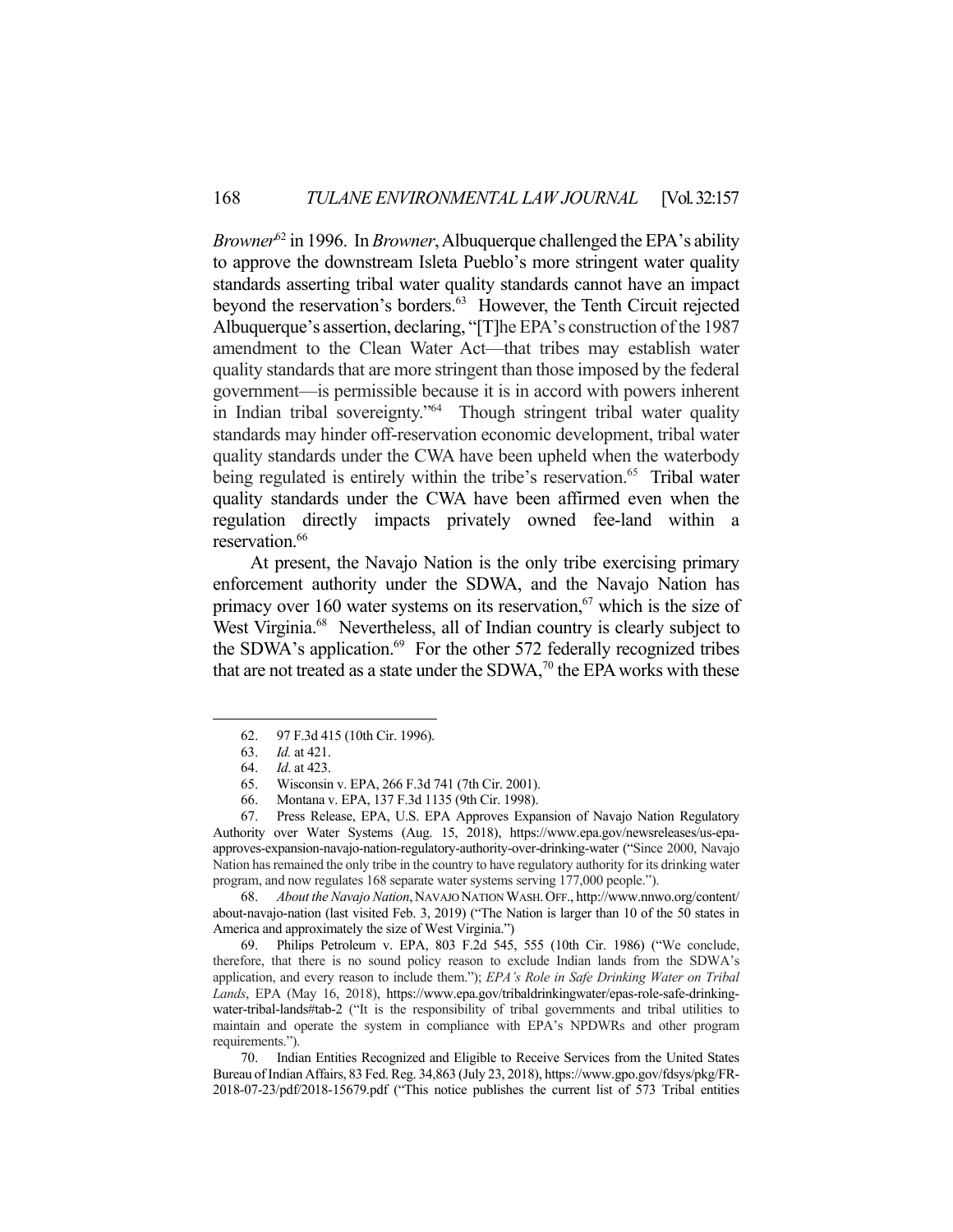tribes to improve the quality of drinking water in the one-thousand-plus drinking water systems in Indian country.<sup>71</sup> The EPA is tasked with ensuring tribal water sources are in compliance with the SDWA requirements<sup>72</sup> and conducts sanitary surveys of the public water systems in all of Indian country with the exception of those on the Navajo Nation.<sup>73</sup>

#### V. THE SORRY STATE OF WATER IN INDIAN COUNTRY

<u>.</u>

 Though tribes have the right to water and can obtain the authority to improve it, tribes struggle to access water. On the Navajo Nation, for example, the average Navajo is able to use only seven gallons of water a day while the average American uses approximately 100 gallons of water a day.74 Likewise, approximately half of tribal homes lack clean drinking water or even access to a reliable source of water.<sup>75</sup> Houses in Indian

recognized and eligible for funding and services from the Bureau of Indian Affairs (BIA) by virtue of their status as Indian Tribes.").

 <sup>71.</sup> *EPA's Role in Safe Drinking Water on Tribal Lands*, *supra* note 69; *Tribal Public Water System Supervision Program*, EPA (June 12, 2017), https://www.epa.gov/tribaldrinking water/tribal-public-water-system-supervision-program ("In cases where tribes do not assume primacy, EPA serves as the primacy agent and implements the PWSS program. There are over 1,000 public water systems serving over 1 million people in Indian country where the EPA has primacy responsibilities.").

 <sup>72.</sup> *EPA's Role in Safe Drinking Water on Tribal Lands*, *supra* note 69.

 <sup>73.</sup> *Id.* ("EPA performs the surveys on tribal lands where EPA is the primacy agency."); 40 C.F.R. § 142.2 (2018) ("Sanitary survey means an onsite review of the water source, facilities, equipment, operation and maintenance of a public water system for the purpose of evaluating the adequacy of such source, facilities, equipment, operation and maintenance for producing and distributing safe drinking water.").

 <sup>74.</sup> *The Water Lady: A Savior Among the Navajo*, CBS NEWS (Aug. 16, 2015), https:// www.cbsnews.com/news/the-water-lady-a-savior-among-the-navajo/ ("Unlike the rest of us, who use about 100 gallons of water a day, Nina has been getting by on only about seven . . . ."); Cameron Keady, *Navajo Woman Trucks Water 75 Miles a Day to People on Parched Reservation*, HUFFPOST (Sept. 8, 2015), https://www.huffingtonpost.com/entry/water-lady-hydrates-hundredsof-navajo-homes-on-dry-reservation\_us\_55e9b892e4b03784e275aa21 ("[T]he average American uses 80-100 gallons of water a day, whereas, Navajo families survive on just 7 gallons."); Fernando Santos, *On Parched Navajo Reservation, 'Water Lady' Brings Liquid Gold*, N.Y. TIMES (July 13, 2015), https://www.nytimes.com/2015/07/14/us/on-parched-navajo-reservation-water-lady-bringsliquid-gold.html ("On average, Navajo families live on seven gallons of water per day. In California, the average is 362 gallons, according to a 2011 study sponsored by the state's Department of Water Resources.").

 <sup>75.</sup> DEMOCRATIC STAFF, WATER DELAYED, *supra* note 18, executive summary ("Over a half million people—nearly 48% of tribal homes—in Native communities across the United States do not have access to reliable water sources, clean drinking water, or basic sanitation."); George McGraw, *For These Americans, Clean Water Is a Luxury*, N.Y. TIMES (Oct. 20, 2016), https://www.nytimes.com/2016/10/20/opinion/for-these-americans-clean-water-is-a-luxury.html ("Nearly 24,000 Native American and Alaska Native households somehow manage without access to running water or basic sanitation, according to 2015 figures from the Indian Health Service,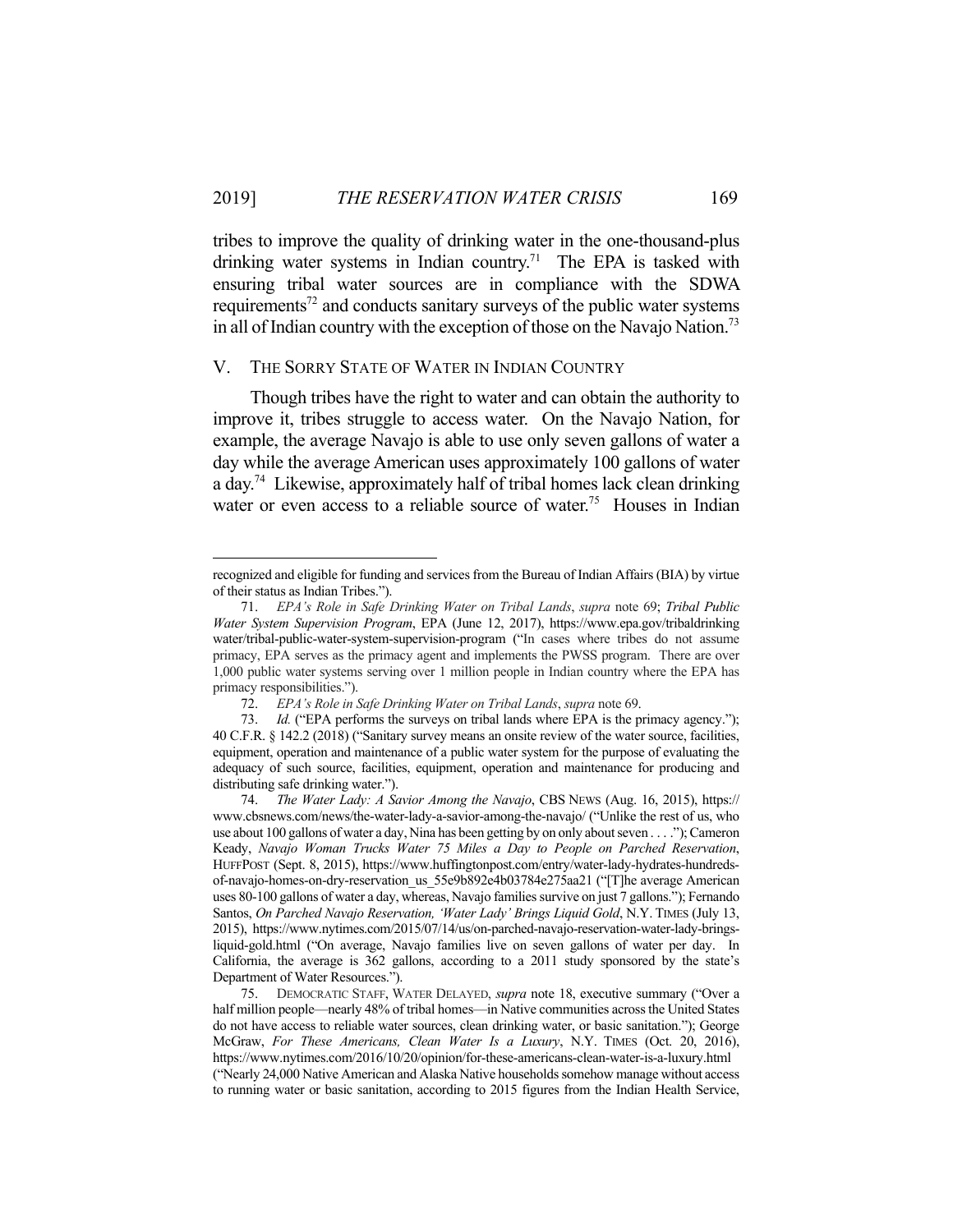country commonly lack kitchen sinks, showers or bath tubs, flush toilets, and even running water.<sup>76</sup> Outside of Indian country, less than one percent of homes in the United States lack adequate sanitation structures like kitchen sinks.<sup>77</sup> The large number of homes with poor access to water in Indian country is doubly concerning because American Indians are more than twice as likely to live in overcrowded homes as are non-Indian families.78

 The lack of clean water and basic sanitation structures like sinks and toilets contributes to the spread of illnesses, $79$  and this has devastating impacts on the health of American Indians. In fact, it has long been known that inadequate access to pure water for consumption and cleaning is a

living in what my organization calls 'water poverty.' About 188,000 such households were in need of some form of water and sanitation facilities improvement.").

 <sup>76.</sup> DEMOCRATIC STAFF, WATER DELAYED, *supra* note 18, at 1 ("Many of these 190,697 homes lack basic services like clean, running water; flush toilets; showers or baths; and kitchen sinks."); Hopi Tribe v. EPA, 851 F.3d 957, 959 (9th Cir. 2017) ("[On the Hopi Reservation,] thirtyfive percent of homes lack a complete kitchen. Residents of the Hopi Tribe are forty times more likely than the average American to lack running water."); Christina Laughlin, *Flint Is Not the Only Water Crisis America Ignored*, HUFFPOST (Feb. 23, 2017), https://www.huffingtonpost.com/ christina-laughlin/flint-is-not-the-only-one\_b\_9287798.html ("The Navajo are 60 times more likely than other Americans to live without running water or a toilet.").

 <sup>77.</sup> DEMOCRATIC STAFF,WATER DELAYED, *supra* note 18, at 1 ("By comparison, less than 1% of homes lack some or all sanitation facilities in the U.S. as a whole."); *2009: Many Reservation Homes Lack Clean Drinking Water*, *supra* note 8 ("Safe drinking water and sanitary sewage disposal are unavailable in 13 percent of American Indian/Alaska Native homes on reservations, compared with 1 percent for the overall U.S. population.").

 <sup>78.</sup> DEMOCRATIC STAFF, WATER DELAYED, *supra* note 18, at 1 ("Native families are twoand-a-half times more likely to live in an overcrowded home than the general population."); Craig Harris & Dennis Wagner, *HUD: Housing Conditions for Native Americans Much Worse than Rest of U.S.,* REPUBLIC (Jan. 19, 2017), https://www.azcentral.com/story/news/local/arizona-investigations/ 2017/01/19/new-hud-reports-find-housing-conditions-worse-among-native-americans/96783368/ ("Overcrowding and other physical-condition problems were present in 34 percent of households in tribal areas, compared with 7 percent of all U.S. households."); *Housing & Infrastructure*, NAT'L CONGRESS AM. INDIANS, http://www.ncai.org/policy-issues/economic-development-commerce/ housing-infrastructure (last visited Feb. 3, 2019) ("Forty percent of on-reservation housing is considered substandard (compared to 6 percent outside of Indian Country) and nearly one-third of homes on reservations are overcrowded.").

 <sup>79.</sup> DEMOCRATIC STAFF,WATER DELAYED, *supra* note 18, at 3 ("Inadequate access to clean water and sanitation on reservations leads to health problems, including cancer, ulcers, stomach issues, pneumonia, and other illnesses."); *Global WASH Fast Facts*, CENTERS FOR DISEASE CONTROL & PREVENTION (Apr. 11, 2016), https://www.cdc.gov/healthywater/global/wash\_ statistics.html ("Water, sanitation and hygiene has the potential to prevent at least 9.1% of the global disease burden and 6.3% of all deaths."); *Unsafe Drinking Water, Sanitation and Waste Management*, WORLD HEALTH ORG., https://www.who.int/sustainable-development/cities/healthrisks/water-sanitation/en/ (last visited Feb. 4, 2019) ("Diseases due to poor drinking-water access, unimproved sanitation, and poor hygiene practices cause 4.0% of all deaths and 5.7% of all disability or ill health in the world.").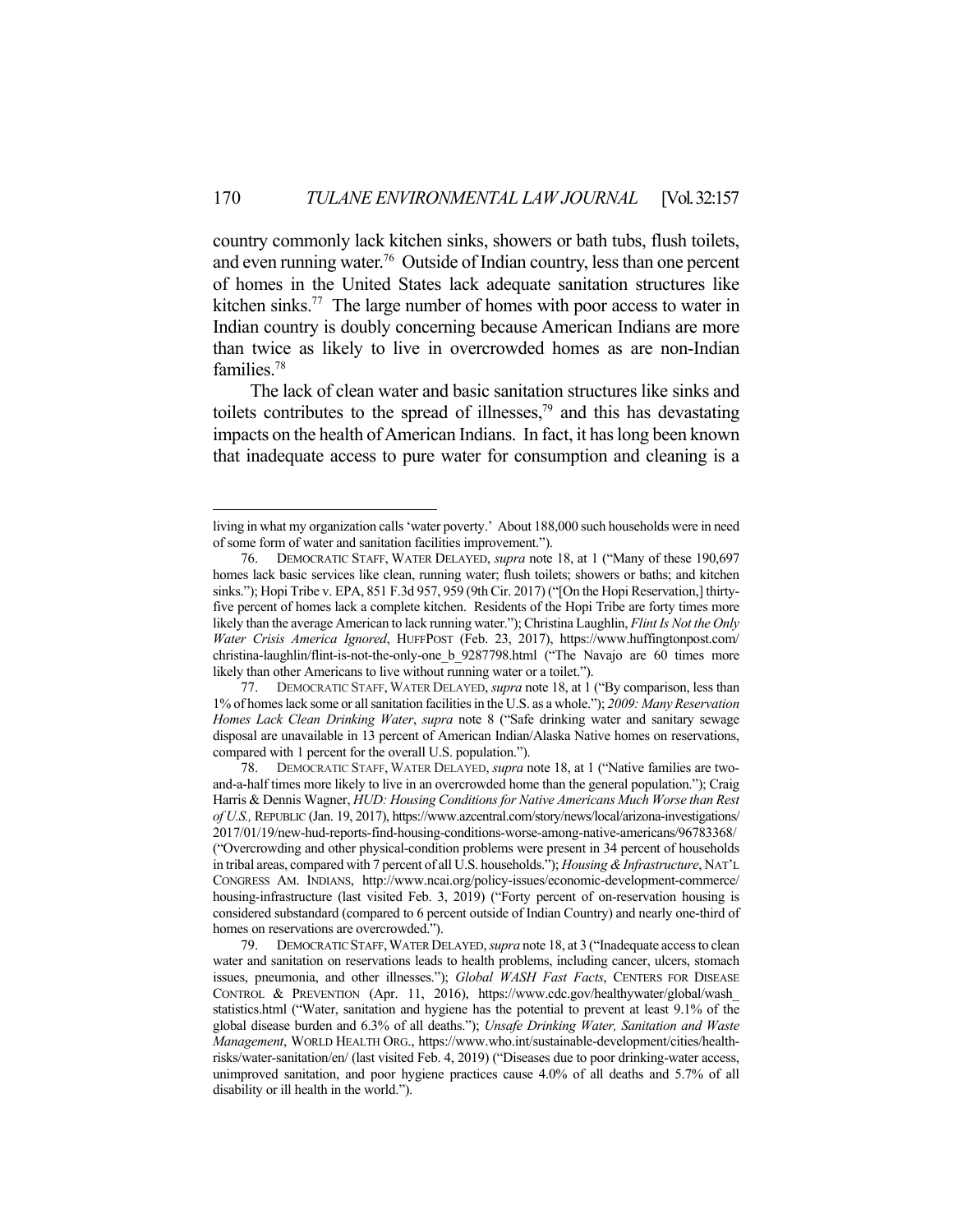major cause of the high rate of mortality suffered by American Indians.<sup>80</sup> Reservation residents in Nebraska are likely to get their drinking water from wells contaminated with coliform bacteria and high levels of nitrates, which cause blood, intestinal, and developmental disorders.<sup>81</sup> South Dakota's Pine Ridge Reservation has water contaminated by lead, fecal matter, arsenic, and even uranium.<sup>82</sup> The water on the Navajo Nation has been so contaminated by uranium mining<sup>83</sup> that the Navajo suffer their own unique radiation-induced disease—Navajo Neuropathy.<sup>84</sup> Other American Indian communities face similar health problems because they lack access to clean water.<sup>85</sup>

<u>.</u>

 <sup>80.</sup> DEMOCRATIC STAFF,WATER DELAYED, *supra* note 18, at 3 ("For decades, experts have documented how lack of access to clean water and sanitation in Indian Country contributes to high rates of morbidity and mortality among American Indians and Alaska Natives.").

 <sup>81.</sup> *Id.*; *Researchers Find Low Water Quality on Nebraska Reservations*, U. ARK. NEWS (Apr. 4, 2000), https://news.uark.edu/articles/11190/researchers-find-low-water-quality-on-nebraskareservations ("University of Arkansas researchers have found that the percentage of contaminated wells on two American Indian reservations in Nebraska exceeds state and national averages.").

 <sup>82.</sup> DEMOCRATIC STAFF, WATER DELAYED, *supra* note 18, at 3; Cecily Hilleary, *Native Americans Ask: What About Our Water Supply?*, VOICE AM. NEWS (Feb. 13, 2016), https:// www.voanews.com/a/native-americans-ask-what-about-our-water-supply/3188737.html ("Ninetyeight wells have had to be closed on Pine Ridge because of unusually high rates of cancer, kidney disease and other health problems, said White Plume. She's convinced that uranium is to blame, and she grows frustrated over suggestions that poor diet or smoking could be a factor."); *Uranium Mining Causes Health Problems for Natives*, LAKOTA PEOPLE'S L. PROJECT (Mar. 30, 2015), https://www.lakotalaw.org/news/2015-03-30/uranium-mining-causes-health-problems-for-natives ("Fallout from the toxic uranium spill near near the Pine Ridge Reservation continues to adversely affect the Native American population living nearby.").

<sup>83.</sup> For a history of uranium mining on the Navajo Nation, see Doug Brugge & Rob Goble, *The History of Uranium Mining and the Navajo People*, 92 AM. J. PUB. HEALTH 1410 (2002), https://www.ncbi.nlm.nih.gov/pmc/articles/PMC3222290/pdf/0921410.pdf.

 <sup>84.</sup> Laurel Morales, *For Some Native Americans, Uranium Contamination Feels Like Discrimination*, NPR (Nov. 14, 2017), https://www.npr.org/sections/health-shots/2017/11/14/562 856213/for-some-native-americans-uranium-contamination-feels-like-discrimination; John F. Rosen & Paul Mushak, *Metal and Radiation-Induced Toxic Neuropathy (TN) in Two Navajo Sisters*, 45 PEDIATRIC RES. 346A (1999), https://www.nature.com/articles/pr19992172.

 <sup>85.</sup> DEMOCRATIC STAFF,WATER DELAYED, *supra* note 18, at 3; Risen, *supra* note 8 (noting in the Alaskan Native Village of Kivalina there is "a very high rate of strep throat, bad colds and other illnesses that come with poor sanitation and lack of access to clean water").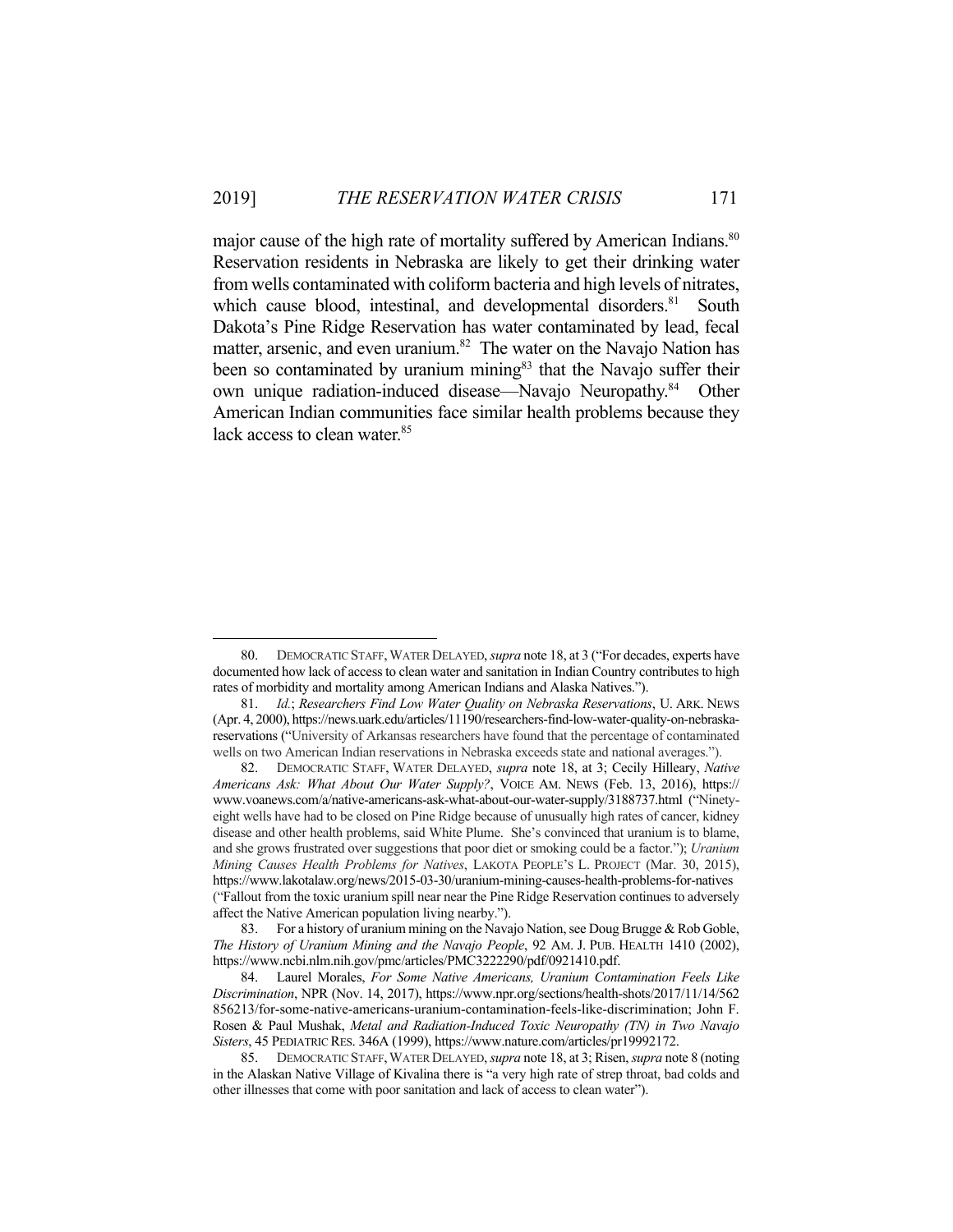The pathetic water quality in much of Indian country<sup>86</sup> is a result of poverty. Despite the prevalence of the rich casino Indian stereotype,<sup>87</sup> American Indians have the highest rate of poverty in the United States.<sup>88</sup> In fact, seven of the eight poorest counties in the United States are majority American Indian<sup>89</sup> even though American Indians are approximately only one percent of the United States population.<sup>90</sup> Poverty is high on reservations because the average tribal unemployment rate is fifty percent.<sup>91</sup> The high unemployment rate is the result of paternalistic federal

<u>.</u>

 <sup>86.</sup> EPA, PROVIDING SAFE DRINKING WATER IN AMERICA: 2013 NATIONAL PUBLIC WATER SYSTEMS COMPLIANCE REPORT 20 (2013), https://www.epa.gov/sites/production/files/2015-06/ documents/sdwacom2013.pdf ("In 2013, EPA and the Navajo Nation reported that 46 percent of PWSs (456 systems) in Indian country had a significant violation of some type. Since 2009, this rate has dropped from 52 to 42 percent."); DEMOCRATIC STAFF, WATER DELAYED, *supra* note 18, at 2 ("Even among those with access to running water or sanitation, many rely on water systems that are not in compliance with the law(s) designed to protect health. According to data from the Environmental Protection Agency, tribal public water systems have more violations, more healthbased violations, and more serious violations than the national average.").

 <sup>87.</sup> L.A. Franck, *Rich Indians*, BLUE CORN COMICS (Feb. 7, 2006), http://www.blue corncomics.com/richna.htm; *Redface!*, RED-FACE.US, https://red-face.us/ (last visited Feb. 12, 2019); Walter C. Fleming, *Myths and Stereotypes About Native Americans*, PHI DELTA KAPPAN (Nov. 2006), http://www.pdkmembers.org/members\_online/publications/Archive/pdf/k0611fle. pdf ("By relying on stereotypes to describe Native Americans, whites come to believe that Indians are drunks, get free money from the government, and are made wealthy from casino revenue.").

 <sup>88.</sup> SUZANNE MACARTNEY ET AL., AM. CMTY. SURVEY BRIEFS 3, POVERTY RATES FOR SELECTED GROUPS DETAILED RACE AND HISPANIC GROUPS BY STATE AND PLACE: 2007-2011 (Feb. 2013).

 <sup>89.</sup> S.REP. NO. 111-118, at 2 (2010) (Conf. Rep.).

 <sup>90.</sup> TINA NORRIS ET AL., C2010BR-10, THE AMERICAN INDIAN AND ALASKA NATIVE POPULATION: 2010, U.S. CENSUS BUREAU 4 (Jan. 2012). However, just who qualifies as an American Indian is tricky. *See* Adam Crepelle, *Concealed Carry to Reduce Sexual Violence Against American Indian Women*, 26 KAN.J.L. & PUB. POL'Y 236, 244 (2017) ("Tribes' inability to assert criminal jurisdiction over non-Indians is further muddled by the fact that determining who is an 'Indian' is a complicated process. 'Indian' has several definitions under federal law."); Alex Tallchief Skibine, *Indians, Race, and Criminal Jurisdiction in Indian Country*, 10 ALB. GOV'T L. REV. 49 (2017) ("Not only is there no consensus among the Circuits concerning who qualifies as an 'Indian' . . . but there has recently been a debate among jurists about whether the classification of 'Indian' for the purposes of these criminal laws amounts to a racial classification calling upon courts to review such classifications using strict scrutiny."); Paul Spruhan, *Warren, Trump, and the Question of Native American Identity*, HARV. L. REV. BLOG (Feb. 27, 2018), https://blog.harvard lawreview.org/warren-trump-and-the-question-of-native-american-identity/.

 <sup>91.</sup> *Unemployment on Indian Reservations at 50 Percent: The Urgent Need to Create Jobs in Indian Country: Hearing Before the S. Comm. on Indian Affairs*, 111th Cong. 1 (2010) (statement of Hon. Byron L. Dorgan, Chairman, S. Comm. on Indian Affairs); Ariana Bustos, *Despite Gains, Native American Unemployment Still Lags Behind Nation*, CRONKITE NEWS (May 9, 2018), https://cronkitenews.azpbs.org/2018/05/09/despite-gains-native-american-employmentstill-lags-behind-nation/ ("Tribal unemployment then stood at 40 percent, the president said, more than 10 times the national average."); Vincent Schilling, *Terrible Statistics: 15 Native Tribes with Unemployment Rates Over 80 Percent*, INDIAN COUNTRY TODAY (Aug. 29, 2013), https://news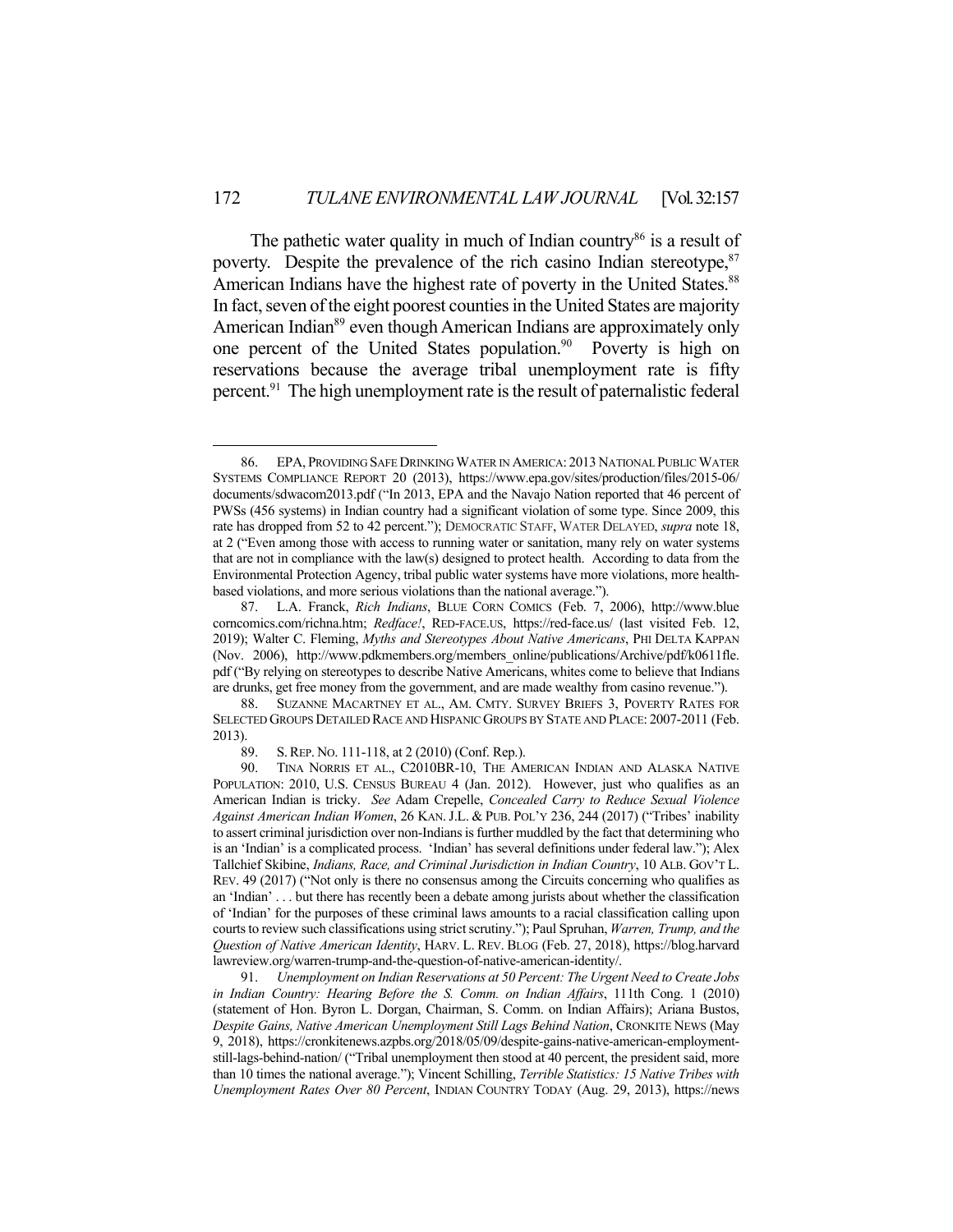<u>.</u>

policies that create a dense business-killing bureaucracy in Indian country.<sup>92</sup> The lack of jobs makes taxing reservation commerce uneconomical, and the remarkably nonsensical state of Indian law tax jurisprudence makes it all but impossible for tribes to tax non-Indians who spend money on reservations.<sup>93</sup>

 Although federal law hamstrings tribal efforts to improve their own water quality, the federal government has a trust relationship with Indian tribes.<sup>94</sup> The trust relationship obligates the United States to look after the welfare of Indians and tribes.<sup>95</sup> Nevertheless, the United States claims the

maven.io/indiancountrytoday/archive/getting-jobbed-15-tribes-with-unemployment-rates-over-80 percent-iAV-3u\_770-C6fEcCc3lfA/.

 <sup>92.</sup> ROBERT J. MILLER, RESERVATION "CAPITALISM" 40 (2012) ("[T]ribes and Indian owners cannot sell, lease, develop, or mortgage such assets for loans without the express approval of the federal government."); Adam Crepelle & Walter E. Block, *Property Rights and Freedom: The Keys to Improving Life in Indian Country*, 23 WASH. & LEE J. C.R. & SOC. JUST. 315, 331 (2017) ("Bureaucracy and shaky property rights have prevented an estimated 1.5 trillion dollars in reservation natural resources from being developed."); Nat'l Congress of Am. Indians, Res. #ECWA-17-001 (2017), http://www.ncai.org/attachments/Resolution\_gViOVNAzPgsFGlLlRoHt ZsQBgugqJOczceEMptpGhPCBRxXfmmW\_ECWS-17-001%20resolution.pdf ("The federal government has historically maintained a paternalistic bureaucracy intended to prevent development of tribal lands and funnel natural resources to surrounding non-Indian communities.").

 <sup>93.</sup> *See* Ramah Navajo Sch. Bd., Inc., v. Bureau of Revenue of N.M., 458 U.S. 832, 837 (1982) ("Although there is no definitive formula for resolving the question whether a State may exercise its authority over tribal members or reservation activities . . . ."); Erik M. Jensen, *Taxation and Doing Business in Indian Country*, 60 ME. L. REV. 1, 3 (2008) ("This situation has many causes, none of which is easily remedied, but one important reason is uncertainty about the powers of federal, state, and tribal governments to impose their taxes on transactions within, and those doing business in, Indian country."); Kelly Croman & Jonathan Taylor, *Why Beggar Thy Indian Neighbor?* 6 (JOPNA 2016-1), http://nni.arizona.edu/application/files/8914/6254/9090/2016\_ Croman why beggar thy Indian neighbor.pdf ("Even where clear rules exist, the law quickly becomes complicated . . .").

 <sup>94.</sup> Seminole Nation v. United States, 316 U.S. 286, 296-297 (1942) ("In carrying out its treaty obligations with the Indian tribes the Government is something more than a mere contracting party. Under a humane and self-imposed policy which has found expression in many acts of Congress and numerous decisions of this Court, it has charged itself with moral obligations of the highest responsibility and trust."); United States v. Mitchell, 463 U.S. 206, 225 (1983) ("Our construction of these statutes and regulations is reinforced by the undisputed existence of a general trust relationship between the United States and the Indian people."); United States v. Jicarilla Apache Nation, 564 U.S. 162, 176 (2011) ("Congress has expressed this policy in a series of statutes that have defined and redefined the trust relationship between the United States and the Indian tribes.").

 <sup>95.</sup> FLETCHER, FEDERAL INDIAN LAW, *supra* note 25, at 181-82 ("The general trust relationship simply obligates and authorizes the federal government to protect tribal and Indian property rights, preserve and enhance tribal self-governance, guarantee law and order in Indian country, and provide government services to Indian people."); MILLER, *supra* note 92, at 40 ("This [trust] duty requires Congress and the executive branch to exercise the responsibilities of a guardian on behalf of Indians and tribes."); *Frequently Asked Questions*, U.S. DEP'T INTERIOR, BUREAU INDIAN AFF., https://www.bia.gov/frequently-asked-questions (last visited Jan. 27, 2019) ("The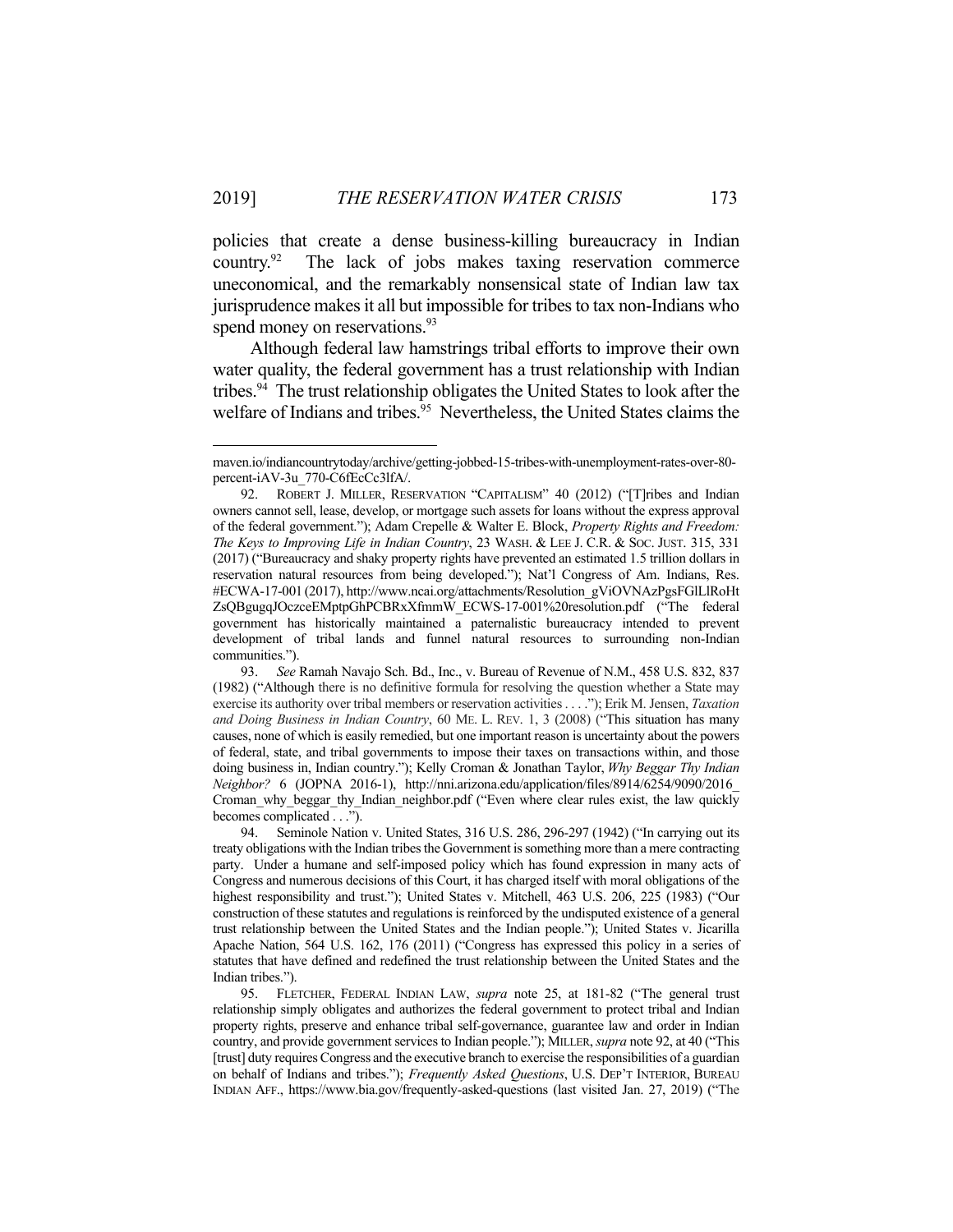trust duty does not encompass the right to provide tribes with water.<sup>96</sup> As a result, the United States drastically underfunds tribal water safety tribes receive only \$0.75 for every \$100 needed from the Safe Drinking Water Revolving Fund, which is less than a third of what the least-funded state receives.<sup>97</sup> The United States consistently spends substantially more money improving water safety in foreign countries than it does improving drinking water quality on Indian reservations,<sup>98</sup> and this is the reason that many of the United States' first peoples live in third-world water poverty in the twenty-first century.<sup>99</sup>

1

 97. NAT'L CONG. OF AM. INDIANS, TRIBAL INFRASTRUCTURE: INVESTING IN INDIAN COUNTRY FOR A STRONGER AMERICA 4 (2017), http://www.ncai.org/attachments/PolicyPaper\_Rs lnCGsUDiatRYTpPXKwThNYoACnjDoBOrdDlBSRcheKxwJZDCx\_NCAI-InfrastructureReport-FINAL.pdf; WATER DELAYED, DEMOCRATIC STAFF, *supra* note 18, at 2-3 ("For example, in Fiscal Year 2012 tribes received \$0.75 per every \$100 of need under the Drinking Water State Revolving Fund. The next lowest funding level by need goes to Louisiana, which received more than three times that amount. The highest, Alaska, received more than forty times that amount.").

 98. *See* WATER IN INDIAN COUNTRY, *supra* note 19, at 21 ("For example, in 2009, the federal government spent over \$3 billion on water projects in foreign countries and less than 1% of that amount, around \$2.29 million, to support tribal access to safe drinking water across all five agencies in 2006.").

federal Indian trust responsibility is also a legally enforceable fiduciary obligation on the part of the United States to protect tribal treaty rights, lands, assets, and resources, as well as a duty to carry out the mandates of federal law with respect to American Indian and Alaska Native tribes and villages.").

 <sup>96.</sup> Hopi Tribe v. United States, 782 F.3d 662 (Fed. Cir. 2015); Grey v. United States, 21 Cl. Ct. 285 (Cl. Ct. 1990), *aff'd*, 935 F.2d 281 (Fed. Cir. 1991), *and aff'd sub nom.* Abel v. United States, 935 F.2d 281 (Fed. Cir. 1991) ("General Allotment Act dealing with irrigated agricultural allotments, regulations governing irrigation of Indian lands, reclamation laws providing for construction and operation of water storage and time release projects on federal lands, and Salt River Pima-Maricopa Indian Community Water Rights Settlement Act did not create fiduciary relationship between United States and Indian holders of allotments on reservation and did not require Government to deliver water to allotted lands."); Salt River Pima-Maricopa Indian Cmty. v. United States, 26 Cl. Ct. 201, 204 (Cl. Ct. 1992) ("The water management statutes and regulations at issue in this case do not grant the Government the same extensive custody over the Indian lands that the timber statutes granted to the Government in the Mitchell cases [do]. Due to the much higher level of control the Indians in this case exercise over their lands, no fiduciary obligation or trust relationship attaches with respect to the delivery of water to those lands.").

 <sup>99.</sup> Sari Horwitz & Katie Zezima, *How the Stories of Native American Youths Made Obama Cry in the Oval Office*, WASH. POST (Dec. 3, 2014), https://www.washingtonpost.com/ news/post-politics/wp/2014/12/03/how-a-trip-to-north-dakota-spurred-obama-to-act-on-nativeamerican-issues/?utm\_term=.f0baa2f33464 ("Dorgan said that children on reservations are growing up in Third World conditions, in dilapidated housing mostly built by the Department of Housing and Urban Development decades ago."); Harlan McKosato, *Fighting Third-World Conditions for NM Tribes*, INDIAN COUNTRY TODAY (July 7, 2015), https://newsmaven.io/ indiancountrytoday/archive/fighting-third-world-conditions-for-nm-tribes-SezweXSjiUiERR9b1 2U2wA/ ("Some of the poorer tribal communities in New Mexico have been compared to Third World countries because of their economic struggles and their lack of basic modern water and energy systems.").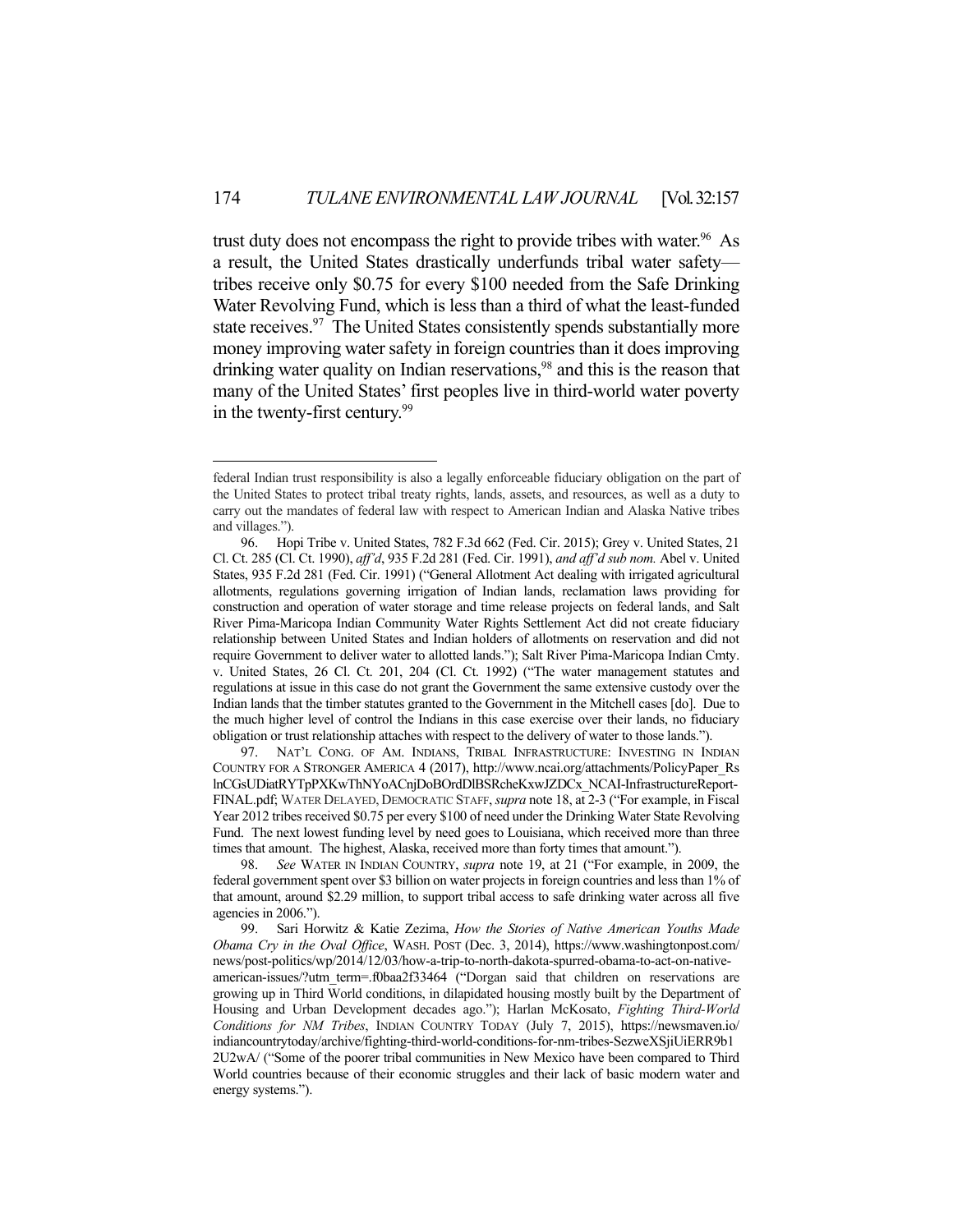## VI. SOLUTIONS

1

 This Part proposes two paths towards improving water quality for tribes. One is making water quality an explicit component of the tribal trust relationship. The other is turning to international law for redress for the pathetic water conditions on reservations.

#### *A. The Trust Relationship and Water Rights*

 The United States trust relationship with tribes is nearly 200 years old. The trust relationship between tribes and federal government has its origins in international law<sup>100</sup> but took its sui generis paternalistic twist when Justice John Marshall wrote of the Cherokee Nation in 1831:

They may, more correctly, perhaps, be denominated domestic dependent nations. They occupy a territory to which we assert a title independent of their will, which must take effect in point of possession when their right of possession ceases. Meanwhile they are in a state of pupilage. Their relation to the United States resembles that of a ward to his guardian.<sup>101</sup>

Because the United States was the tribes' guardian, the federal government was authorized to enact legislation in the realm of Indian affairs that was not authorized by the text of the Constitution.102 Likewise, the United States was able to violate treaties made with tribes and steal tribal resources on the grounds that the United States was presumed to be acting in the best interest of tribes.<sup>103</sup>

 <sup>100.</sup> FLETCHER, FEDERAL INDIAN LAW, *supra* note 25, at 175 ("The relationship of Indian tribes to the United States is founded on 'the settled doctrine of the law of nations' that when a stronger sovereign assumes authority over a weaker sovereign, the stronger one assumes a duty of protection for the weaker one, which does not surrender its right to self-government."); Kevin K. Washburn, *What the Future Holds: The Changing Landscape of Federal Indian Policy*, 130 HARV. L. REV. F. 200, 208 (2017) ("Chief Justice Marshall divined his formulation of the trust responsibility from international law and early federal statutes, such as the Indian Trade and Intercourse laws, which federalized relations with Indian tribes and provided for significant federal oversight of trade with Indians."); *Fulfilling the Federal Trust Responsibility: The Foundation of the Government-to-Government Relationship*, *Hearing Before the S. Committee on Indian Affairs*, 112th Cong. 637 (May 17, 2012) (statement of Sen. Daniel K. Akaka) https://www.gpo.gov/fdsys/ pkg/CHRG-112shrg76551/pdf/CHRG-112shrg76551.pdf ("All branches of the Government, the Congress, Administration and the courts acknowledge the uniqueness of the Federal trust relationship. It is a relationship that has its origins in international law . . . .").

 <sup>101.</sup> Cherokee Nation v. Georgia, 30 U.S. 1, 17 (1831).

 <sup>102.</sup> United States v. Kagama, 118 U.S. 375, 379 (1886).

 <sup>103.</sup> Lone Wolf v. Hitchcock, 187 U.S. 553, 568 (1903) ("We must presume that Congress acted in perfect good faith in the dealings with the Indians of which complaint is made, and that the legislative branch of the government exercised its best judgment in the premises. In any event, as Congress possessed full power in the matter, the judiciary cannot question or inquire into the motives which prompted the enactment of this legislation."); Tee-Hit-Ton Indians v. United States, 348 U.S. 272, 290 (1955) ("The line of cases adjudicating Indian rights on American soil leads to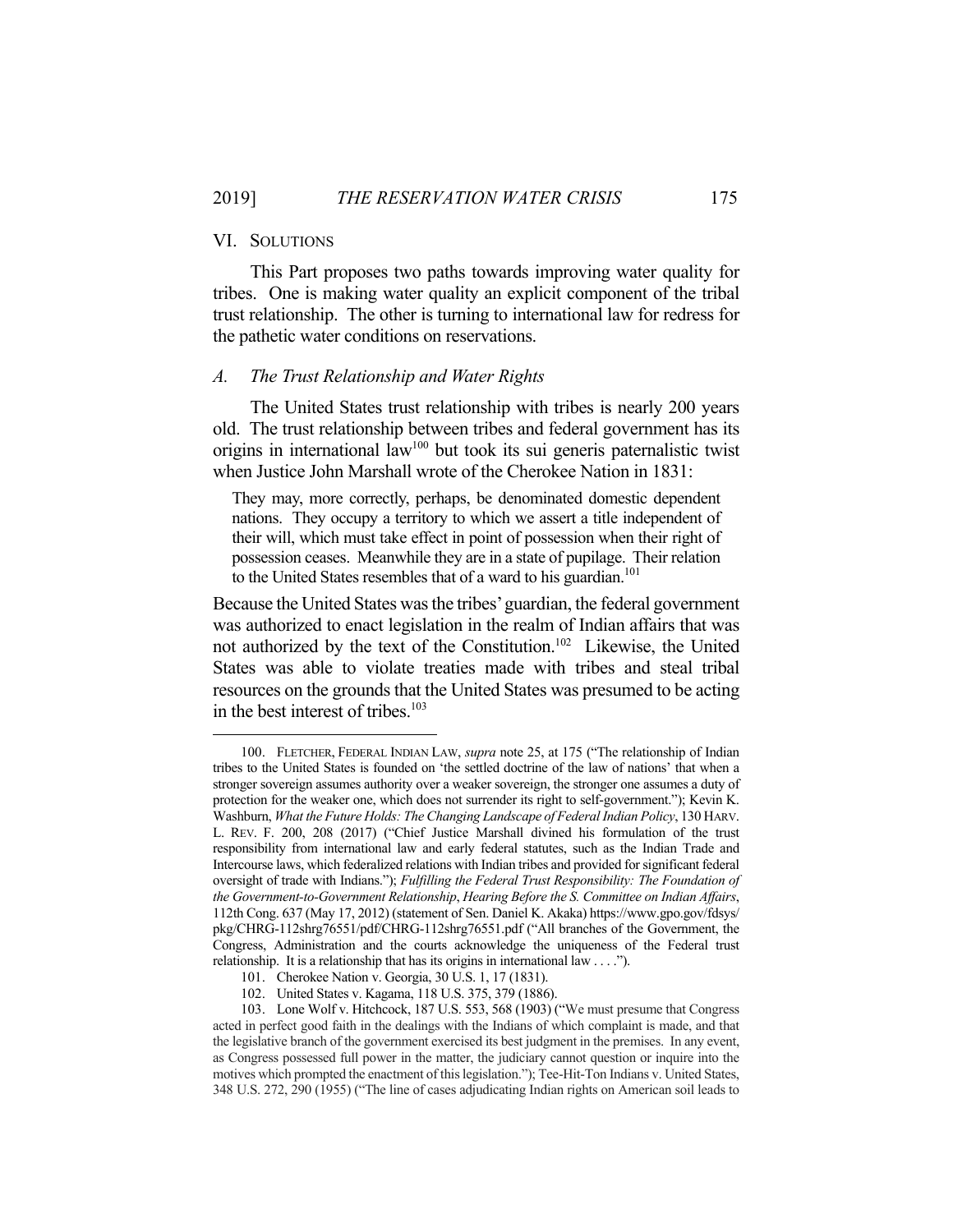However, for the past fifty years, the tribal trust relationship has been viewed in a more positive light by tribes. In fact, Congress routinely acknowledges the trust relationship in legislation designed for the benefit of tribes.<sup>104</sup> The executive branch has affirmed the trust relationship as well.<sup>105</sup> By virtue of the trust relationship, the United States has an obligation to provide tribes with housing,<sup>106</sup> education,<sup>107</sup> health care,<sup>108</sup>

1

 106. 25 U.S.C. § 4101(4)-(6); FLETCHER, FEDERAL INDIAN LAW, *supra* note 25, at 191 ("Several Indian treaties provide for housing and shelter.").

 107. 25 U.S.C. § 5301(b)(2) ("[T]he Federal responsibility for and assistance to education of Indian children has not effected the desired level of educational achievement or created the diverse opportunities and personal satisfaction which education can and should provide . . . "); Exec. Order No. 13096, 63 Fed. Reg. 42,683 (Aug. 6, 1998), https://www.gpo.gov/fdsys/ pkg/WCPD-1998-08-10/pdf/WCPD-1998-08-10.pdf ("The Federal Government has a special, historic responsibility for the education of American Indian and Alaska Native students."); Raymond Cross, *American Indian Education: The Terror of History and the Nation's Debt to the Indian Peoples*, 21 U. ARK. LITTLE ROCK L. REV. 941, 950 (1999) ("Over 110 Indian treaties stipulated that the federal government shall provide an education to the members of the signatory tribes.").

 108. 25 U.S.C. § 1601(1) ("Federal health services to maintain and improve the health of the Indians are consonant with and required by the Federal Government's historical and unique legal relationship with, and resulting responsibility to, the American Indian people."); INDIAN HEALTH SERV.,BASIS FOR HEALTH SERVICES (Jan. 2015), https://www.ihs.gov/newsroom/includes/ themes/responsive2017/display\_objects/documents/factsheets/BasisforHealthServices.pdf ("The trust relationship establishes a responsibility for a variety of services and benefits to Indian people based on their status as Indians, including health care."); FLETCHER, FEDERAL INDIAN LAW, *supra*

the conclusion that Indian occupancy, not specifically recognized as ownership by action authorized by Congress, may be extinguished by the Government without compensation.").

 <sup>104.</sup> Tribal Law and Order Act of 2010, Pub. L. No. 111-211, § 202(a)(1) (2010) ("[T]he United States has distinct legal, treaty, and trust obligations to provide for the public safety of Indian country."); 25 U.S.C. § 2702(2) (2018) (" [T]o provide a statutory basis for the regulation of gaming by an Indian tribe adequate to shield it from organized crime and other corrupting influences, to ensure that the Indian tribe is the primary beneficiary of the gaming operation . . . ."); *id.* § 2401(1) ("[T]he Federal Government has a historical relationship and unique legal and moral responsibility to Indian tribes and their members").

 <sup>105.</sup> EXEC. OFFICE OF THE PRESIDENT, A RENEWED ERA OF FEDERAL-TRIBAL RELATIONS 5 (Jan. 2017), https://obamawhitehouse.archives.gov/sites/default/files/docs/whncaa\_report.pdf ("Over the past eight years, the Administration has strengthened the nation-to-nation relationship by striving to uphold the federal government's treaty and trust responsibilities to Tribal nations."); Administration of William J. Clinton, Memorandum on Government-to-Government Relations with Native American Tribal Governments 936 (Apr. 29, 1994), https://www.gpo.gov/fdsys/ pkg/WCPD-1994-05-02/pdf/WCPD-1994-05-02-Pg936.pdf ("The United States Government has a unique legal relationship with Native American tribal governments as set forth in the Constitution of the United States, treaties, statutes, and court decisions. As executive departments and agencies undertake activities affecting Native American tribal rights or trust resources, such activities should be implemented in a knowledgeable, sensitive manner respectful of tribal sovereignty."); Nixon, *supra* note 30; Statement of President Ronald W. Reagan on American Indian Policy (Jan. 24, 1983), https://www.tribalconsultation.arizona.edu/docs/Executive%20Branch/idc-002004.pdf ("In support of our policy, we shall continue to fulfill the federal trust responsibility for the physical and financial resources we hold in trust for the tribes and their members. The fulfillment of this unique responsibility will be accomplished in accordance with the highest standards.").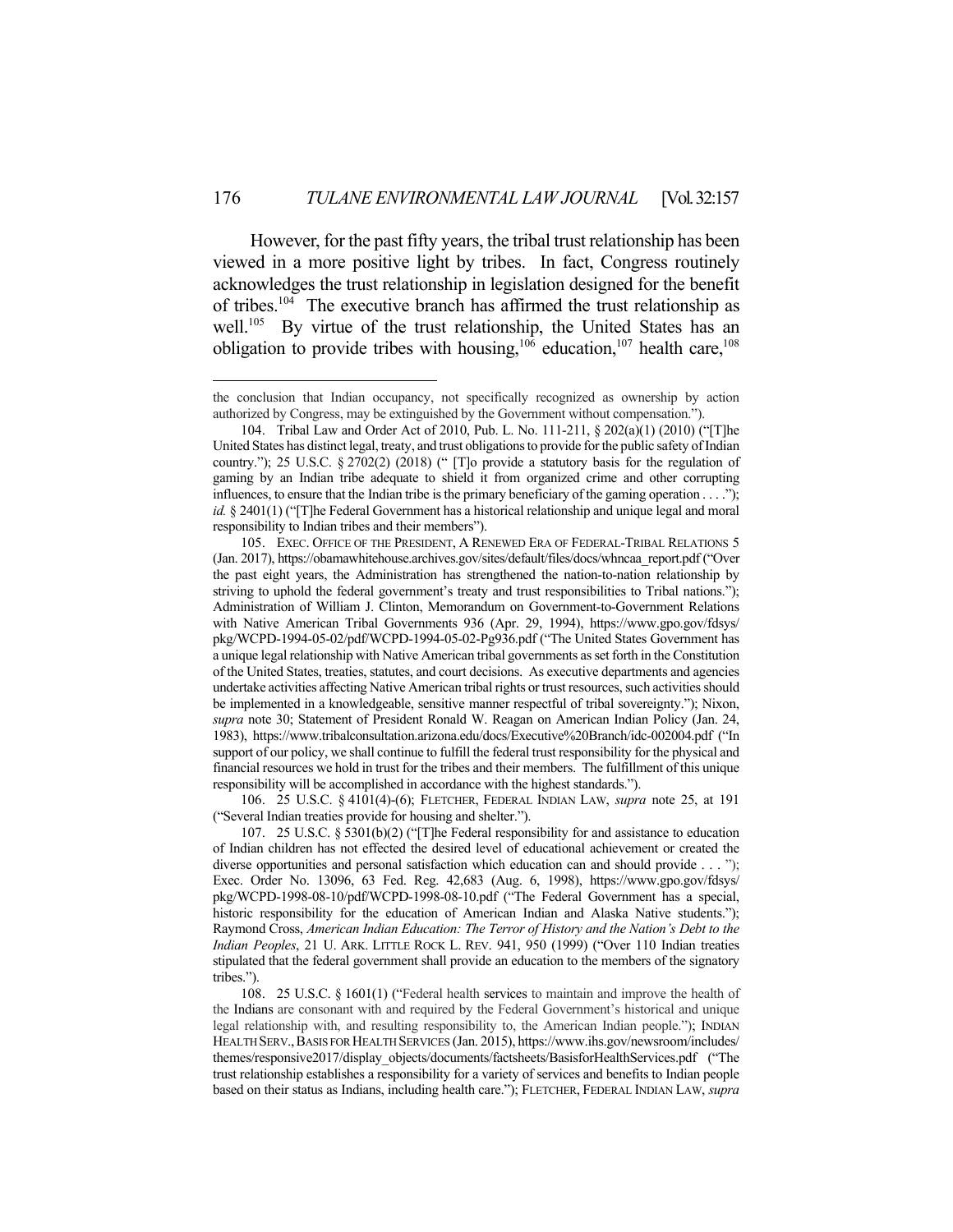<u>.</u>

and other services.109 Access to safe water is vital to the fulfillment of the aforementioned trust obligations; thus, ensuring that reservations have sufficient quantities of safe water should fall within the federal government's trust relationship with Indian tribes.

The trust relationship is legally enforceable,<sup>110</sup> but the Supreme Court has been staunchly anti-Indian since the 1970s.<sup>111</sup> Indeed, Indian law jurisprudence remains flagrantly racist.<sup>112</sup> The Court's anti-Indian views

 111. FRANK POMMERSHEIM, BROKEN LANDSCAPE: INDIANS, INDIAN TRIBES, AND THE CONSTITUTION 297 (2009) (discussing the Supreme Court's massive erosion of tribal sovereignty in *Oliphant v. Suquamish Indian Tribe* and *Montana v. United States*, and noting that the Court's decisions in those cases were entirely unmoored from the Constitution or any other statute); Samuel E. Ennis, *Implicit Divestiture and the Supreme Court's (Re)Construction of the Indian Canons*, 35 VT.L.REV. 623, 627 (2011) ("[T]he Court has essentially stripped tribal sovereignty beyond intratribal relations and 'has transformed itself from the court of the conqueror into the court as the conqueror.'"); Matthew L.M. Fletcher, *Statutory Divestiture of Tribal Sovereignty*, 64 FED. LAW. 38, 39 (Apr. 2017) (discussing the Supreme Court's role in the erosion of tribal sovereignty).

 112. City of Sherrill v. Oneida Indian Nation of N.Y., 544 U.S. 197, 203 n.1 (2005) (explicitly citing the "doctrine of discovery" as a rationale for the tribe losing rights to its land); United States v. Sioux Nation of Indians, 448 U.S. 371, 437 (1980) (Rehnquist, J., dissenting) (claiming the Sioux Indians "lived only for the day, recognized no rights of property, robbed or killed anyone if they thought they could get away with it, inflicted cruelty without a qualm, and endured torture without flinching"); CAROLE GOLDBERG & KEVIN K. WASHBURN, INDIAN LAW STORIES 2 (Carole Goldberg, Kevin K. Washburn & Philip P. Frickey eds., 2011) ("For a legal system that offers itself to the world as a paragon of the rule of law and respect for human rights (the scar of slavery having been healed, presumably, by the balm of civil rights), Indian Law presents a jarring contradiction."); Stacy L. Leeds, *The More Things Stay the Same: Waiting on Indian Law's* Brown v. Board of Education, 38 TULSA L. REV. 73, 75 (2002) ("This analysis will

note 25, at 190 ("The federal duty to provide healthcare to Indian people originates in many Indian treaties.").

 <sup>109.</sup> *See* Tribal Law and Order Act of 2010, Pub. L. No. 111-211, § 202(a)(1) ("[T]he United States has distinct legal, treaty, and trust obligations to provide for the public safety of Indian country."); 25 U.S.C. § 1901(3) ("Congress finds . . . that there is no resource that is more vital to the continued existence and integrity of Indian tribes than their children and that the United States has a direct interest, as trustee, in protecting Indian children who are members of or are eligible for membership in an Indian tribe . . . ."); 30 U.S.C. § 1701(b)(4) ("It is the purpose of this chapter . . . to fulfill the trust responsibility of the United States for the administration of Indian oil and gas resources.").

 <sup>110.</sup> United States v. Mitchell, 463 U.S. 206, 226 (1983) ("Because the statutes and regulations at issue in this case clearly establish fiduciary obligations of the Government in the management and operation of Indian lands and resources, they can fairly be interpreted as mandating compensation by the Federal Government for damages sustained. Given the existence of a trust relationship, it naturally follows that the Government should be liable in damages for the breach of its fiduciary duties. It is well established that a trustee is accountable in damages for breaches of trust."); United States v. White Mountain Apache Tribe, 537 U.S. 465, 475 (2003) ("While it is true that the 1960 Act does not, like the statutes cited in that case, expressly subject the Government to duties of management and conservation, the fact that the property occupied by the United States is expressly subject to a trust supports a fair inference that an obligation to preserve the property improvements was incumbent on the United States as trustee. This is so because elementary trust law, after all, confirms the commonsense assumption that a fiduciary actually administering trust property may not allow it to fall into ruin on his watch.").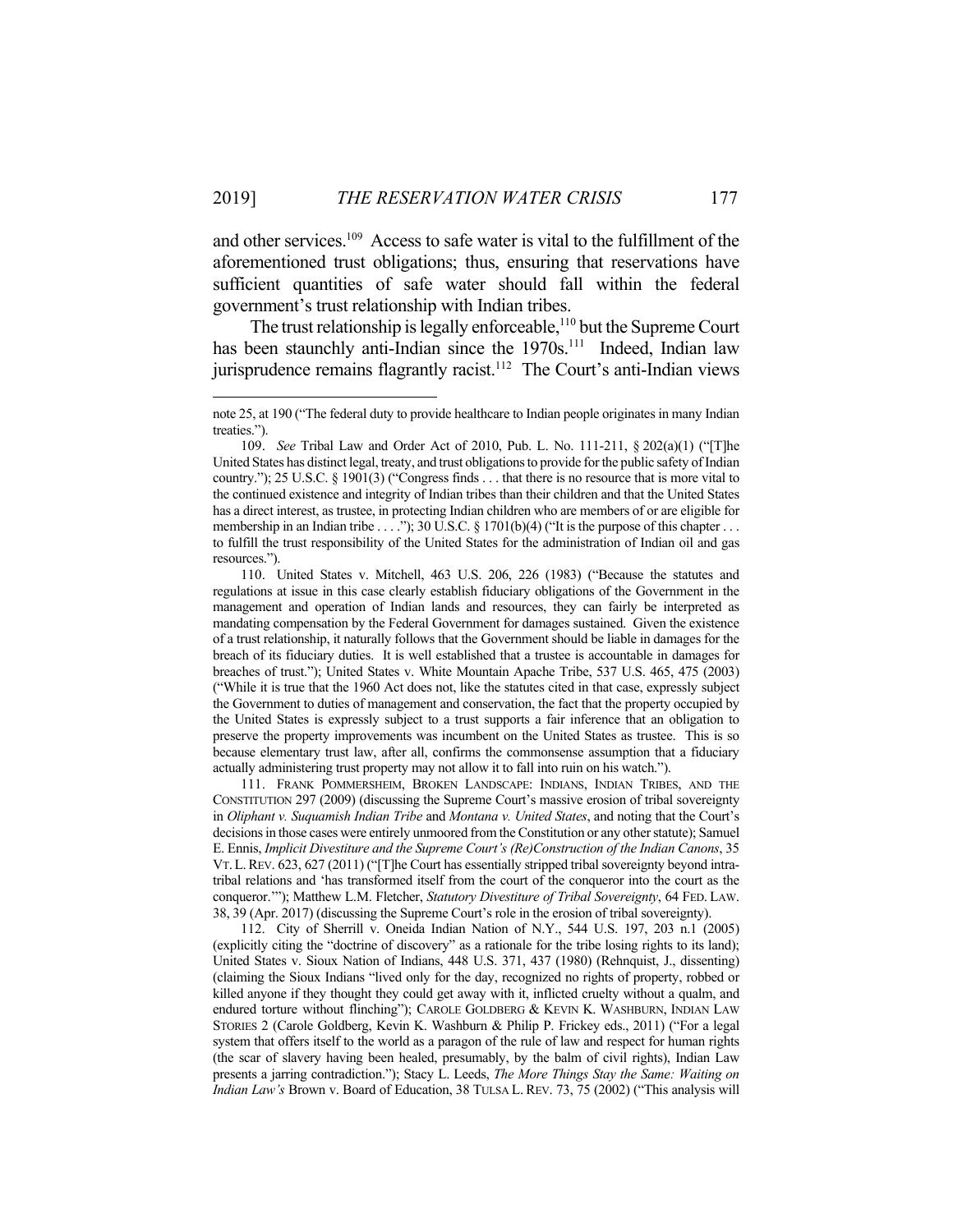have seeped into the tribal trust relationship.<sup>113</sup> A major blow to the trust relationship came when the Court ruled the United States was not liable for the Secretary of the Interior's mismanagement and outright corruption in two cases involving Navajo Nation coal.<sup>114</sup> In 2011, the Supreme Court held common law attorney-client privilege principles in trust relationships do not govern the trust relationship between the United States and Indian tribes; thus, the Jicarilla Apache Nation (JAN) could not access over 100 documents relevant to whether the United States had mismanaged the JAN's finances in violation of the trust relationship.<sup>115</sup>

 To recover for trust violations, tribes must now show there is a substantive source of law creating a fiduciary duty and that the substantive source of law provides for financial compensation in the event of a violation.116 Water rights are not explicitly mentioned in treaties nor is there legislation that incorporates water into the trust relationship.<sup>117</sup>

<u>.</u>

115. United States v. Jicarilla Apache Nation, 564 U.S. 162, 165 (2011).

demonstrate how racism, at times shockingly blatant, remains pervasive in decisions from Lone Wolf through the 2001 Term of the United States Supreme Court.").

 <sup>113.</sup> *Fulfilling the Federal Trust Responsibility: The Foundation of the Government-to-Government Relationship, Hearing Before the S. Committee on Indian Affairs*, 112th Cong. 637 (May 17, 2012) (statement of Sen. Tom Udall), https://www.gpo.gov/fdsys/pkg/CHRG-112shrg76551/pdf/CHRG-112shrg76551.pdf ("[I]n recent years the Supreme Court has made rulings that have significantly impacted the relationship between Tribes and the Federal Government to the detriment of Tribes and erosion of trust responsibility.").

 <sup>114.</sup> United States v. Navajo Nation, 537 U.S. 488, 493 (2003); United States v. Navajo Nation, 556 U.S. 287, 289 (2009); William Claiborne, *Navajos Sue Giant Coal Producer*, WASH. POST (June 24, 1999), https://www.washingtonpost.com/archive/politics/1999/06/24/navajos-suegiant-coal-producer/5cd201e3-56fa-4eb1-881e-7d4ed5be89de/?utm\_term=.1beda226fee3; Barry Meier, *Navajo Lawsuits Contend U.S. Government Failed the Tribe in Mining Royalty Deals*, N.Y. TIMES (July 18, 1999), https://www.nytimes.com/1999/07/18/us/navajo-lawsuits-contend-usgovernment-failed-the-tribe-in-mining-royalty-deals.html.

 <sup>116.</sup> *Navajo Nation*, 556 U.S. at 290-91 ("As we explained in *Navajo I*, there are thus two hurdles that must be cleared before a tribe can invoke jurisdiction under the Indian Tucker Act. First, the tribe 'must identify a substantive source of law that establishes specific fiduciary or other duties, and allege that the Government has failed faithfully to perform those duties . . . .' If that threshold is passed, the court must then determine whether the relevant source of substantive law 'can fairly be interpreted as mandating compensation for damages sustained as a result of a breach of the duties [the governing law] impose[s].' At the second stage, principles of trust law might be relevant 'in drawing the inference that Congress intended damages to remedy a breach.'" (alteration in original) (citations omitted)).

 <sup>117.</sup> Agee, *In the Federal Government*, *supra* note 27, at 211 ("Not only is there a general absence of statutes establishing an explicit trust responsibility as to tribal water rights, but the United States Court of Federal Claims has established that the federal government has no obligation to develop irrigation infrastructure for tribes, or to ensure that tribal allotments have irrigation water."); Nell Jessup Newton, *Indian Claims in the Courts of the Conqueror*, 41 AM. U. L. REV. 753, 807 (1992) ("There appears to be some conflict over the extent to which the Government's trust relationship requires it to manage tribal water resources, but the reason is that management of water rights is best analyzed as falling within the limited trust concept. There is no scheme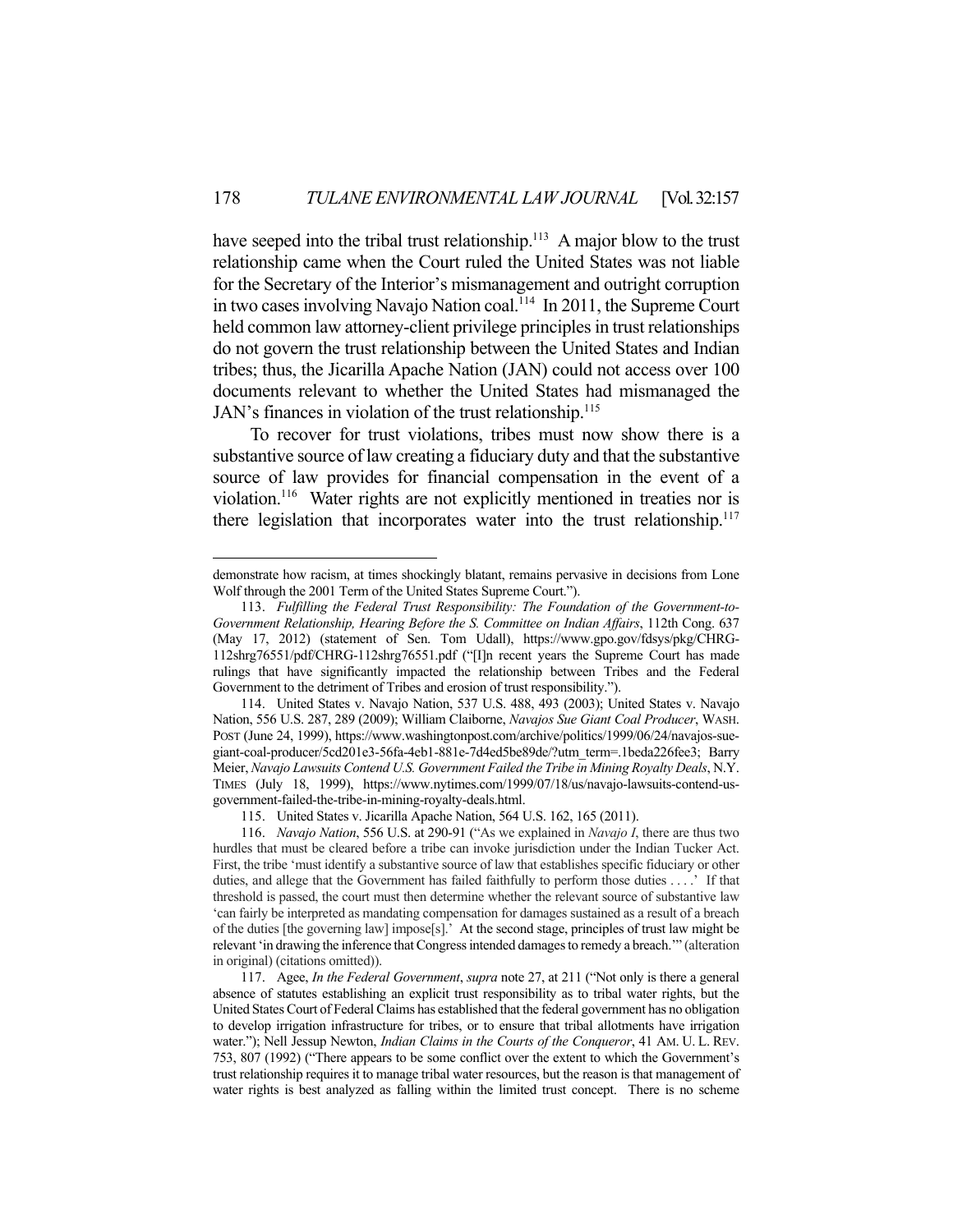Consequently, recovering for water-based trust violations is exceedingly difficult for tribes. The Hopi Tribe discovered this when it filed suit against the United States seeking funds to provide safe drinking water on its reservation.118 The Hopi pointed to numerous laws that imply the United States must provide the tribe with safe water pursuant to the trust relationship;<sup>119</sup> nonetheless, the federal appellate court rejected the tribe's plea for safe water because no statute explicitly obligated the United States to provide the Hopi with safe water.<sup>120</sup> Contrarily, a federal court ruled the residents of Flint, Michigan, are entitled to deliveries of bottled water until proper water filtration systems are installed in Flint.<sup>121</sup>

 The judicial branch's failure to uphold the trust relationship is particularly disheartening because the Indian law canons of construction require that treaties and other laws be liberally construed in favor of Indians.<sup>122</sup> Reservations were created to be the perpetual homes of tribes.123 Any commonsense construction of this purpose demands that

imposing comprehensive duties on the Secretary of the Interior to manage tribal water."); Judith V. Royster, *Indian Water and the Federal Trust: Some Proposals for Federal Action*, 46 NAT.RES.J. 375, 380 (2006) ("In breach of trust cases involving water, then, the greatest difficulty facing Indian tribes may lie in showing a statutory or regulatory duty that the government has breached.").

 <sup>118.</sup> Hopi Tribe v. United States, 782 F.3d 662, 665 (Fed. Cir. 2015).

 <sup>119.</sup> *Id.* at 668 ("The Hopi Tribe points to several sources of law to establish this duty . . . .").

 <sup>120.</sup> *Id.* at 671 ("In sum, the sources of law relied on by the Hopi Tribe do not establish a specific fiduciary obligation on the United States to ensure adequate water quality on the Hopi Reservation. Because the Hopi Tribe has failed to 'identify a specific, applicable, trust-creating statute or regulation that the [United States] violated' . . . we do not need to reach the second step of the jurisdictional inquiry—whether the specific obligation is money mandating. We conclude the Court of Federal Claims does not have jurisdiction over the Hopi Tribe's claim under the Indian Tucker Act." (citations omitted)).

 <sup>121.</sup> Concerned Pastors for Soc. Action v. Khouri, 220 F. Supp. 3d 823, 826 (E.D. Mich. 2016).

 <sup>122.</sup> Cty. of Oneida v. Oneida Indian Nation of N.Y., 470 U.S. 226, 247 (1985) ("The canons of construction applicable in Indian law are rooted in the unique trust relationship between the United States and the Indians. Thus, it is well established that treaties should be construed liberally in favor of the Indians . . . with ambiguous provisions interpreted to their benefit . . . . The Court has applied similar canons of construction in nontreaty matters." (citations omitted)); N. Cheyenne Tribe v. Hollowbreast, 425 U.S. 649, 655 n.7 (1976) ("[S]tatutes passed for the benefit of the Indians are to be liberally construed and all doubts are to be resolved in their favor."); Minnesota v. Mille Lacs Band of Chippewa Indians, 526 U.S. 172, 200 (1999) ("We have held that Indian treaties are to be interpreted liberally in favor of the Indians . . . and that any ambiguities are to be resolved in their favor." (citations omitted)); South Carolina v. Catawba Tribe, Inc., 476 U.S. 498, 520 (1986) ("In determining whether the 1959 Division of Assets Act exempts the Catawbas' claim from this general principle, analysis must begin with the firmly established rule—which the Court today implicitly reaffirms . . . that ambiguities in statutes regulating Indian affairs are to be construed in the Indians' favor." (citations omitted)).

 <sup>123.</sup> *See* U.S. v. Shoshone Tribe, 304 U.S. 111, 113 (1938) ("The Indians agreed that they would make the reservation their permanent home."); Treaty of Fort Laramie, *supra* note 14, art. XV ("The Indians herein named agree that when the agency house and other buildings shall be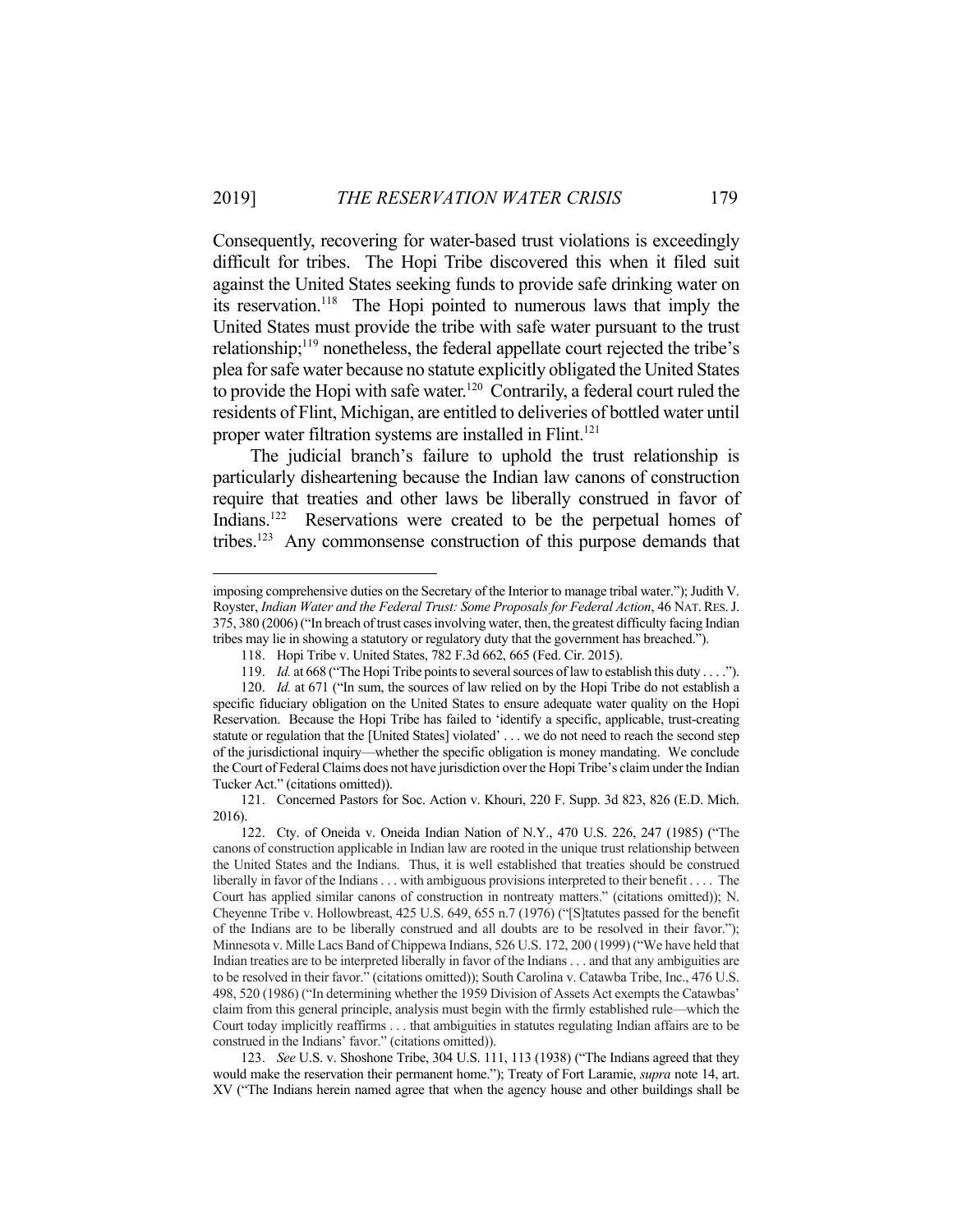reservations be provided with a sufficient quantity of safe water. Hopefully two of the Supreme Court's most recently appointed Justices, Sonia Sotomayor and Neil Gorsuch, will remind the other Justices of the canons of construction<sup>124</sup> and end the Court's anti-tribal sovereignty streak.125

 Absent the Supreme Court correcting its own Indian law trust jurisprudence, it is imperative that Congress affirm tribes' right to water

<u>.</u>

 125. Ennis, *supra* note 111, at 626 ("Post-*Oliphant*, the Supreme Court has led an expansive attack on tribal sovereignty, meant to isolate Indian authority within reservations and protect non-Indians from the unfamiliarity of tribal government. This often involves the Court blatantly ignoring clear statutory or treaty language to arrive at its preferred normative conclusions, thus avoiding the application of the canons at the expense of tribal self-governance."); Matthew L.M. Fletcher, *The Supreme Court and Federal Indian Policy*, 85 NEB.L.REV. 121, 127-28 (2006) ("But the explicit rejection of the political-question doctrine in Weeks was a signal of a parallel phenomenon—the increasing tendency of the Court to make policy in the field of federal Indian law. The Court's entrance into the field of federal Indian policy is unwelcome, largely because the Court's policy choices are frequently uneducated in terms of their on-the-ground impacts, but also because they are in direct contravention of explicit congressional and Executive Branch policy choices."); Philip P. Frickey, *A Common Law for Our Age of Colonialism: The Judicial Divestiture of Indian Tribal Authority over Nonmembers*, 109 YALE L.J. 1, 7 (1999) ("A half-millennium after the colonial process began, in our time of great skepticism concerning colonization, our least democratic branch has become our most enthusiastic colonial agent.").

constructed on the reservation named, they will regard said reservation their permanent home, and they will make no permanent settlement elsewhere."); Treaty Between the United States of America and the Navajo Tribe of Indians, *supra* note 14, art. XIII ("The tribe herein named, by their representatives, parties to this treaty, agree to make the reservation herein described their permanent home . . . ."); Save the Valley, LLC, v. Santa Ynez Band of Chumash Indians, CV 15- 02463-RGK, 2015 WL 12552060, \*1 (C.D. Cal. July 2, 2015) ("[I]n the 1938 quitclaim deed Plaintiff attached to its Complaint, the Church transferred the Parcel to the Secretary of the Interior of the United States for the express purpose of 'the establishment of a permanent Indian Reservation for the perpetual use and occupancy of the Santa Ynez band of Mission Indians . . . .'").

 <sup>124.</sup> *Justice Sotomayor Studied Indian Law After Joining Top Court*, INDIANZ.COM (Sept. 22, 2014), https://www.indianz.com/News/2014/09/22/justice-sotomayor-studied-indi.asp ("Justice Sonia Sotomayor has emerged as a strong voice for Indian Country since joining the U.S. Supreme Court."); Anna V. Smith, *The Next Supreme Court Pick Could Shape Indian Law for Decades*, HIGH COUNTRY NEWS (Aug.8, 2018), https://www.hcn.org/issues/50.15/tribal-affairs-the-nextsupreme-court-pick-could-shape-indian-law-for-decades ("Justices Sonia Sotomayor and Neil Gorsuch have a thorough understanding of Indian law . . . ."); Matthew L.M. Fletcher, *Sotomayor Could Make a Difference*, TURTLE TALK (Aug. 16, 2009), https://turtletalk.wordpress.com/ 2009/08/16/ict-editorial-on-justice-sotomayor-and-indian-country/ ("Indian Country is celebrating the confirmation of Justice Sonia Sotomayor to the United States Supreme Court—and rightfully so."); Native Am. Rights Fund, Memorandum: The Nomination of Neil Gorsuch to the Supreme Court of the United States—An Indian Law Perspective (Mar. 16, 2017), https://sct.narf. org/articles/indian\_law\_jurispurdence/gorsuch-indian-law.pdf ("Judge Gorsuch has significant experience with federal Indian law, appears to be attentive to detail, and respectful to the fundamental principles of tribal sovereignty and the federal trust responsibility."); Letter from Brian Cladoosby, President, Nat'l Congress of Am. Indians, and John Echohawk, Executive Director, Nat'l Congress of Am. Indians, to Senators Charles Grassley and Dianne Feinstein, Regarding Support for Confirmation of Judge Neil Gorsuch (Mar. 24, 2017), https://www. scribd.com/document/343176679/NCAI-NARF-Gorsuch-Letter.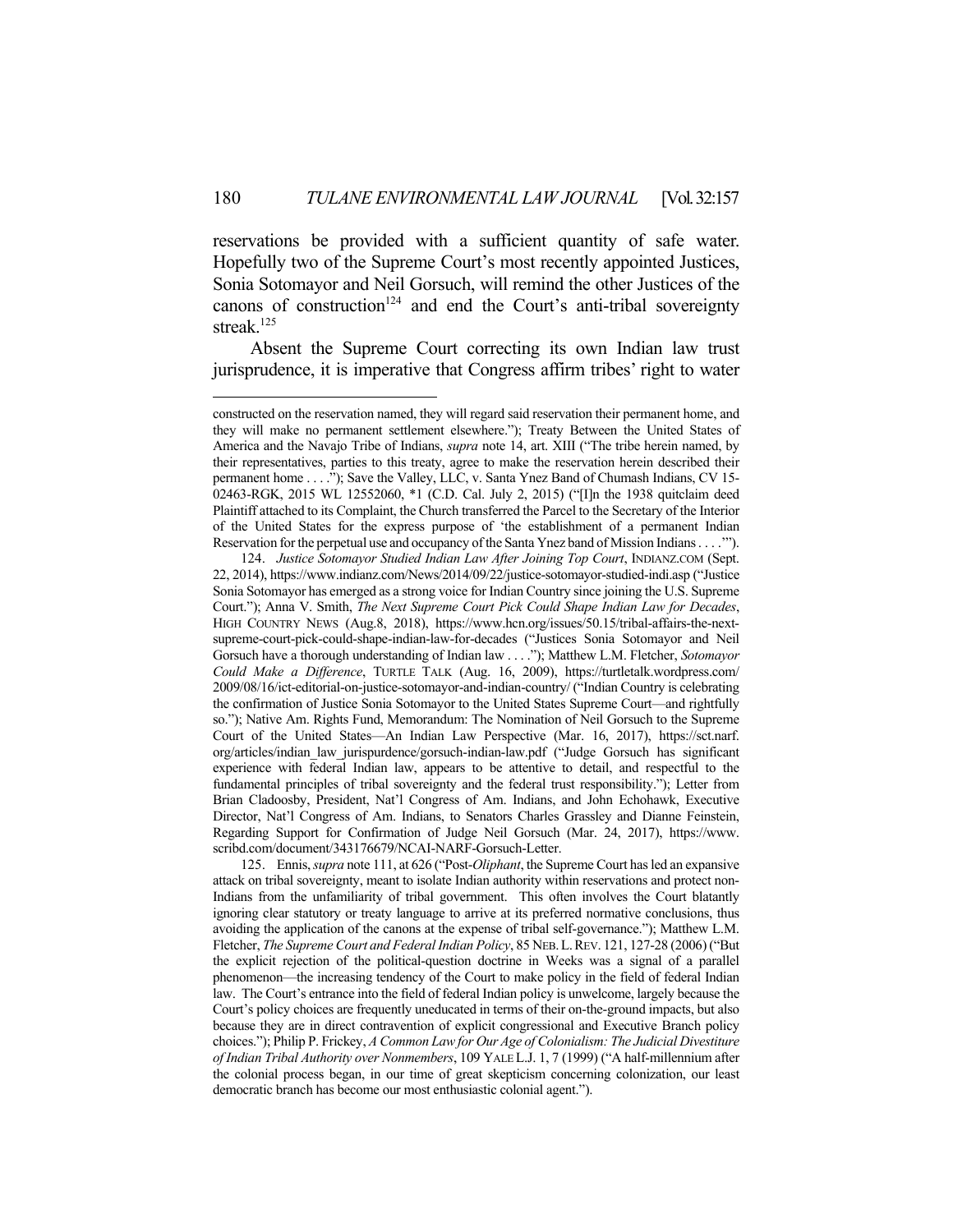pursuant to the trust relationship. Accordingly, Congress must allocate funding to improve the water infrastructure in Indian country. No extra expenditures need be added to the federal budget to provide reservations with safe water; rather, funds can be diverted from providing foreign countries with water infrastructure until reservations have sufficient infrastructure to provide their populations with baseline levels of safe water. A benefit of increasing funding for reservation water quality will be drastically reduced federal expenditures as every dollar spent on sanitation facilities in Indian homes produces over a twentyfold return in health benefits achieved.<sup>126</sup>

 Furthermore, Congress should remove barriers to tribal economic development. Many aspects of federal bureaucracy stifle tribal economies and need to be rolled back; $127$  however, taxation would be the easiest area for a legislative fix. Currently, states are allowed to tax on reservation economic activity,<sup>128</sup> but states do not have to provide services to tribes in proportion to the levy, resulting in gross disparities between the amount taken from Indian country and the benefit to the tribe.<sup>129</sup> If tribes are able

 <sup>126.</sup> INDIAN HEALTH SERVICE, SAFE WATER AND WASTER DISPOSAL FACILITIES (Sept. 2016), https://www.ihs.gov/newsroom/includes/themes/responsive2017/display\_objects/documents/ factsheets/SafeWaterandWasteDisposalFacilities.pdf; *Global WASH Fast Facts, supra* note 79 ("Water and sanitation interventions are cost-effective across all world regions. These interventions were demonstrated to produce economic benefits ranging from US\$5 to US\$46 per US\$1 invested."); U.N. Dep't of Econ. & Soc. Affairs, International Decade for Action "Water for Life" 2005-2015, Financing Water (Feb. 7, 2014), http://www.un.org/waterforlifedecade/ financing.shtml ("Achieving the water and sanitation MDG target could bring economic benefits, ranging from US\$3 to US\$34 per US\$1 invested, depending on the region. Additional improvement of drinking-water quality (e.g. point-of-use treatment), if sustained, could lead to a benefit ranging from US\$5 to US\$60 per US\$1 invested.").

 <sup>127.</sup> *See, e.g.,* 25 C.F.R. § 152.34 (2018) (requiring the Secretary of the Interior to approve mortgages on trust land); *id.* § 140.1 (requiring a license to trade with Indian tribes); Crepelle & Block, *Property Rights and Freedom*, *supra* note 92, at 327 ("A]cquiring a permit to engage in energy development on tribal lands requires companies go through forty-nine steps and gain the approval of four federal agencies; in sharp contrast, only four steps are necessary for companies doing business outside of Indian country.").

 <sup>128.</sup> Cotton Petroleum Corp. v. New Mexico, 490 U.S. 163, 189 (1989) (acknowledging that allowing states to tax on-reservation economic activity puts a higher tax burden on entities doing business on the reservation as opposed to those doing business off reservation); Washington v. Confederated Tribes of Colville Indian Reservation, 447 U.S. 134, 151 (1980) (explaining that states can impose taxes on reservation purchases "even if it seriously disadvantages or eliminates the Indian retailer's business with non-Indians").

 <sup>129.</sup> *Cotton Petroleum Corp.*, 490 U.S. at 185 ("Indeed, Cotton concedes that, from 1981 through 1985, New Mexico provided its operations with services costing \$89,384, but argues that the cost of these services is disproportionate to the \$2,293,953 in taxes the State collected from Cotton."); Tulalip Tribes v. Washington, No. 15-CV-940 BJR, 2018 WL 4811893, at \*4 (W.D. Wash. Oct. 4, 2018) (holding the state and county could assess over a combined \$40 million a year in taxes on a tribal enterprise located on the reservation that the Tulalip Tribes provide all the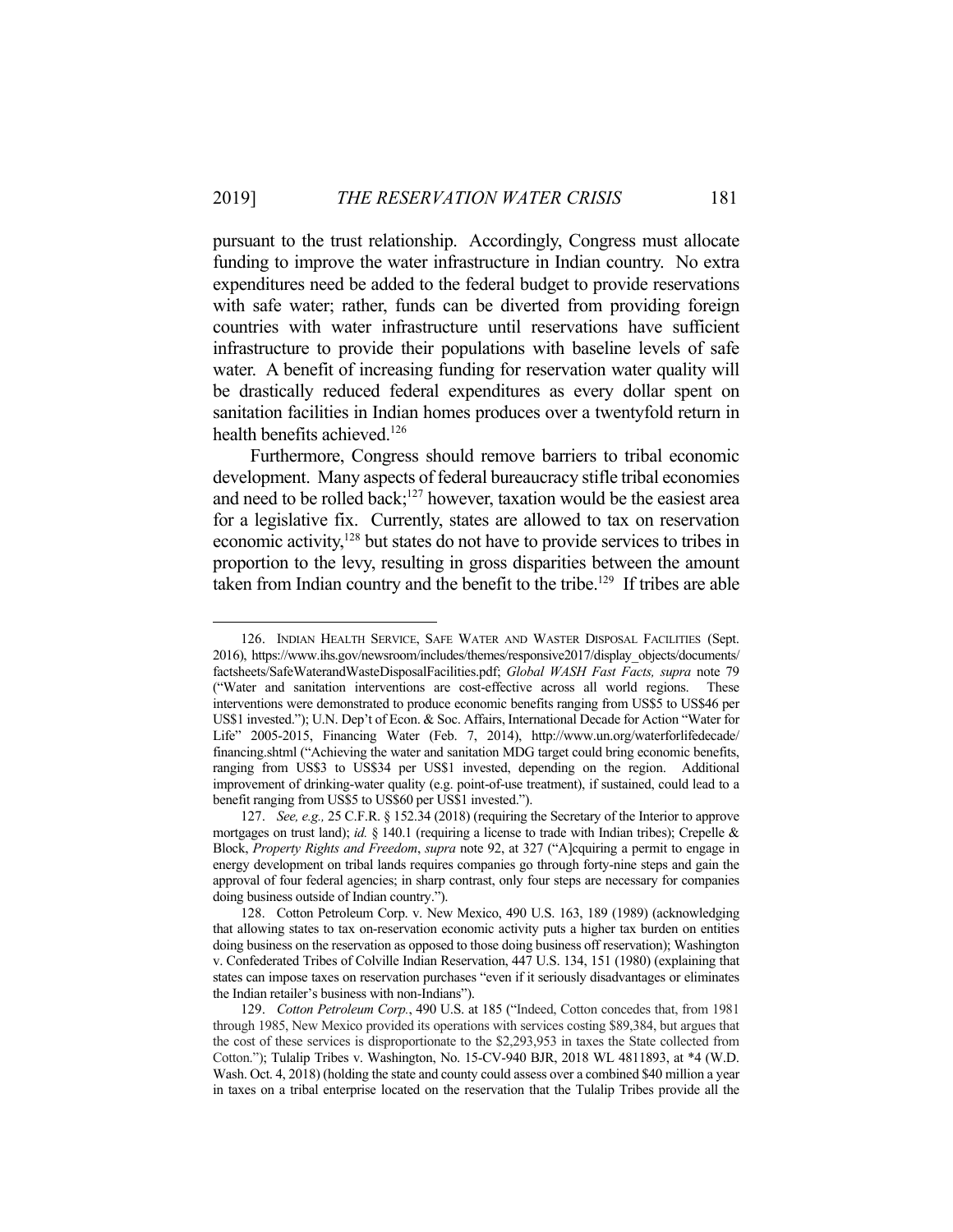to tax, they will be able provide their own water infrastructure and ensure their citizens have safe drinking water.

#### *B. International Law*

1

The courts of the conqueror<sup>130</sup> have not been kind to American Indians nor are the other two branches of government likely to be receptive to American Indian water needs.<sup>131</sup> Therefore, tribes should consider turning to international law to gain access to water because water has been considered a human right under international law since 1977.<sup>132</sup> Following the Mar del Plata Action Plan, several other international human rights instruments have explicitly recognized access to safe and sanitary water as a human right.<sup>133</sup> Other human rights instruments implicitly recognize

 131. If these branches were interested in improving water quality and access in Indian country, one assumes they would have taken action at some time during the nation's existence.

 132. U.N. Dep't of Int'l Econ. & Soc. Affairs, United Nations Water Conference, Mar Del Plata Action Plan 63 (Mar. 14-25, 1977), https://www.internationalwaterlaw.org/bibliography/ UN/UN\_Mar%20del%20Plata%20Action%20Plan\_1977.pdf ("All peoples, whatever their stage of development and their social and economic conditions, have the right to have access to drinking water in quantities and of a quality equal to their basic needs . . . .").

governmental services to, even though the tribe was essentially barred from taxing due to the state and county taxes); Croman & Taylor, *supra* note 93 ("[On the Fort Berthold Reservation] observe that in 2011 alone, North Dakota collected \$82 million in taxes from energy development [on the reservation] but spent less than \$2 million on state roads and zero on tribal and BIA roads.) (internal citation omitted).

 <sup>130.</sup> The phrase was coined by Justice John Marshall in *Johnson v. McIntosh*, 21 U.S. 543, 588 (1823) ("Conquest gives a title which the Courts of the conqueror cannot deny, whatever the private and speculative opinions of individuals may be, respecting the original justice of the claim which has been successfully asserted."). The phrase has lived on in infamy. *See, e.g.*, WALTER R. ECHO-HAWK, IN THE COURTS OF THE CONQUEROR: THE 10 WORST INDIAN LAW CASES EVER DECIDED (2010); Newton, *supra* note 117, at 753.

 <sup>133.</sup> *See, e.g.,* U.N. GEN. ASSEMBLY, CONVENTION ON THE ELIMINATION OF ALL FORMS OF DISCRIMINATION AGAINST WOMEN art. 14(2)(h) (June 30 to July 25, 2003) ("To enjoy adequate living conditions, particularly in relation to housing, sanitation, electricity and water supply, transport and communications."); U.N. GEN. ASSEMBLY, CONVENTION ON THE RIGHTS OF THE CHILD art. 24(2)(c) (Nov. 20, 1989) (" To combat disease and malnutrition, including within the framework of primary health care, through, *inter alia* . . . the provision of adequate nutritious foods and clean drinking-water . . ."); U.N. Office for the Coordination of Humanitarian Affairs, Guiding Principles on Internal Displacement, Principle 18 (Sept. 2004) ("At the minimum, regardless of the circumstances, and without discrimination, competent authorities shall provide internally displaced persons with and ensure safe access to: (a) Essential food and potable water . . . (d) Essential medical services and sanitation."); *see also* U.N. Gen. Assembly, Human Rights Council, Annual Report of the United Nations High Commissioner for Human Rights and Reports of the Office of the United Nations High Commissioner for Human Rights and the Secretary-General, Report of the United Nations High Commissioner for Human Rights on the Scope and Content of the Relevant Human Rights Obligations Related to Equitable Access to Safe Drinking Water and Sanitation Under International Human Rights Instruments, U.N. Doc. A/HRC/6/3 (Aug. 16, 2007), https://documents-dds-ny.un.org/doc/UNDOC/GEN/G07/136/55/PDF/G0713655.pdf?OpenElement [hereinafter Annual Report of the U.N.].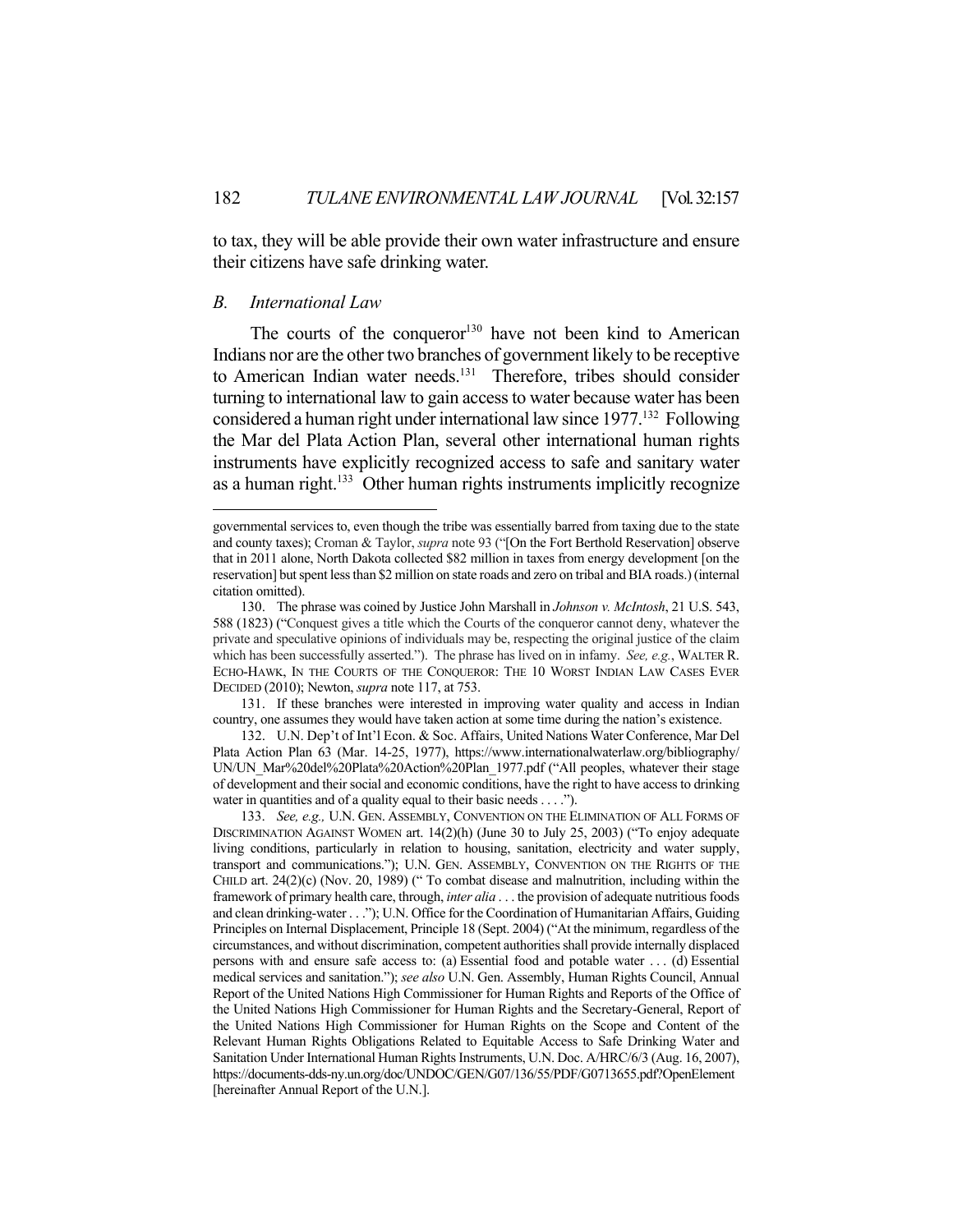access to safe and sanitary water as a human right,<sup>134</sup> and safe drinking water has been recognized as a human right by courts outside of the United States.<sup>135</sup>

 Additionally, indigenous rights are gaining greater respect in the international community as evinced by the nearly unanimous support received by the 2007 United Nations Declaration on the Rights of Indigenous Peoples (UNDRIP).<sup>136</sup> Despite originally opposing the UNDRIP, the United States and its three other opponents now officially support the Declaration.<sup>137</sup> The UNDRIP's effect within the United States, however, is symbolic because the United States' courts are not bound by the document.138 Nevertheless, the United States participates in

 <sup>134.</sup> Annual Report of the U.N., *supra* note 133, at 5 ("Implicit reference in human rights treaties: the close connection between access to safe drinking water and sanitation and a range of other human rights is implicitly addressed in various treaties, notably in relation to the right to life, the prohibition of torture, the right to health, the right to education, the right to adequate housing, the right to food and the right to an adequate standard of living."); U.N. Human Rights, The Right to Water Fact Sheet No. 35, at 5 (2010), https://www.ohchr.org/Documents/Publications/FactSheet 35en.pdf ("Obligations related to access to safe drinking water and sanitation are also implicit in a number of other international human rights treaties and are derived from obligations pertaining to the promotion and protection of other human rights, including the rights to life, adequate housing, education, food, health, work and cultural life."); SALMAN M.A. SALMAN & SIOBHAN MCINERNEY-LANKFORD, WORLD BANK, THE HUMAN RIGHT TO WATER: LEGAL AND POLICY DIMENSIONS 85 (2004), http://documents.worldbank.org/curated/en/219811468157522364/pdf/302290PAPER0 Human0right0to0H20.pdf ("We identify that right in a variety of instruments, both international and domestic. In some of those instruments the right is provided for explicitly, in others implicitly . . . .").

 <sup>135.</sup> Annual Report of the U.N., *supra* note 133, at 8, 20, 24.

 <sup>136.</sup> G.A. Res. 61/295, U.N. Declaration on the Rights of Indigenous Peoples (UNDRIP) (Sept. 13, 2007), https://www.un.org/development/desa/indigenouspeoples/declaration-on-therights-of-indigenous-peoples.html (noting the vote tally was 144 votes in support, 11 abstentions, and 4 in opposition).

 <sup>137.</sup> *Id*. ("Nine years have passed since the U.N. Declaration on the Rights of Indigenous Peoples was adopted by the General Assembly. Since then, the four countries voting against have reversed their position and now support the Declaration.").

 <sup>138.</sup> *Written Testimony of the U.S. Dept. of State Before the S. Comm. on Indian Affairs on the U.N. Declaration on the Rights of Indigenous Peoples* (July 9, 2011), https://www. state.gov/documents/organization/194027.pdf ("As explained in the Announcement document that accompanied President Obama's remarks, the Declaration is 'not legally binding or a statement of current international law' but has 'both moral and political force.'"). Courts in the United States have refused to enforce the UNDRIP. *See* Singletary v. IRS N.C., No. 5:17-CV-231-FL, 2017 WL 7736168, at \*1, \*2 (E.D.N.C. Sept. 19, 2017), *report and recommendation adopted*, No. 5:17-CV-231-FL, 2018 WL 1006451 (E.D.N.C. Jan. 30, 2018) (noting the UNDRIP "is widely viewed as not creating new rights"); Bey v. Malec, No. 18-CV-02626-SI, 2018 WL 4585472, at \*1, \*2 (N.D. Cal. Sept. 25, 2018) ("Neither the UDHR nor the UNDRIP is binding in federal court."); Standing Rock Sioux Tribe v. U.S. Army Corps of Eng'rs, 301 F. Supp. 3d 50, 60 (D.D.C. 2018) ("[C]ourts have consistently held that UNDRIP is a non-binding declaration that does not create a federal cause of action.").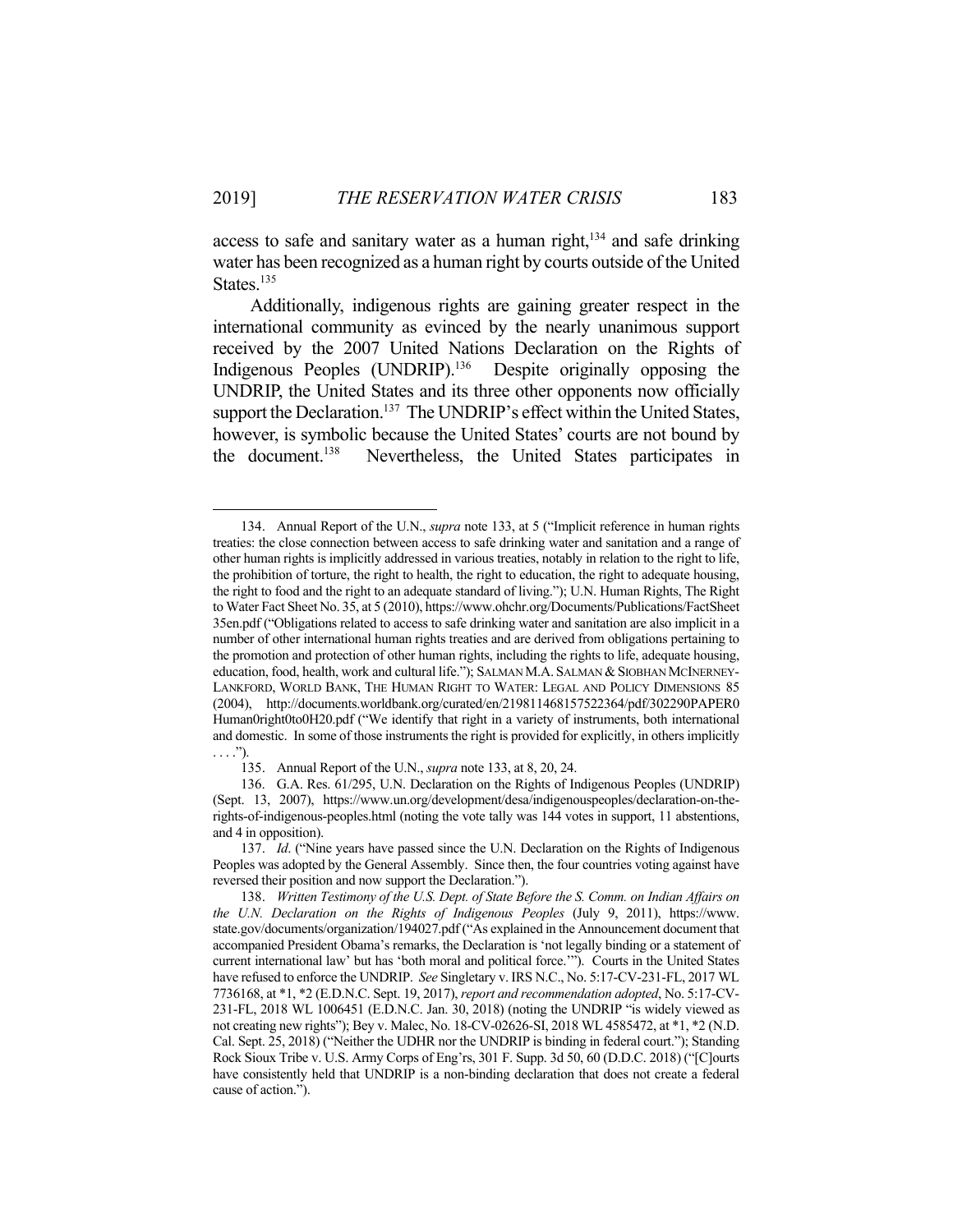international tribunals,<sup>139</sup> and American Indians most certainly qualify as indigenous under the UNDRIP guidelines.<sup>140</sup> Hence, tribes should consider suing the United States in an international tribunal in order to seek redress for the pathetic water conditions in Indian country. The Dann Sisters provide a model.

 The Dann Sisters saga begins in 1863 with the Treaty of Ruby Valley wherein the United States sought safe passage for white settlers through Western Shoshone land—rather than extinction of the tribe's aboriginal land title—in present-day Nevada.<sup>141</sup> In exchange for allowing travelers safe passage, the United States agreed to pay the Western Shoshone \$5,000 per year for twenty years; however, the United States only made the payment during the first year of the treaty.<sup>142</sup> The treaty was broken, but significantly, the Western Shoshone did not relinquish title to their land.<sup>143</sup>

142. *Id.*

<u>.</u>

 <sup>139.</sup> Sean D. Murphy, *The United States and the International Court of Justice: Coping with Antinomies*, U.S. & INT'L CTS. & TRIBUNALS 1 (2008), https://scholarship.law.gwu.edu/cgi/ viewcontent.cgi?article=1902&context=faculty\_publications ("The United States has been and remains an active participant in cases before the Court, appearing before it several times, more than any other state, even in recent years."); Andrew L. Strauss, *The Legal Option: Suing the United States in International Forums for Global Warming Emissions*, 33 ENVTL. L. REP. 10,185 (Envtl. Law Inst. 2003), https://ecommons.udayton.edu/cgi/viewcontent.cgi?referer=https://www.google. com/&httpsredir=1&article=1076&context=law\_fac\_pub ("[T]he United States itself could be called to task before an international tribunal."); *Chronological List of Dispute Cases*, WTO https://www.wto.org/english/tratop\_e/dispu\_e/dispu\_status\_e.htm (last visited Jan. 28, 2019) (listing several cases involving the United States that have gone before the WTO dispute settlement body).

 <sup>140.</sup> G.A. Res. 61/295, *supra* note 136, art. 3 ("Indigenous peoples have the right to selfdetermination. By virtue of that right they freely determine their political status and freely pursue their economic, social and cultural development"). In line with self-determination, "selfidentification" is the hallmark criteria for indigenousness under international law. *See* UNDRIP, The U.N. Declaration on the Rights of Indigenous Peoples: A Manual for National Human Rights Institutions 7 (2013), https://www.ohchr.org/documents/issues/ipeoples/undripmanualfornhris.pdf ("Despite the ongoing debate, the key criterion of self-identification as the expression of the right to self-determination of indigenous peoples is widely recognized today."). American Indian tribes with reservations are federally recognized, meaning the U.S. government acknowledges these tribes' citizens as indigenous. Things get murkier when a tribe is not federally recognized, such as the United Houma Nation, wherein the United States cedes the "tribe" is composed of Indians but refuses to recognize the "tribe" as a legitimate "tribe." *See* Crepelle, *Standing Rock*, *supra* note 5, at 141.

 <sup>141.</sup> Allison M. Dussias, *Squaw Drudges, Farm Wives, and the Dann Sisters' Last Stand: American Indian Women's Resistance to Domestication and the Denial of Their Property Rights*, 77 N.C. L. REV. 637, 709-10 (1999); United States v. Dann, 572 F.2d 222, 224 (9th Cir. 1978) ("The commissioners were instructed specifically, on July 22, 1862, 'that they were not expected to negotiate for the extinction of the Indian title but for the security of roads over the lands and `a definite acknowledgement as well of the boundaries of the entire country that they [the Indians] claim.'").

 <sup>143.</sup> INDIAN LAW RES. CTR., THE DANN CASE BEFORE THE INTER-AMERICAN COMMISSION ON HUMAN RIGHTS: A SUMMARY OF THE COMMISSION'S REPORT AND ITS SIGNIFICANCE FOR INDIAN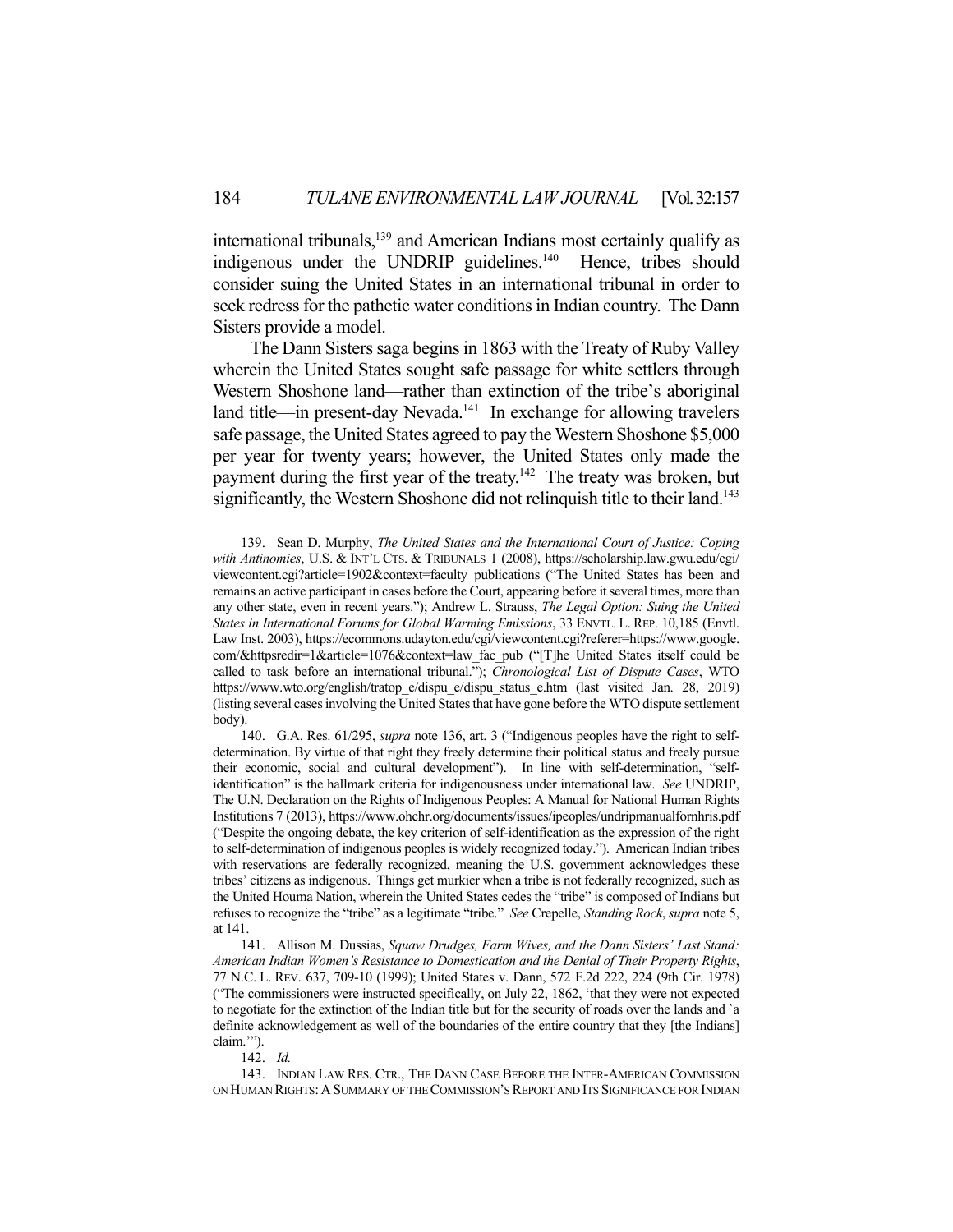In 1951, various Shoshone tribes filed suit seeking damages arising from the wrongful taking of their land by the United States.<sup>144</sup> The Temoak Bands of Western Shoshone claimed to speak for the entire Western Shoshone in the matter.<sup>145</sup> The Sisters attempted to intervene in 1974, contending the Western Shoshone retained title to their land as set forth in the Treaty of Ruby Valley, but the court denied their effort.<sup>146</sup>

 Despite the Dann Sisters having ranched on Western Shoshone treaty land for over three decades without hassle, the United States filed a trespass action against the Dann Sisters in 1974 asserting they were grazing on public lands in violation of federal law.147 The Dann Sisters defended the lawfulness of their grazing by asserting their aboriginal title to the land had never been extinguished.<sup>148</sup> The case reached the United States Supreme Court, which rejected their argument in 1985. The Court concluded the Dann Sisters' aboriginal title had been extinguished because the United States placed \$26 million in a trust account for the Western Shoshone, which effectively purchased the land.<sup>149</sup>

 Twenty-six million dollars is a substantial sum of money, but it equates to fifteen cents per acre.<sup>150</sup> The Western Shoshone have not accepted the money; consequently, the value of the account is now over \$136 million.<sup>151</sup> Carrie Dann said that she did not take the money because, "I wouldn't take a million dollars per acre [for Western Shoshone land].... If I did, I would be selling my pride, my honor, my dignity, my birthright, everything that says I'm a Western Shoshone."<sup>152</sup> Accordingly,

LAND RIGHTS 3 (July 2006), http://www.msubillings.edu/cas/NAMS/taliman/1%2015%20Dann %20Case%20Inter-American%20Comm%20on%20Human%20Rights%20summary.pdf ("The Treaty did not transfer title to any of these lands to the United States.").

 <sup>144.</sup> United States v. Dann, 572 F.2d 222, 224 (9th Cir. 1978).

 <sup>145.</sup> *Id.*

 <sup>146.</sup> *Id.* at 225.

 <sup>147.</sup> United States v. Dann, 706 F.2d 919, 921 (9th Cir. 1983).

 <sup>148.</sup> United States v. Dann, 470 U.S. 39, 43 (1985) ("[T]he Danns claimed that the land has been in the possession of their family from time immemorial and that their aboriginal title to the land precluded the Government from requiring grazing permits.").

 <sup>149.</sup> *Id*. ("In short, the Indian Claims Commission ordered the Government *qua* judgment debtor to pay \$26 million to the Government *qua* trustee for the Tribe as the beneficiary. Once the money was deposited into the trust account, payment was effected.").

 <sup>150.</sup> INDIAN LAW RES.CTR., *supra* note 143, at 3 ("The ICC awarded the Western Shoshone \$26 million, roughly 15 cents per acre, as compensation for this taking.").

 <sup>151.</sup> Phyllis Raybin Emert, *Whose Land Is It Anyway?*, 2 RESPECT 3 (Spring 2003), https:// njsbf.org/wp-content/uploads/2017/03/Respect-Spring-2003.pdf; Charlie LeDuff, *U.S. Agents Seize Horses of 2 Defiant Indian Sisters*, N.Y. TIMES (Feb. 2003), https://www.nytimes.com/ 2003/02/07/us/us-agents-seize-horses-of-2-defiant-indian-sisters.html ("With interest, the award has now grown to more than \$136 million, or some \$20,000 a tribal member.").

 <sup>152.</sup> Dussias, *supra* note 141, at 723.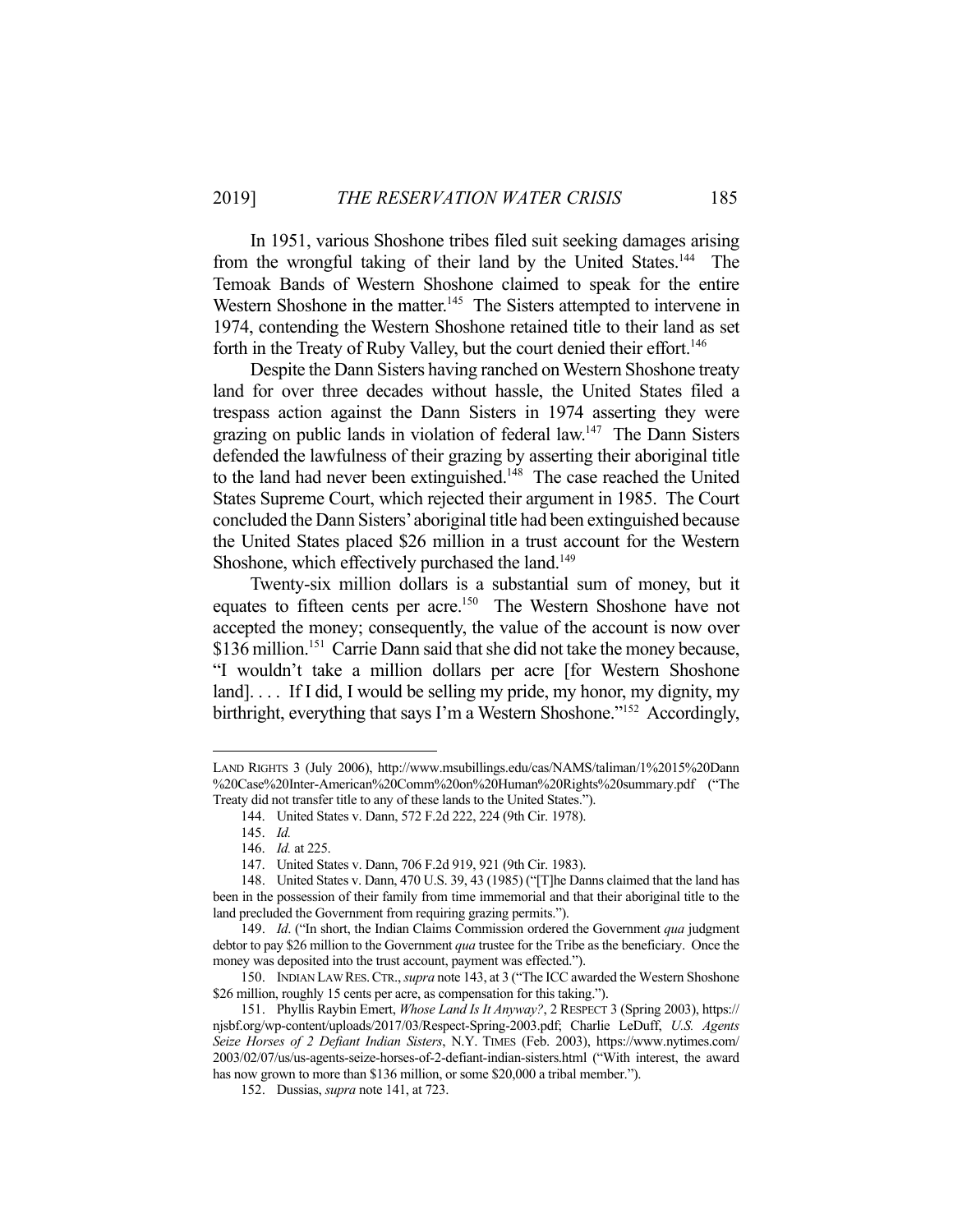she and her sister did not surrender after the United States Supreme Court. They turned to international law.

 The Dann Sisters sought justice in the Inter-American Commission on Human Rights (IACHR),<sup>153</sup> of which the United States is a member.<sup>154</sup> The Sisters invoked six articles of the American Declaration of the Rights and Duties of Man.<sup>155</sup> In defense, the United States claimed the Dann Sisters' human rights had not been violated.<sup>156</sup> The United States further posited that neither the Dann Sisters nor any other Western Shoshone retained land rights as a result of the United States placing money in an account on the tribe's behalf.<sup>157</sup> The IACHR found that the United States transgressed the American Declaration of the Rights and Duties of Man by failing to provide the Danns with a fair trial,<sup>158</sup> violating their property rights,159 and denying the Danns the equal protection of the law.160 In conclusion, the IACHR recommended that the United States "[r]eview its laws, procedures, and practices to ensure that the property rights of indigenous persons are determined in accordance with the rights established in the American Declaration, including Articles II, XVIII, and XXIII of the Declaration."<sup>161</sup>

 Other indigenous groups have received major victories in international tribunals.162 Nonetheless, moral force is all international victories provide; that is, the decisions of international tribunals seldom

 <sup>153.</sup> *Western Shoshone*, U. A., JAMES E. ROGERS C.L., https://law.arizona.edu/westernshoshone (last visited Jan. 28, 2019) ("After exhausting domestic remedies, Carrie Dann of the Dann Traditional Family turned to the Inter-American Commission on Human Rights (IACHR).").

 <sup>154.</sup> *Member State: United States of America*, ORG. AM. STATES, http://www.oas.org/ en/member\_states/member\_state.asp?sCode=USA (last visited Jan. 28, 2019).

 <sup>155.</sup> Case 11.140, Mary and Carrie Dann—United States, Inter-Am. Comm'n H.R., Report No. 75/02, ¶ 2 (Dec. 27, 2002), https://law.arizona.edu/sites/default/files/Mary%20and%20Carrie %20Dann%20v.%20United%20States%2C%20Inter-Am.%20C.H.R.%2C%20Case%20No.%20 11.140%2C%20Report%20No.%2075-02%20.pdf [hereinafter IACHR] ("Based upon these circumstances, the Petitioners allege that the State is responsible for violations of Articles II, III, VI, XIV, XVIII and XXIII of the American Declaration of the Rights and Duties of Man (the 'American Declaration').").

 <sup>156.</sup> *Id.* ¶ 3.

 <sup>157.</sup> *Id.*

 <sup>158.</sup> *Id.* ¶ 142 ("[I]t cannot be said that the Danns' claims to property rights in the Western Shoshone ancestral lands were determined through an effective and fair process in compliance with the norms and principles under Articles XVIII and XXIII of the American Declaration.").

 <sup>159.</sup> *Id.* ¶ 144.

 <sup>160.</sup> *Id.* ¶ 145.

 <sup>161.</sup> *Id.* ¶ 173.

 <sup>162.</sup> *See, e.g.*, Case of the Saramaka People v. Suriname, Inter-Am. Comm'n H.R. (Nov. 28, 2007), http://www.corteidh.or.cr/docs/casos/articulos/seriec\_172\_ing.pdf; Case of the Mayagna (Sumo) Awas Tingni Community v. Nicaragua, Inter-American Court of Human Rights, (Aug. 31, 2001), http://www.corteidh.or.cr/docs/casos/articulos/seriec\_79\_ing.pdf.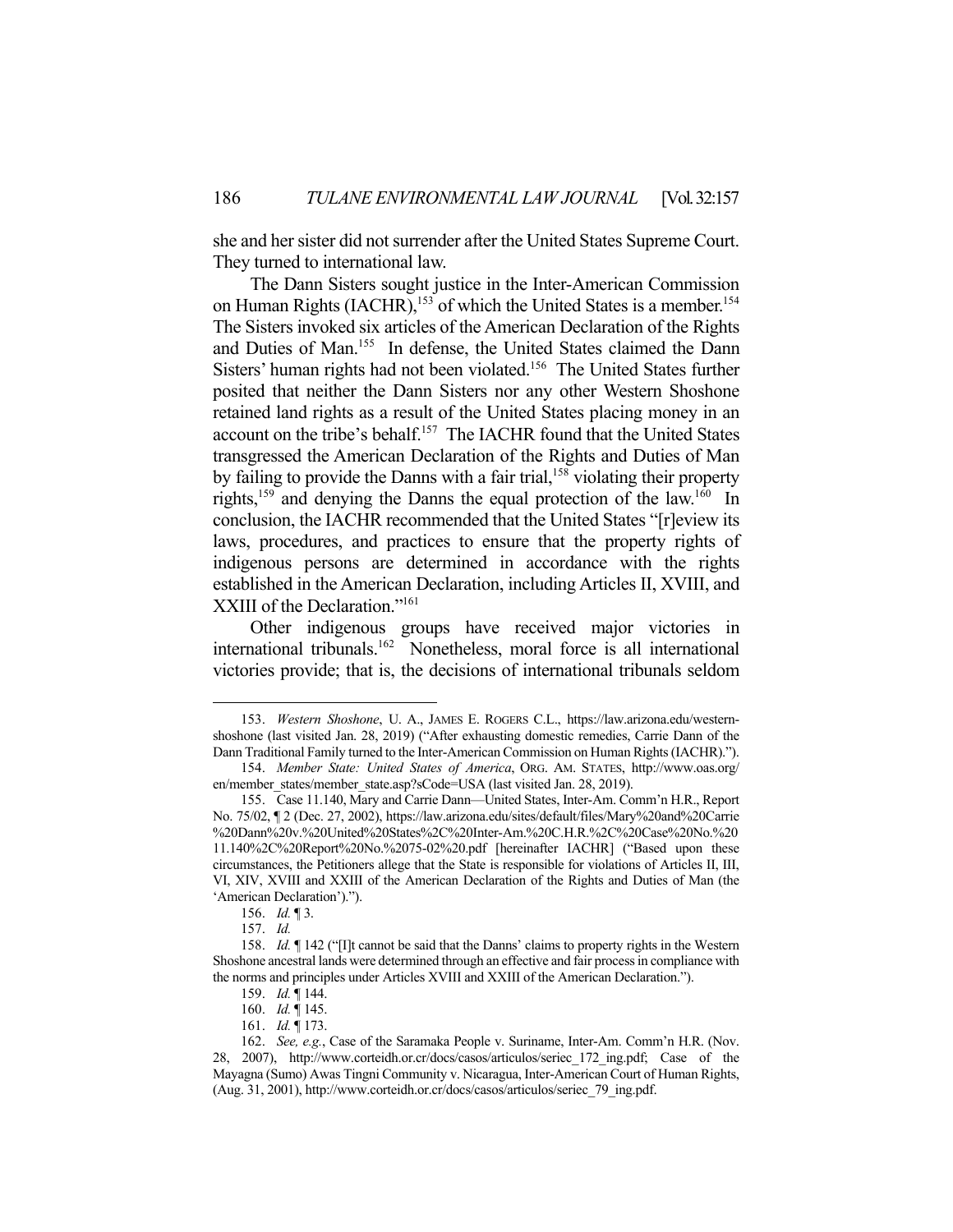compel legal action within a nation.<sup>163</sup> This is particularly troubling for American Indians because the United Nations has described the United States' current Indian policy as "out of step with contemporary legal developments in indigenous rights."164 In fact, the United States told the IACHR that it would not enforce its decision in the Dann Sisters' case.165 After the IACHR decree, the United States continued performing armed raids of the Danns' ranch and seizing their livestock.<sup>166</sup> The IACHR suggestion that the United States reform its Indian policy to better comport with the American Declaration of the Rights and Duties of Man has fallen stillborn as well. Thus, the odds of tribes securing water for their reservations in international courts in the near future are slim.

#### VII. CONCLUSION

1

 As Americans become more concerned about drinking water safety, American Indians need to be included in the discussion. Tribes have established rights to adequate water supplies for their reservations, and Congress has authorized tribes to prosecute threats to their water. Nonetheless, the tremendous poverty that afflicts reservations leaves many tribes with a power they have no means to exercise. Congress or the Supreme Court can solve the water crisis in Indian country by affirming the tribal trust relationship. The United States has a sacred obligation to look after the welfare of tribes. Ensuring that tribes have access to safe

 <sup>163.</sup> Michael J. Berlin, *U.S. Vetoes Nicaraguan Resolution on Compliance with Court Decision*, WASH. POST (Aug. 1, 1986); Human Rights Comment, Non-Implementation of the Court's Judgments: Our Shared Responsibility, COUNCIL EUROPE (Aug. 23, 2016), https:// www.coe.int/en/web/commissioner/-/non-implementation-of-the-court-s-judgments-our-sharedresponsibility?desktop=true ("Prolonged non-implementation of the judgments of the Court is a challenge to the Court's authority and thus to the Convention system as a whole."); Roger-Claude Liwanga, *From Commitment to Compliance: Enforceability of Remedial Orders of African Human Rights Bodies*, 41 BROOK. J. INT'L L. 99, 101-02 (2015) ("However, with no coercive power to enforce their decisions, the ACtHPR and the African Commission, as well as international courts, rely on the good faith of the States to implement their remedial orders.").

 <sup>164.</sup> Comm. on the Elimination of Racial Discrimination, International Convention on the Elimination of All Forms of Racial Discrimination, Fifty-Ninth Session Summary of the 1475th Meeting, CERD/C/SR/1475, at 9 (2001).

 <sup>165.</sup> IACHR, *supra* note 155, ¶ 176 ("Based upon these submissions, the United States stated that it 'respectfully declines to take any further actions to comply with the Commission's recommendations.'").

 <sup>166.</sup> LeDuff, *supra* note 151 ("[A]gents of the federal Bureau of Land Management, state inspectors and hired cowboys spread out across the Pine Valley and began rounding up 800 or so horses belonging to the sisters, Carrie and Mary Dann."). The United States seized 161 horses in March of 1992 and 269 horses in November of 1992 from the Danns. *See* IACHR, *supra* note 155, ¶ 42.